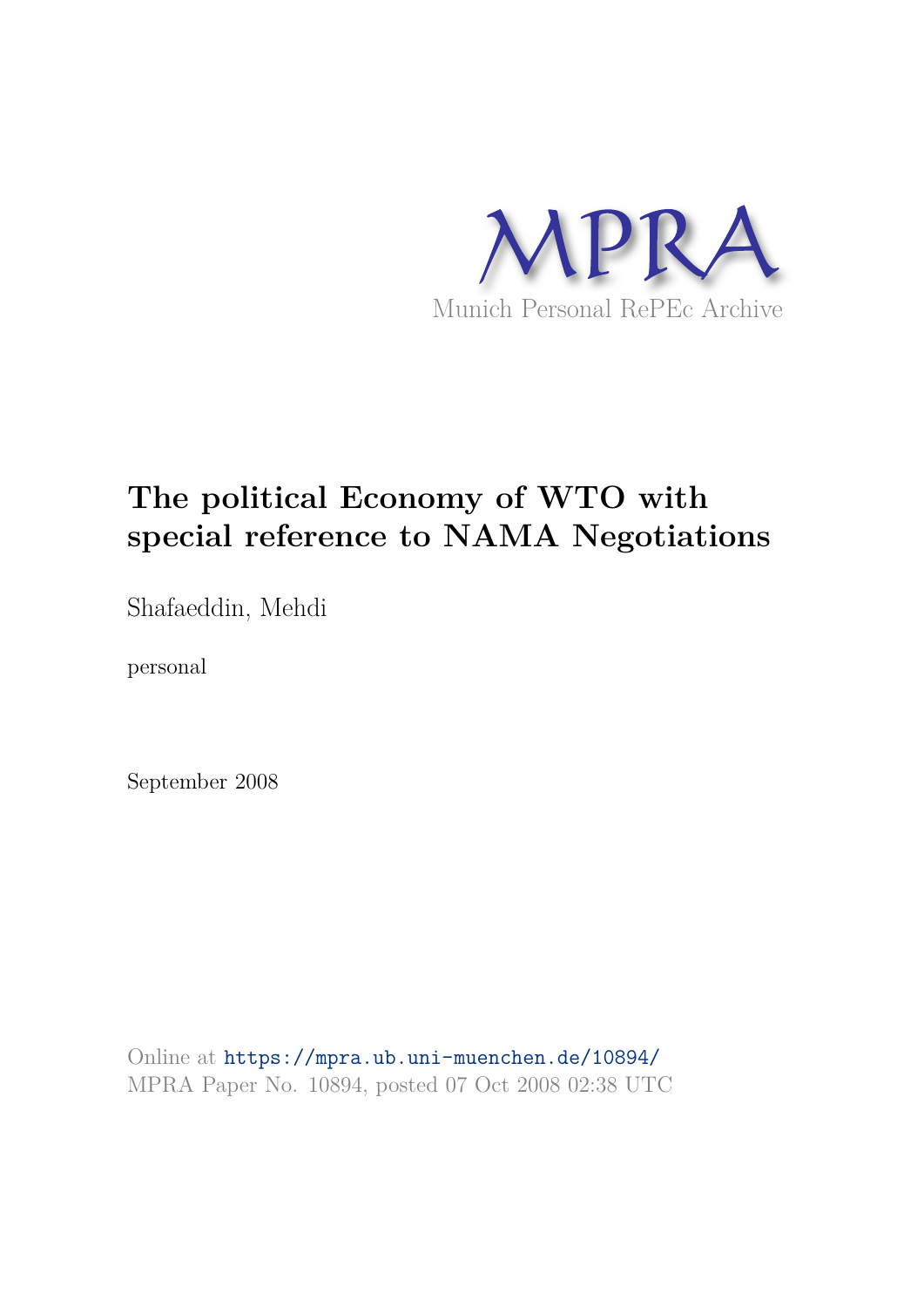## **The political Economy of WTO with special reference to NAMA Negotiations**

## **Mehdi Shafaeddin\***

*Paper prepare for presentation at: The Conference on Political Economy of International Organizations, Geneva; January 29-31 2009* 

<sup>---------------------------------------------------------------------------------------------------------------------</sup>  \*The author is a development economist with a D.Phil. degree form Oxford University and a former Senior Economist, Head of Macroeconomics and Development Policies Branch of UNCTAD. He is currently an international consultant, engaged in research and training in trade policy, WTO issues, industrial capacity building & management of competitiveness, and diversification of oil exporting countries. He is affiliated to the Institute of Economic Research, University of Neuchatel, Switzerland.

This paper draws on and develops on the authors' recent studies, particularly: *Trade Policy at the Crossroads; the Recent Experience of Developing Countries*, Palgrave, Macmillan, 2005; "Towards an Alternative Perspective on Trade and Industrial Policies", *Development and Change*, 36(6), 2005: 1143-62, *Is Industrial Policy Relevant in the 21st Century,* Arab Planning Institute, May 2006 and TWN,2008. Comments are most welcome and may be sent by e-mail: M.Shafaeddin@Gmail.com.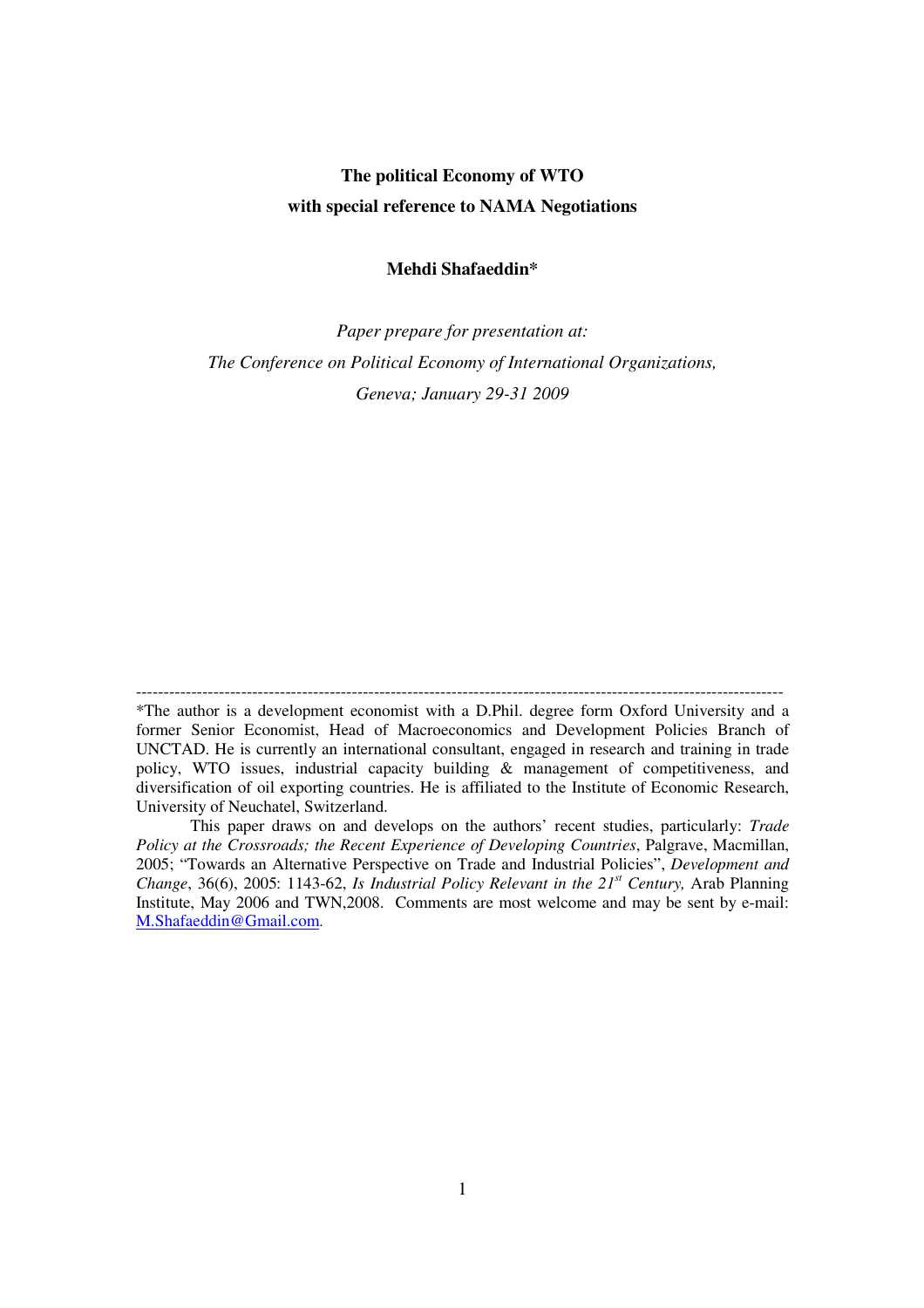#### Abstract

The dissatisfaction of developing countries with the new Trade Round surfaced first in the WTO meeting in Seattle in autumn 1999. The Round was finally launched in Doha in 2001. Nevertheless, since the, the negotiations has faced with difficulties and deadlocks. The author argues that such difficulties are rooted in the economic philosophy behind the design of GATT/WTO rules and in their implementation by developed countries. The interrelated issues of conflict of ideology/interests and imbalances in the power relationship between developing and developed countries are the main cause of the inherent bias in the world trading system against developing countries. Such bias prevailed right from the time of the inception of the Breton Woods System as an alternative to the Keynes's proposal and the Havana charter. The combination of these factors has been reflected in a number of contradictions, double standards and asymmetries not only in GATT/WTO rules in favour of developed countries and their large corporations. It has also influenced the negotiation of developed countries with developing countries during the so-called "Doha Development Round"

 The author refers to the particular example of negotiation on NAMA, in some details, to highlight inconsistencies between the objectives/spirit of the agreed text of the Doha Round and subsequent proposals made by developed countries. If these proposals were to be agreed upon they would limit policy space of developing countries necessary for their industrialization. It may, in fact, lock many of them in production and exports of primary commodities and at best, resource-based and assembly operations.

 He further argues that unless these asymmetries are addressed, there will be a great risk of the collapse of the international trading system with its adverse socio-political consequences for the international community. Drawing on the experience of successful early and late industrializers and the failure of recent across-the-board and universal trade liberalization, he proposes the necessary changes in WTO rules commensurate with industrialization and development.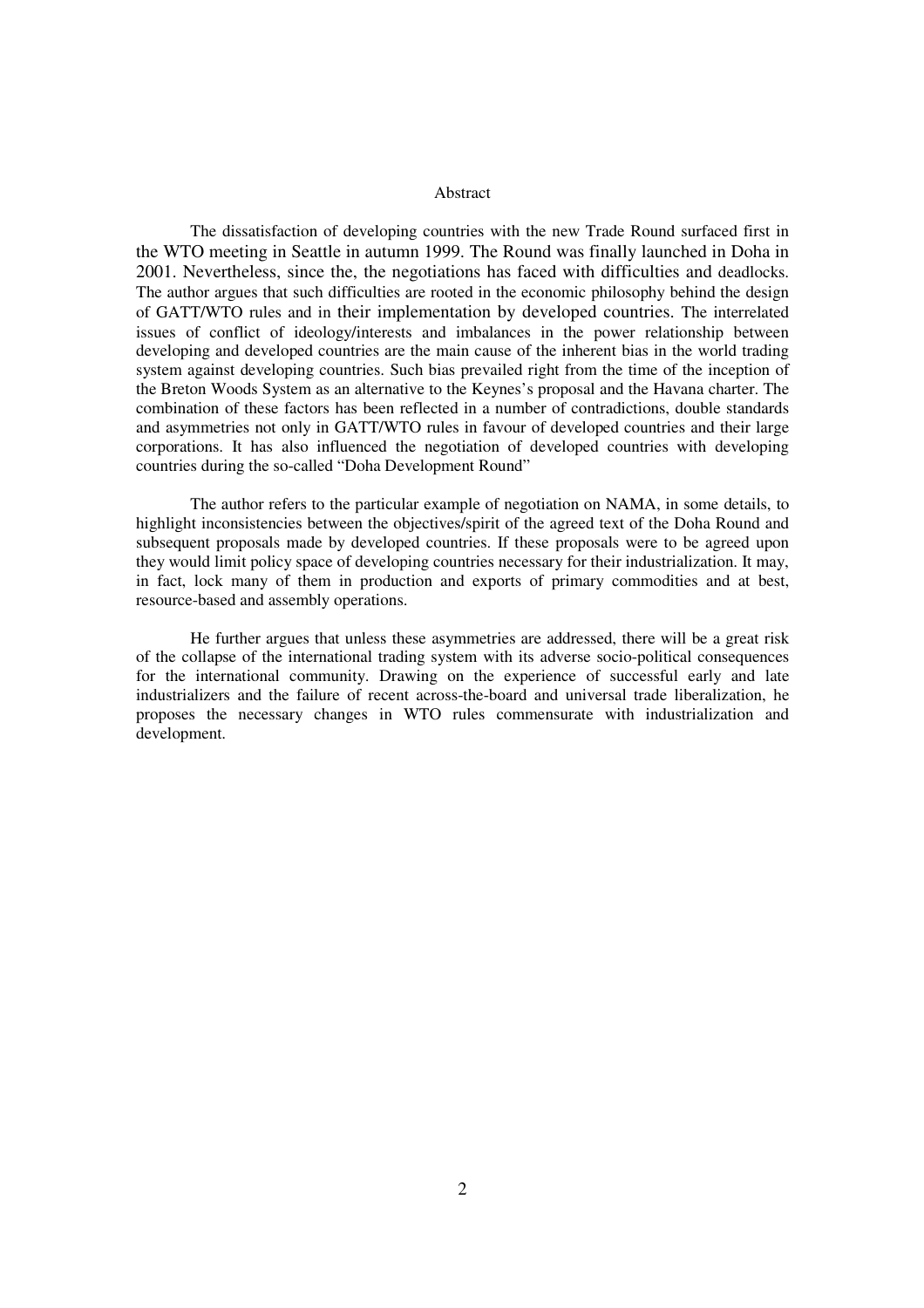## **I. Introduction**

The dissatisfaction of developing countries with the new Trade Round has seriously surfaced since the WTO meeting in Seattle in autumn 1999 and has led to a series of interruption in the negotiation process of the Doha Round in recent years. With the collapse of the talks between developed and developing countries in again July 2008, it is, in fact, faced with a deadlock. The purpose of this article is to explain that such a deadlock is rooted in the interrelated conflicts of interests/ideology and the imbalance in the power relationship between developing and developed countries. Such conflicts of ideology and imbalance existed right from the time of the inception of GATT, when the "development oriented" proposal by Keynes was turned down in favour of an alternative proposal by White, and has continued since then.

 In terms of ideology, the origin of the problem goes back to Adam Smith whose universal theory of free trade was based purely on his "cosmopolitan approach". He did not distinguish differences between interests of individuals, nations and mankind as a whole and believed what was in the interest of Britain was also in the interest of the world as a whole. More recently, Samuelson (2004) has argued that if developing countries specialize in production and exports in accordance with static comparative advantage, the net real income of both developed and developing countries will improve. By contrast, if developing countries penetrate into exports of products in which developed countries had comparative advantage previously (he calls it dynamic fair free trade) developed countries would suffer loss in per capita income. In other words, "dynamic faire free trade" is not in the interest of developed countries.

 The combination of the imbalance in the power relationship and the ideology/interests of the dominant powers have been manifested in a number of contradictions, double standards and asymmetries in the rules and regulations of the international trading system, practices of

3 to be checked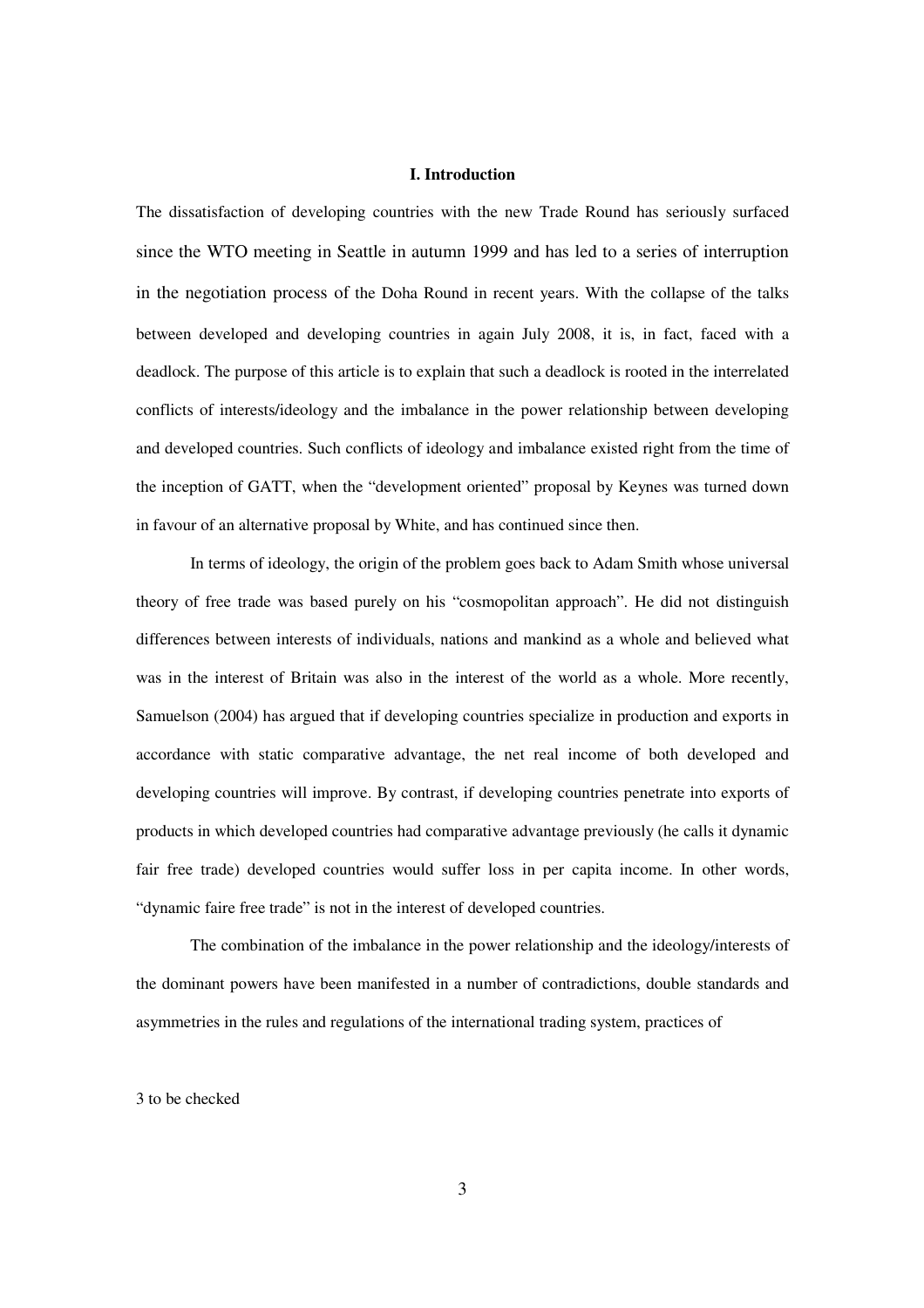developed countries and the process of trade negotiations in favour of developed countries and their corporations to the detrimental interests of developing countries They include, e.g.:

- Inherent contradictions in the design of GATT/WTO rules;
- Double standards reflected in contradictions between agreed rules and their implementations by developed countries;
- Inconsistencies between the objectives/spirit of the agreed text of the "Doha Development Round" and the position of developed countries during the process of subsequent negotiations exemplified by the case of NAMA in this paper.

If the proposals made by developed countries on NAMA are approved, it will limit, we will show, the policy space of developing countries in general, will halt upgrading of the industrial structure of those with some industrial capacity, and lock lower-income countries, with little industrial capacity, in production and exports of primary commodities, resources based industries and at best labour intensive products through assembly operations.

 We will further argue that unless these asymmetries are addressed, there will be a great risk of collapse of the international trading system with its adverse socio-political consequences for the international community. On the basis of experience of successful industrializers and the failure of recent across-the-board trade liberalization, as prescribed by neo-liberals through "Washington Consensus" and international financial institutions, the author proposes the necessary changes in WTO rules in order to make them conducive to industrialization and development.

 To proceed, we will first refer to the ideology and economic philosophy behind GATT/WTO rules. Subsequently, the general inconsistencies in design of the world trading system will be highlighted in section III. In the same section, some of the contradiction between the agreed rules and their implementation by developed countries will be explained. Sections IV and V is devoted to the process of NAMA negotiations and the implication of proposals made by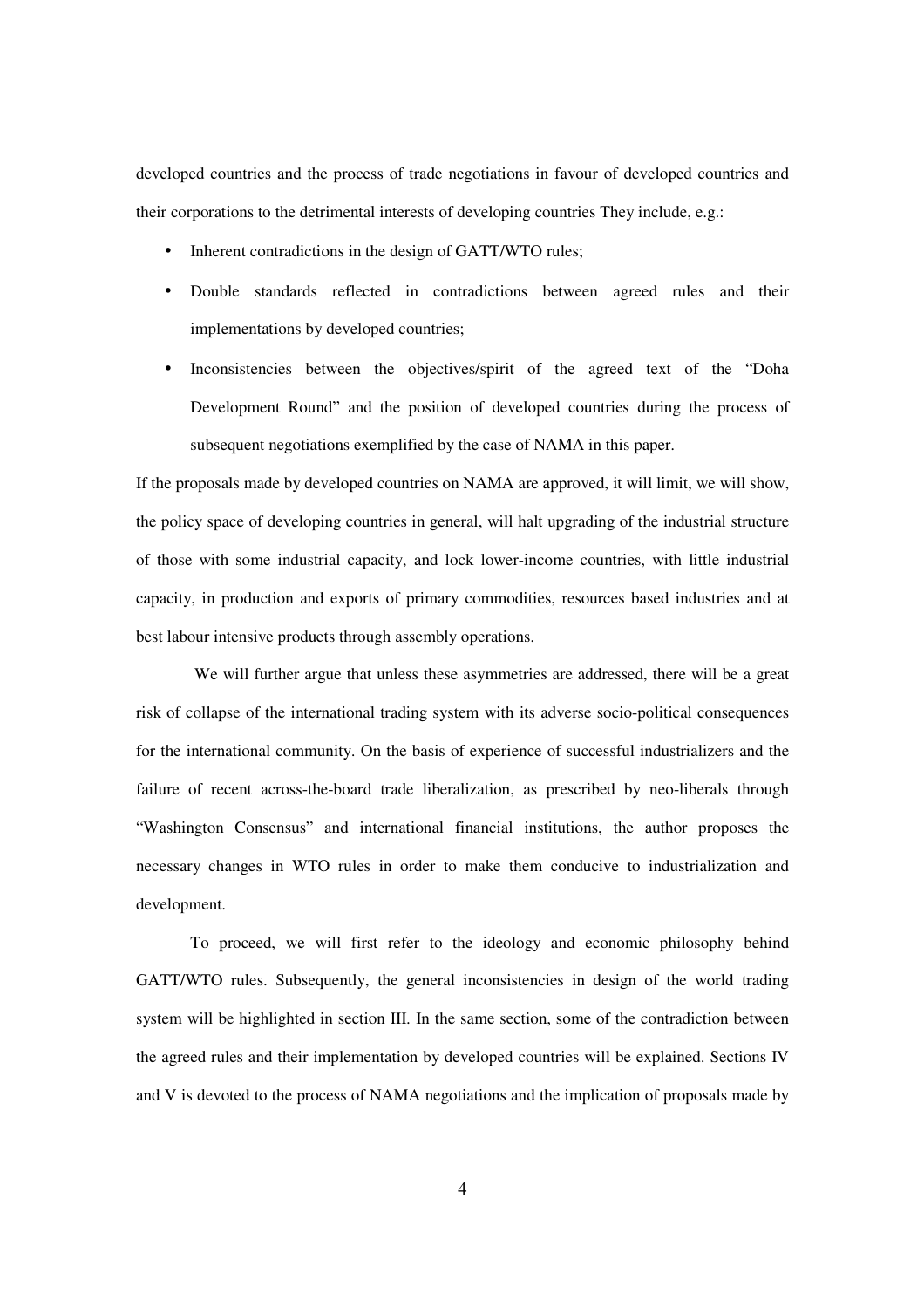developed countries for the industrialization of developing countries by drawing on the experience of early and late industrializers. The final section will conclude the paper.

#### **II. Ideology and economic philosophy behind GATT/WTO rules**

The philosophy behind GATT/WTO rules is the static version of the theory of cost comparative advantage which advocates universal free trade. This theory is strongly biased and influenced by ideology of its founder Adam Smith and his neo-liberal followers who advocate across-the-board trade liberalization. A number of famous neo-classical economists do admit that free trade is an "ideal" because the theory of CA is based on some unrealistic assumptions (e.g. Haberler, 1950: 227; Viner, 1953: 4-5; Corden, 1974: 7-8 and most important of all Samuelson, 1938: 266 and 1939:195). Yet in the end universal free trade remains the "religion" of neo-liberals, including the above-mentioned authors, "regardless of its lack of theoretical and empirical validity" **(Subasat,** 2003:163).

 Adam Smith's theory of universal free international trade had three main characteristics: it was focused on the allocative functions of the markets, thus allocative efficiency, to the exclusion of their creative functions as instruments of economic change (Kaldor,1972: 1240); it was concerned with the expansion of international trade as against the development of "productive power"( economic development) (List, 1856:253 and Shafaeddin 2005.b); it was also concerned with maximizing the welfare of the world economy as a whole ignoring the fact that some nations may give more weight to their own welfare than the collective welfare of the mankind as a whole. The ideology behind his theory was that what was in the interest of Britain was also in the interest of the world at large (List, ibid: 245-6 and 261).

The ideology and bias in Adam Smith's theory is also strongly reflected on the new version of the theory of international trade based mainly on views expressed by Heckscher, Ohlin and Samuelson (H-O-S version) and more recently advocated through so-called "Washington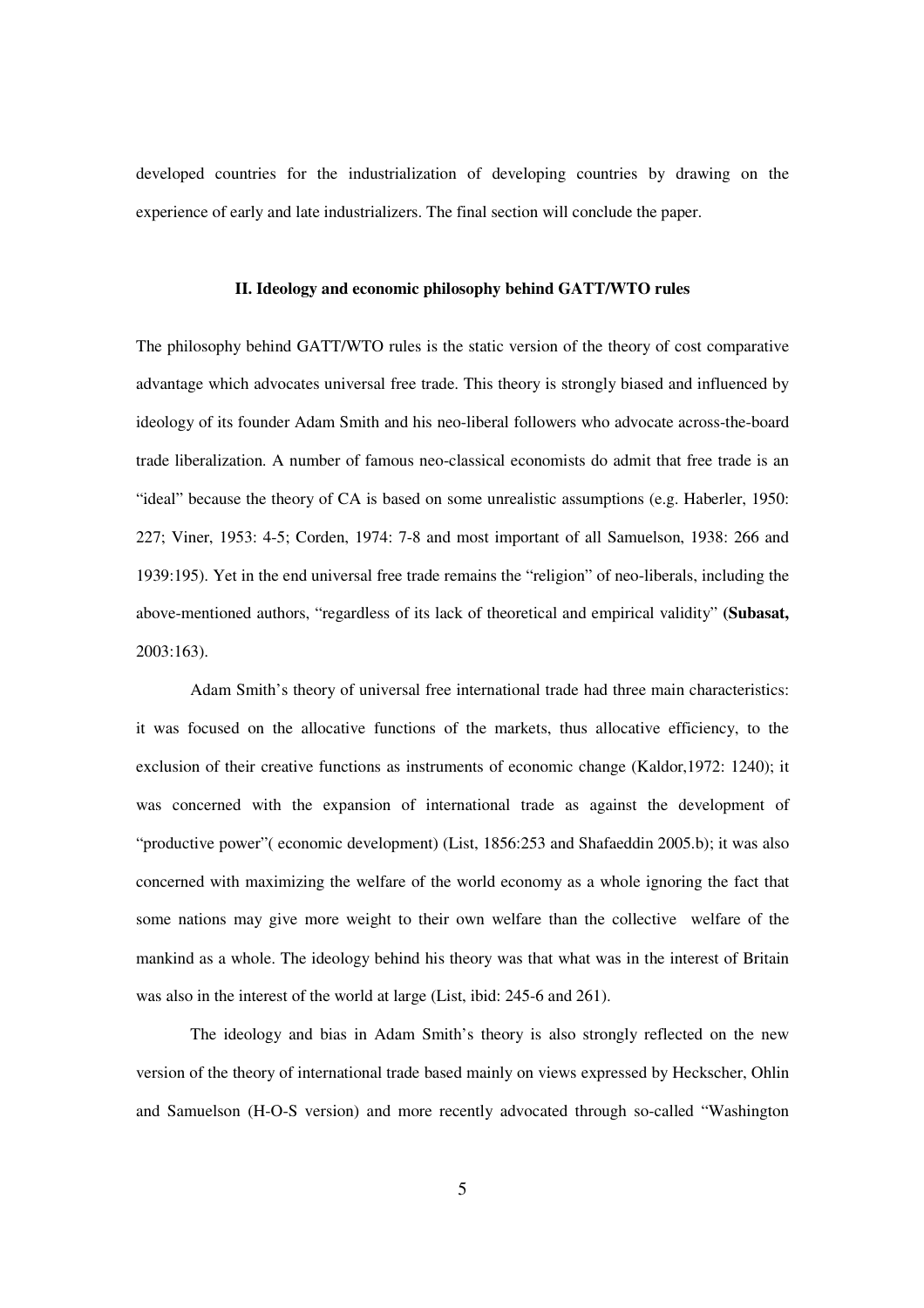Consensus". Allocative efficiency remains the main concern of neo-liberals but the development of dynamic comparative advantage remains out of their considerations. For example, Williamson (1999:19) clearly admits that "none of ideas spawned by …development literature…plays an essential role in motivating the Washington consensus…" More importantly, the ideology and value judgment behind the neo-liberal theory is in no where clearer than in the contradictory remarks by Paul Samuelson the guru of free trade in his paper published more recently (Samuelson 2004) and his earlier papers published late 1930s-referred to in the previous paragraph. Earlier on he clearly stated that "some trade is better than no trade, but that does not necessarily imply that free trade is the optimum for any country" (Samuelson, 1938:266). This would imply that a developing country may not necessarily specialize according its static comparative advantage; it may develop some other industries to enter into production and exports of new (non-traditional) products). In his 2004, however, he argues that if a large developing country, e.g. China [or a group of developing countries], specialize in accordance with static comparative advantage, and the developing country (ies) manage(s) to improve productivity in these products, the net real national income of the developing country (ies) as well as the importing developed country (ies), which specialize in industrial products, will improve. Such a situation is regarded by him as an argument in favour of globalization (Ibid: 136). Nevertheless, if the developing country (ies) penetrate(s) into production and exports of goods in which a developed county (ies) previously had comparative advantage, by improving productivity in these goods [a possibility of developing and specializing in accordance with its dynamic comparative advantage] , the outcome will be different. In such a situation, the developed county (ies) will suffer permanent loss of per capita real income (Ibid. 137). Hence, he implicitly advocates that it is in the interest of developed countries that the developing country (ies)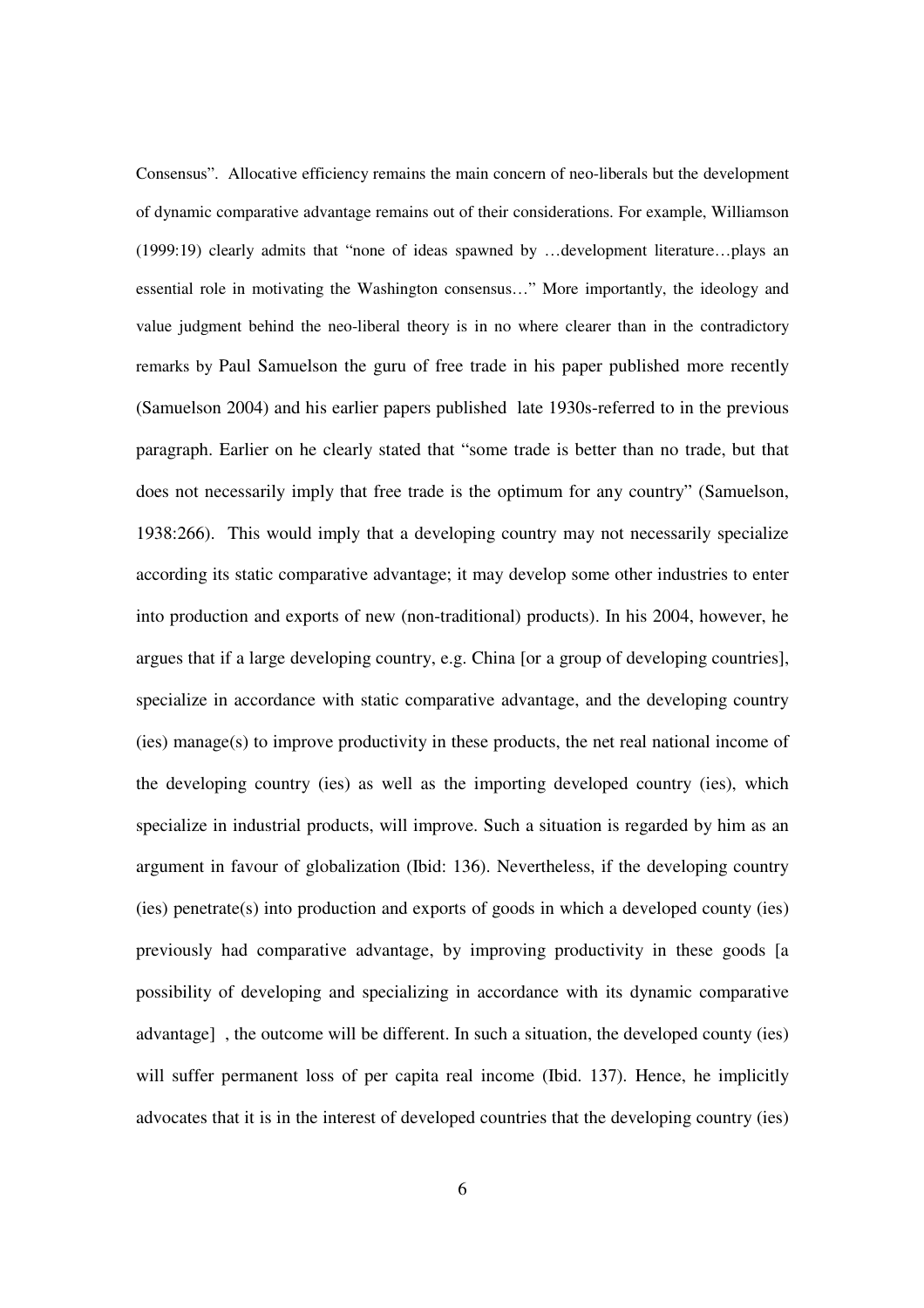specialize(s) in accordance with its (their) static comparative advantage. In other words, the static comparative advantage indicates that a developing county can specialize in exporting what it already produces-not what it would like to produce and export.

 The neo-liberals also extend the implication of the theory of static comparative to what the developing country "ought to" specialize in. The Samuelson's proposition is in contrast to views of the Gomery and Baumol (2000), Cline (1983), Amsden (1989).and Shafaeddin (2005.b).according to which free trade and specialization in accordance with static comparative advantage is not necessarily always to the advantage of a developing county. In the Samuelson's proposition China's improvement in productivity results from technical innovation which "takes place by imitation or home ingenuity" (Ibid: 137), but free trade still prevails. In the Gomery-Baumol postulation, dynamic comparative advantage is achieved through temporary protection and Government intervention. This formulation is closer to earlier argument by Samuelson that "some trade is better than no trade", but "this does not mean that free trade is always the best".

 The implication of Samuelson's new argument is that faced with the possibility of penetration of developing countries into production and exports of products in which they have comparative advantage, developed countries (ies) have two different options: protect their market against imports of capital/technology intensive industrial goods from developing countries, or push developing countries to remain specialized in accordance with their "static comparative advantage". In practice, as far as manufactured goods are concerned developed countries are basically opting for the second option. They push developing countries to liberalize their trade regimes across-the-board and prematurely;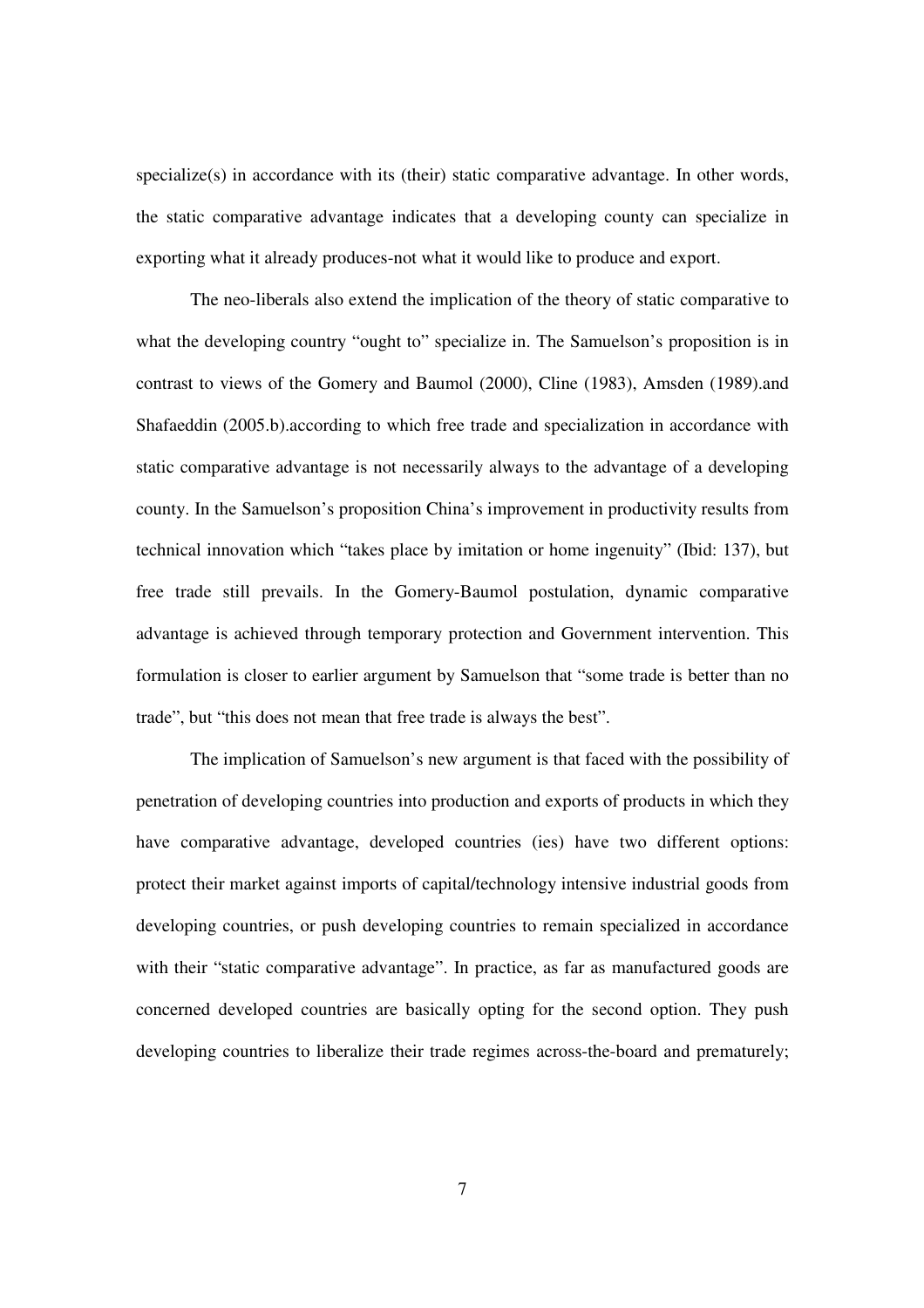they deny them access to new technology needed for upgrading of their industrial structure by protecting through Intellectual Property Right (TRIPS).

 Further, for main products in which developing countries have static comparative advantage, i.e. labour intensive products, and particularly agricultural products, they have been protecting their own markets while universal free trade is advocated to, or imposed on, developing countries. The free trade ideology is applied to the extent that it is in the interest of developed countries. They do not practice what they preach. The contradictions in rules governing GATT/WTO agreements, inconsistencies between agreed rules and their implementation by developed countries, and in their proposals during the process of negotiations on NAMA are manifestation of such double standards.

## **III. General contradictions**

## **in GATT/WTO rules and their implementation**

Referring to the failure of international trade negotiation in Seattle in 1999, a distinguished Yale University Scholar pointed-out that: "what Seattle showed was that there is a lot more angst beneath the surface"<sup>1</sup>. This angst is basically related to differences between the interests of developed and developing countries in international trade. Right from the time of its inception of GATT; the Agreement concluded was biased in fovour of the former group. Further, the subsequent agreements, reached in the following trade rounds, have also suffered from inherent contradictions in terms and asymmetries influenced by double standards by industrialized countries. There are

 1 Jeffrey Garten, *International Herald Tribune*, 9 December 1999.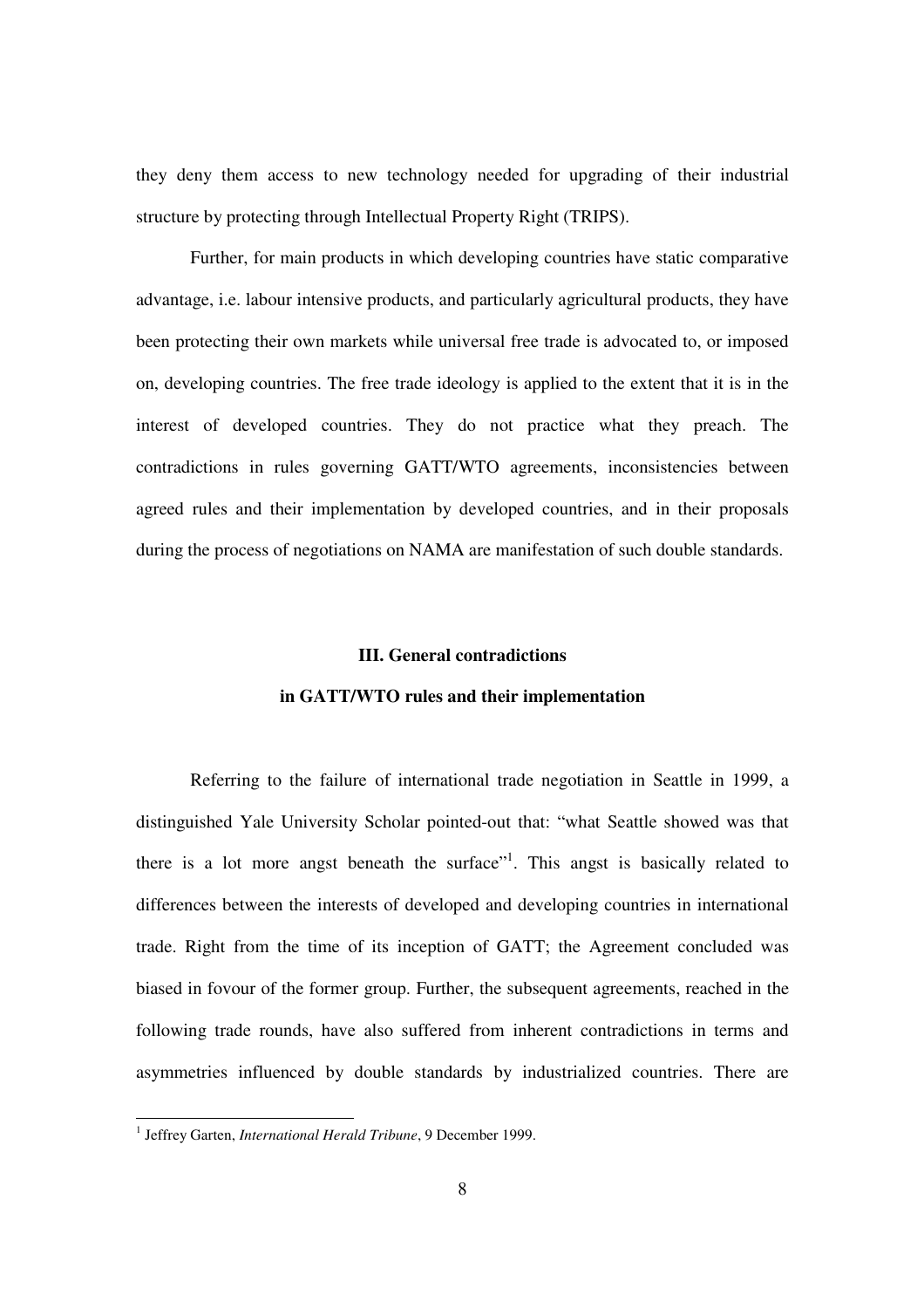contradictions in the design of GATT/WTO rules and inconsistencies between the agreed rules and their implementations by developed countries.

## *i. The GATT Treaty of 1947*

-

To begin with, after the Second World War, two main proposals were on the table for drawing international rules on trade and payment systems and establishing the necessary international agencies. The Keynes proposal was "development oriented" as against "White proposal" which was more restricted in its scope. The latter was ultimately used as a basis for the Breton Woods system covering the World Bank, IMF and GATT. The Keynes proposal comprised of ITO (International Trade Organization), as an "indispensable" third pillar of the Bretton Woods system, and the creation of a world currency based on primary commodities. The Charter of ITO, known as Havana Charter, was negotiated and agreed in Havana under the auspices of the UN. ITO was supposed to be established as a specialized UN agency. The objective of the Havana Charter was not only to reduce tariff barriers but also, and more importantly, to attain"…the higher standards of living, full employment, and conditions of economic and social progress and development, envisaged in Article 55 of that [UN] Charter." (Para 3 of chapter 1 of the Havana Charter)<sup>2</sup>. The Charter specifically refereed, *inter alia*, to the expansion of production, and industrial development "particularly of those countries which are still in early stages of industrial development", "access to the markets, products and productive facilities"[e.g. access to technology] and removal of restrictive business practices ( Chapter 1) as objectives of the ITO. The text of the Charter included detailed discussion

 $2$  The Havana Charter was negotiated through the UN Conference on Trade and Employment in Havana between 21 November 1947 and 24 March 1948. The Final Act of which was approved at the later date by the representative of 16 developed countries, including the USA, and 33 developing countries and territories who were present.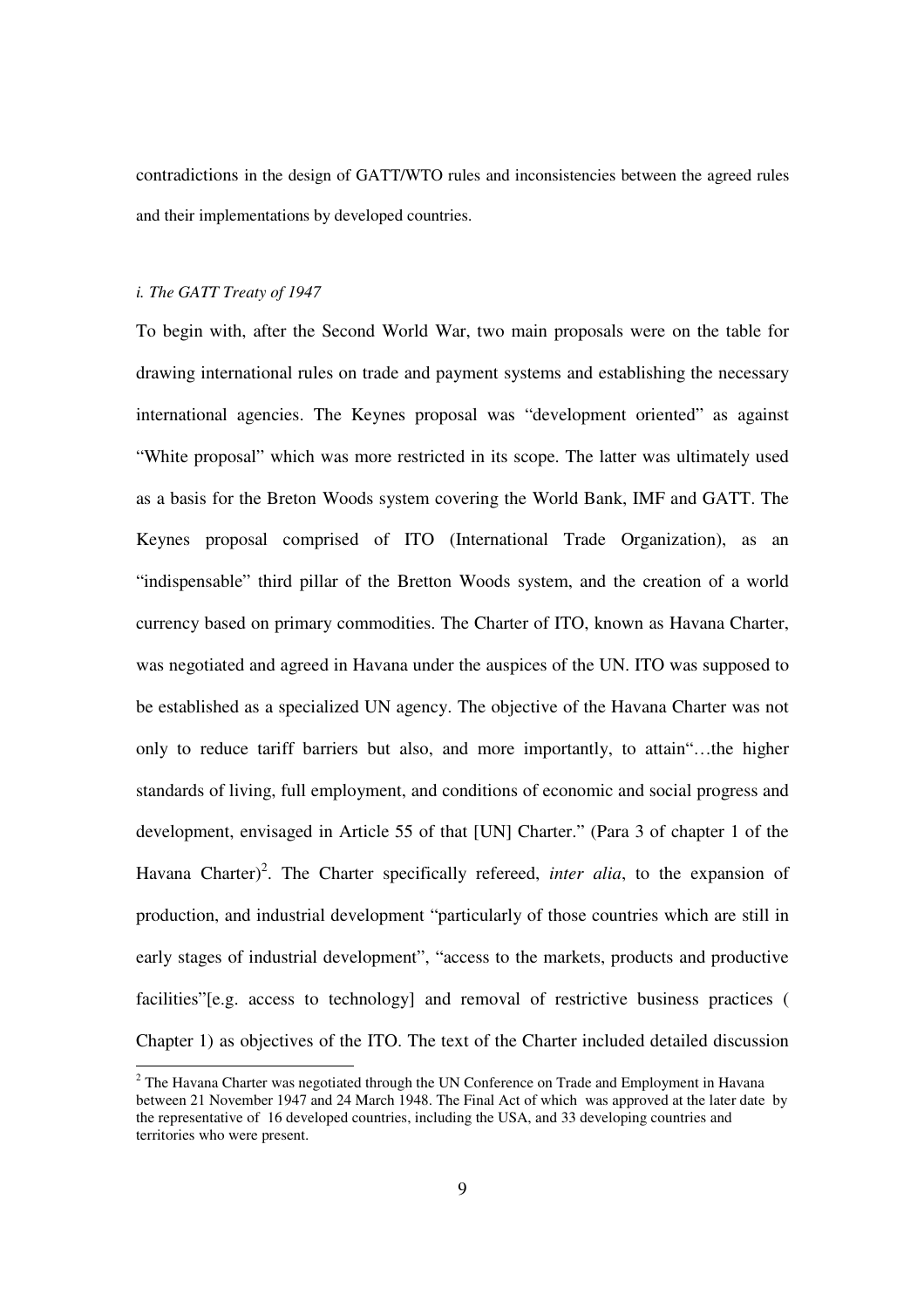of modalities for employment creation, cooperation for reconstruction and development, labour standards, commercial policy, reducing restrictive business practices, commodity agreements for stabilization of commodity prices, the operation of ITO and eventually the creation of a "Special Fund" in the UN, etc. The Charter was not, however, ratified by the US congress (Singer 1989:6-9 and UNCTAD, 1985).

 In the meantime, in parallel to the negotiation on Havana Charter, the representative of 15 governments negotiated reduction of trade barriers which led to the GATT treaty signed initially by 23 countries in 1947. The treaty was drawn mainly on the basis of the interest of the developed countries of the time (10 countries), although 12 developing countries and territories (mostly colonies) and Czechoslovak Republic were among signatories. The establishment of GATT, which came into effect outside the UN system, instead of ITO, meant that the Breton Wood system "remained incomplete… and distorted" (Singer, *Ibid*). It was "… a weak version, almost a caricature of the intended ITO"; it remained a "First World" institution as it did not make "allowance for special problems of developing countries"(Ibid: 6-7). The Bretton Woods system which was supposed to include UN, ITO, IMF and the World Bank was based only on the last two, and The GATT treaty was drawn only on the basis of the chapter of the Havana Charter which dealt with Commercial Policies aiming at reduction of trade barriers. Even then it was full of contradictions.

## *ii. Contradictions and double standards*

Right from the beginning, the international trading system, based on the GATT Treaty, suffered from a number of inherent contradictions and asymmetries. Such systemic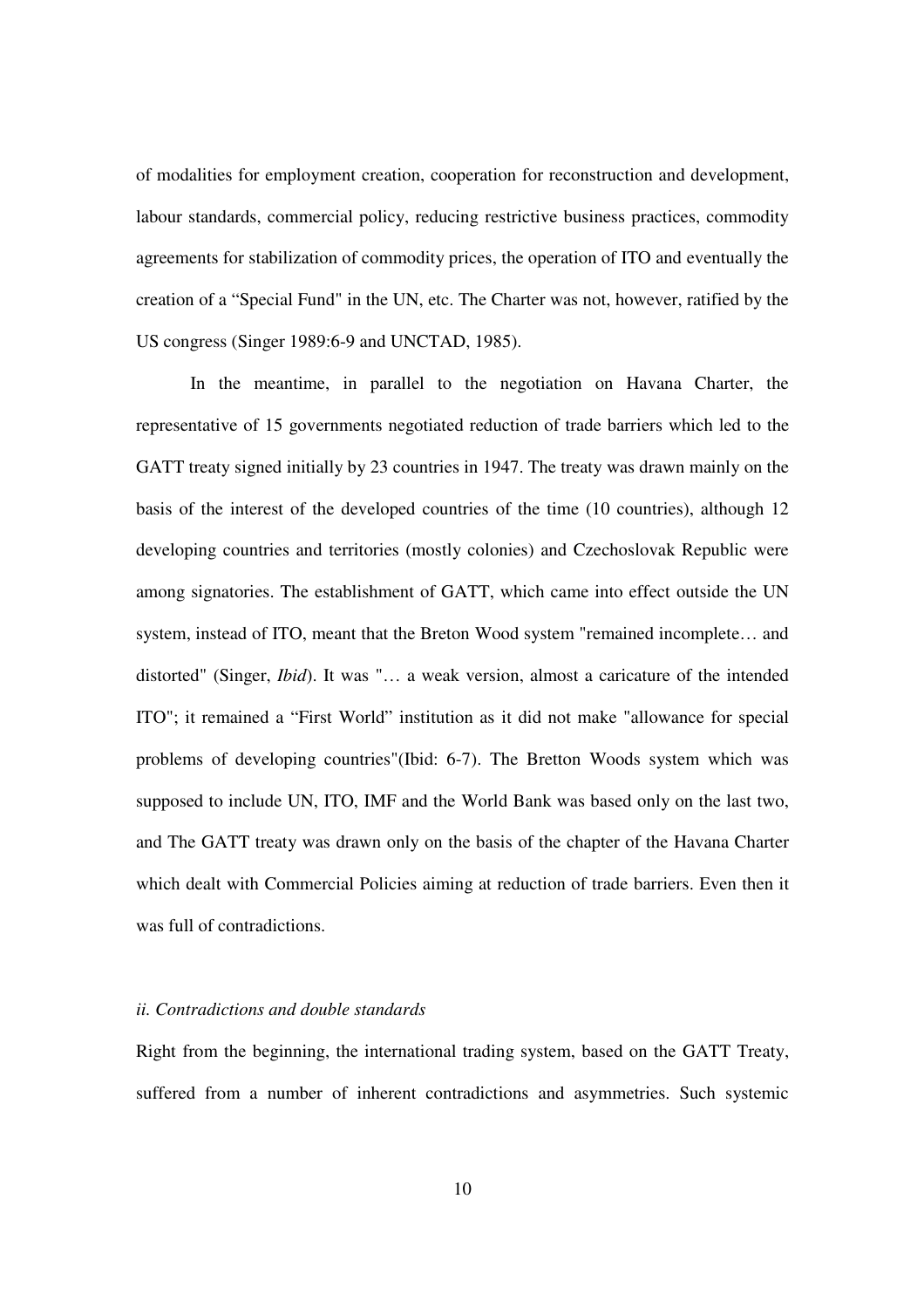contradictions have also continued to manifest themselves in various forms in the subsequent negotiations and the results of various Trade Rounds as of today.

To begin with, the Preamble to GATT (1949) clearly refer to trade liberalization as the objective of the Treaty: "….[by] entering into reciprocal and mutually advantageous arrangements directed to the substantial reduction of tariffs and other barriers to trade and to elimination of discriminatory treatment in international commerce….have ….agreed….". Hence, if international trade were to be liberalized free of discriminatory treatment, one would expect the existence of consistencies in GATT/WTO rules. Yet the GATT/WTO system contains a number of exceptional clauses which reminds oneself of exceptional clauses in the "Animal Farm" story. For example, first of all, according to GATT/WTO rules, the power and influence of the governments in the flow of international trade has to decline through reduction, or elimination, of tariffs and non-tariffs measures. Yet, the power and influence of TNCs in international trade is allowed to increase continuously. According to table 1, 500 companies accounted for about 70 per cent of world trade around year 2000. The cross-border mergers and acquisitions, which have accelerated since 1996, i.e. after the conclusion of the Uruguay Round, have also continued their high speed in recent years as shown in table 2. In fact, while the degree of concentration in international markets has increased significantly, the governments' controls on TNCs have been relaxed through TRIMs and GATS. According to Robert Wade:

These [international] regulations are not about limiting companies' options, as "regulations" normally connotes. Rather they are about limiting the options of developing country governments to constrain the options of companies operating or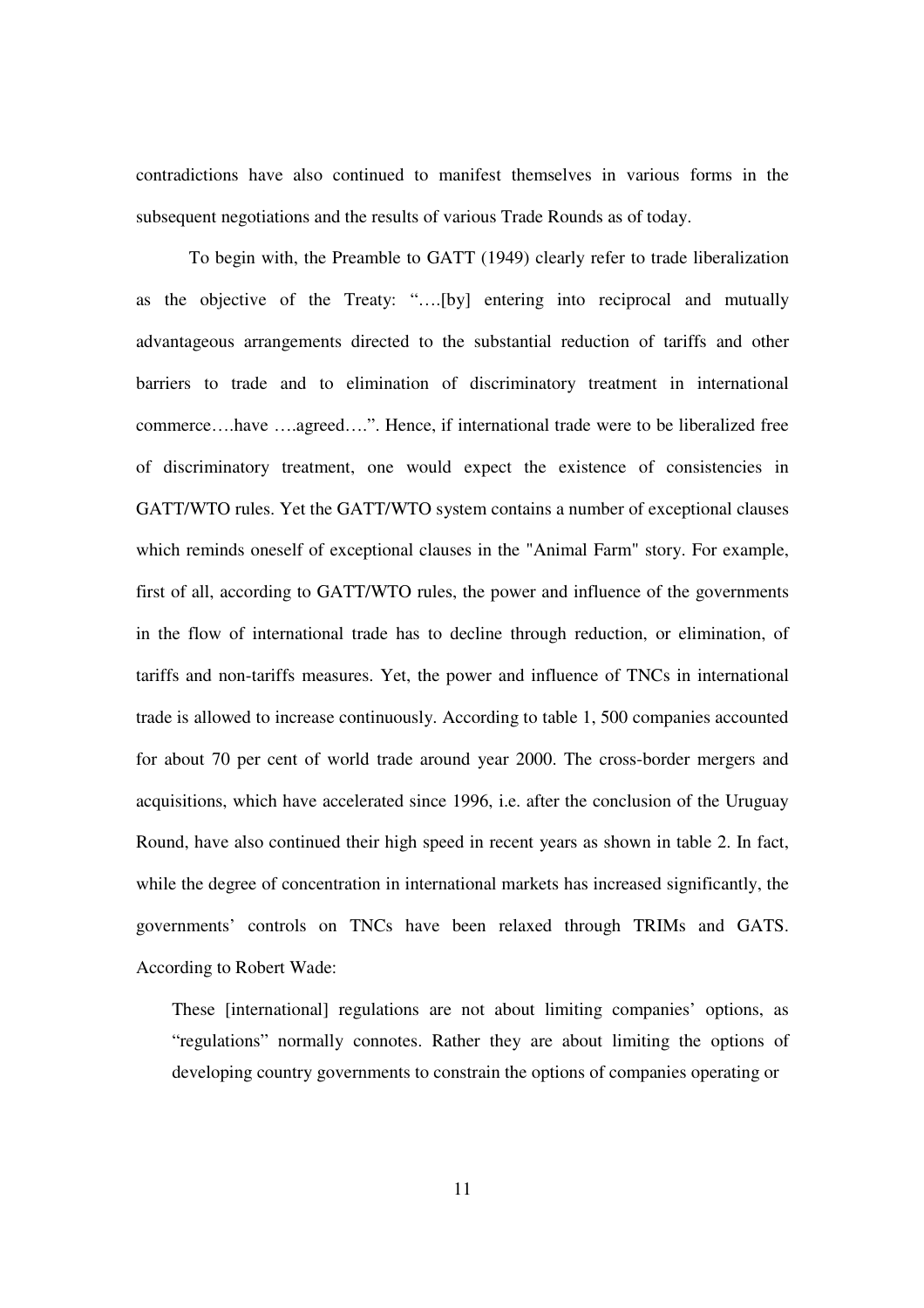| Activity                        | <b>Number</b> | Per cent |  |  |
|---------------------------------|---------------|----------|--|--|
| All output<br>Industrial output | 200<br>1000   | 28<br>80 |  |  |
| World trade                     | 500           | 70       |  |  |

Table 1*:* The share of top firms in global production and trade (late 1990s)

*Source:* **Mooney (2000**), 1-2:74.

| Table 2: Annual average cross-border mergers and acquisition with value of |                                    |  |  |  |
|----------------------------------------------------------------------------|------------------------------------|--|--|--|
|                                                                            | more than \$1 billion, $1987-2005$ |  |  |  |

| Periods   | No. of deals | value (\$billion) |
|-----------|--------------|-------------------|
| 1987-1996 | 23           | 49                |
| 1997-2001 | 110          | 445               |
| 2002-2004 | 71           | 186               |
| 2005      | 141          | 454               |
| 2006      | 172          | 584               |
| 2007      |              |                   |

*Source*: Based on UNCTAD ( 2007): table1.1.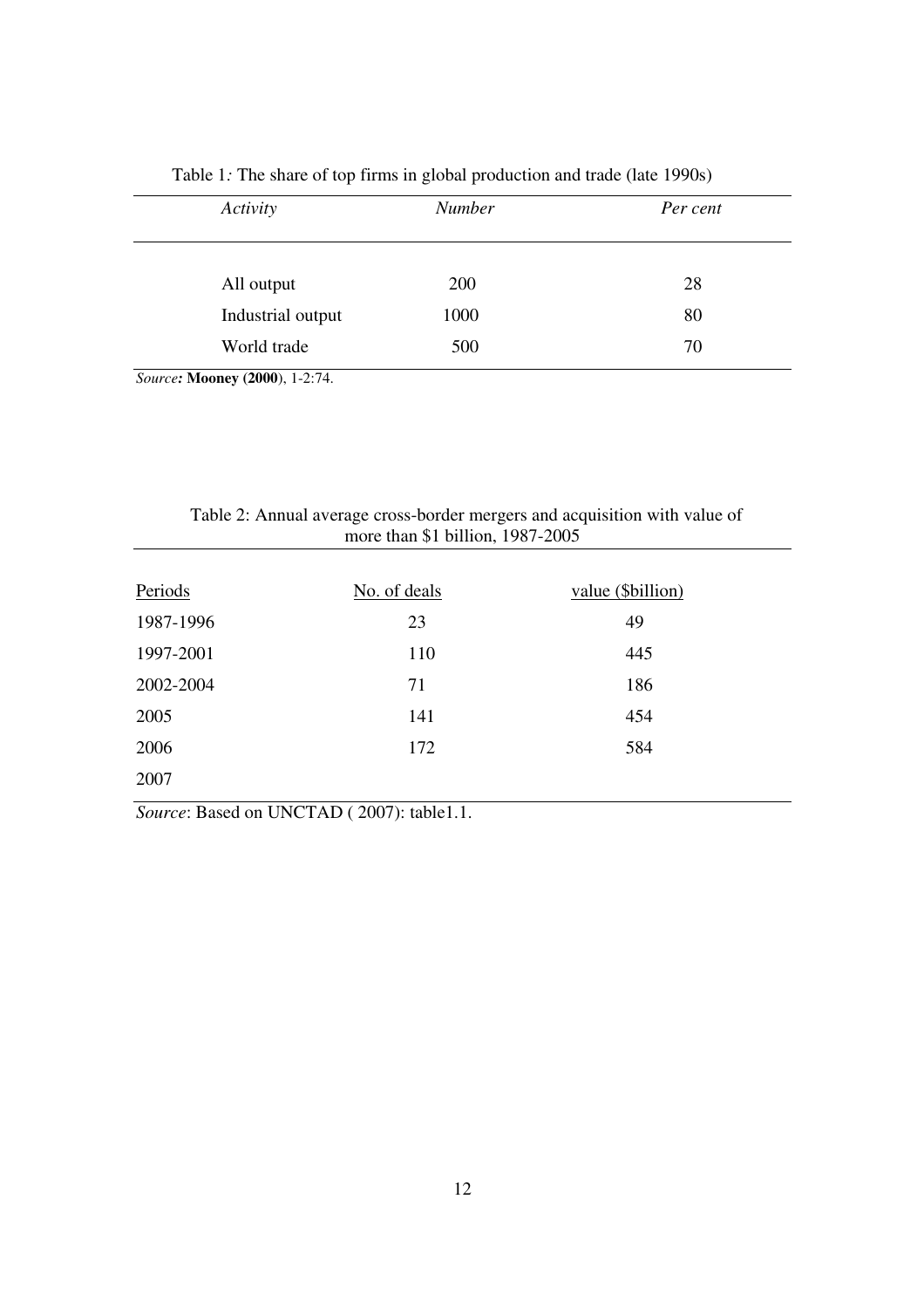hoping to operate within their borders. In effect, the new regulations are designed to expand the options of developed country firms to enter and exit markets more easily, with fewer restrictions and obligations and to lock in appropriation of technological rents" ( Wade2005:80),

The large firms coordinate their activities not only outside the market, but they also shape the market and create barriers to entry for new comers. They coordinate their activities through strategic planning, strategic actions and vertical and horizontal relationship with other firms. Further, they have the capacity to influence production costs, prices, technology and the quality of goods they produce. They can target their market; influence the market structure and the environment within which they operate thus limiting the entry of new firms to the market.

The firm level economies of scale of large established firms are, in particular, important, not only because they are sources of cost advantage (which are different from factor cost advantages), but more importantly, because they are sources of "strategic behaviour", "dynamic competition" and progressive and cumulative changes over time. Such a Schumpeterian source of dynamic competitive process and power of "creative destruction" implies that the ability to export would depend on "comparative strategic advantage" rather than comparative cost advantage alone which is behind the philosophy of GATT/WTO rules $3$ 

Secondly, since the inception of GATT trade in manufactured goods has been subject to liberalization in various rounds of trade negotiations, but agricultural products have been largely excluded. According to OECD sources, the amount of producers

 3 For more details and references see Shafaeddin (2005.a): 9-14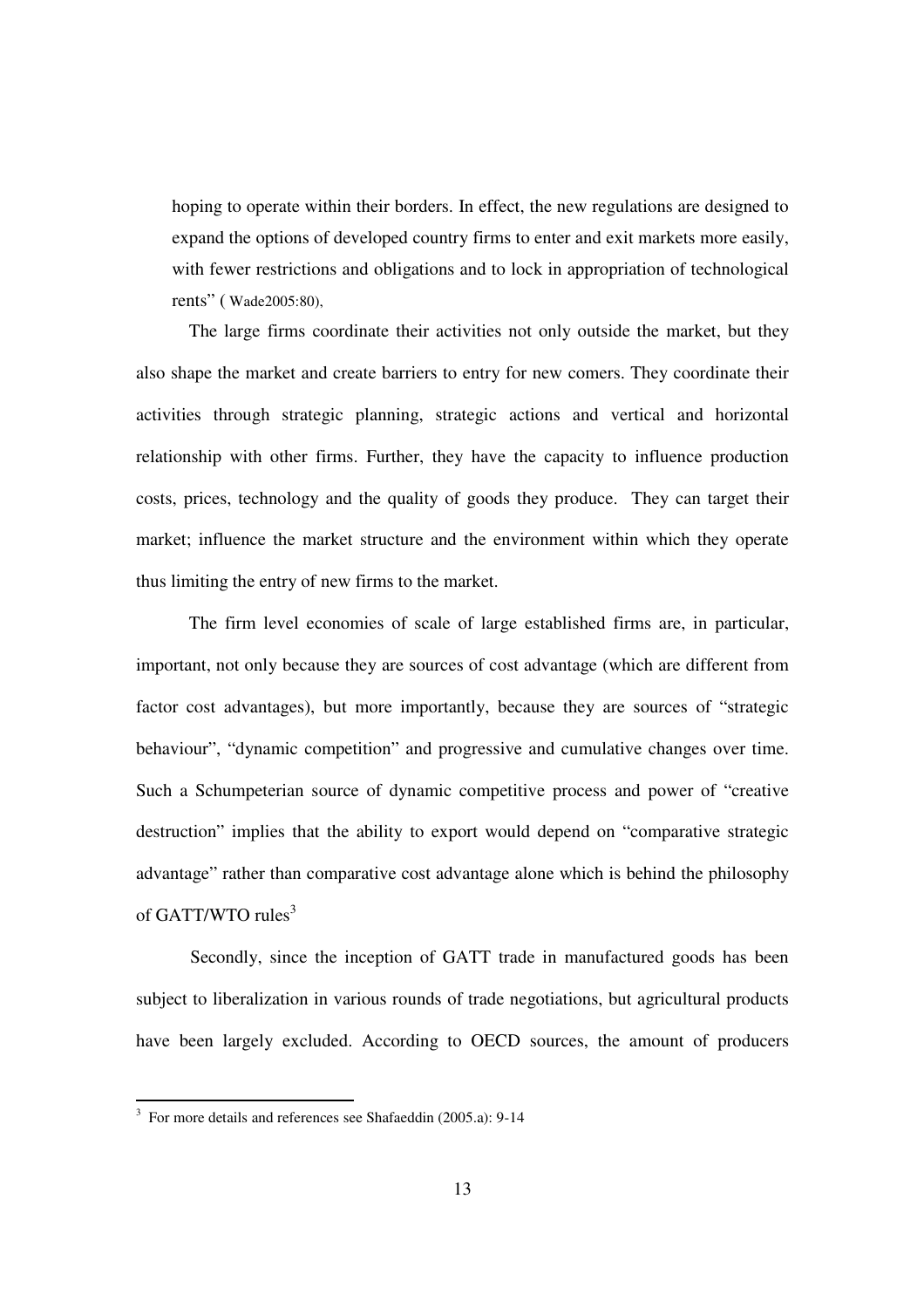support paid in OECD countries in 2004 is estimated to be nearly 280 billion dollars (WTO, 2006:151) .When export subsidies added to this figure, the total amount of subsidies reaches about 1 billion dollars a day. The "cotton scandal", which cost livelihood of a large number of populations in rural Africa, is only one example of the problem (see below).

 A**t the time the liberalization of the agricultural sector was under negotiation in WTO, the US delegation advocated, in the Food Summit in Rome in spring of 2008, further liberalization of the agricultural sector and preached "all countries to allow free flow of food…" Yet around the same time, the US congress passed the 2008 Farm Bill, which became law, increasing "trade distorting support" on 17 out of 25 agricultural products. Although the approved bill contains subsidies which are partly regarded non-distorting (Green Box subsidies), they have, in fact, trade distorting effects (SUNS, 19 May, 2008). The bill also provides subsidies to a couple with farm income of up to \$1.5 million (Ibid and SUNS, 5 June, 2008).** 

**Susan Schwab, the US trade representative, said in early July 2008'it was unconscionable that developing countries were insisting on shielding their farms. " In the face of the food price crisis, it's ironic that the debate came down to how much and how fast could nations raise their barriers to imports of food" (dg Communities available at htpp//fdi.developmentgateway.org). But she does not consider unconscionable that more or less around the same time the US government passes a law approving agricultural subsidies of \$56.8 billion per annum, which amount to over 69 per cent of value of its agricultural exports in 2005, and it is higher than the allocation of \$49.5 billion in the 2002 farm bill.**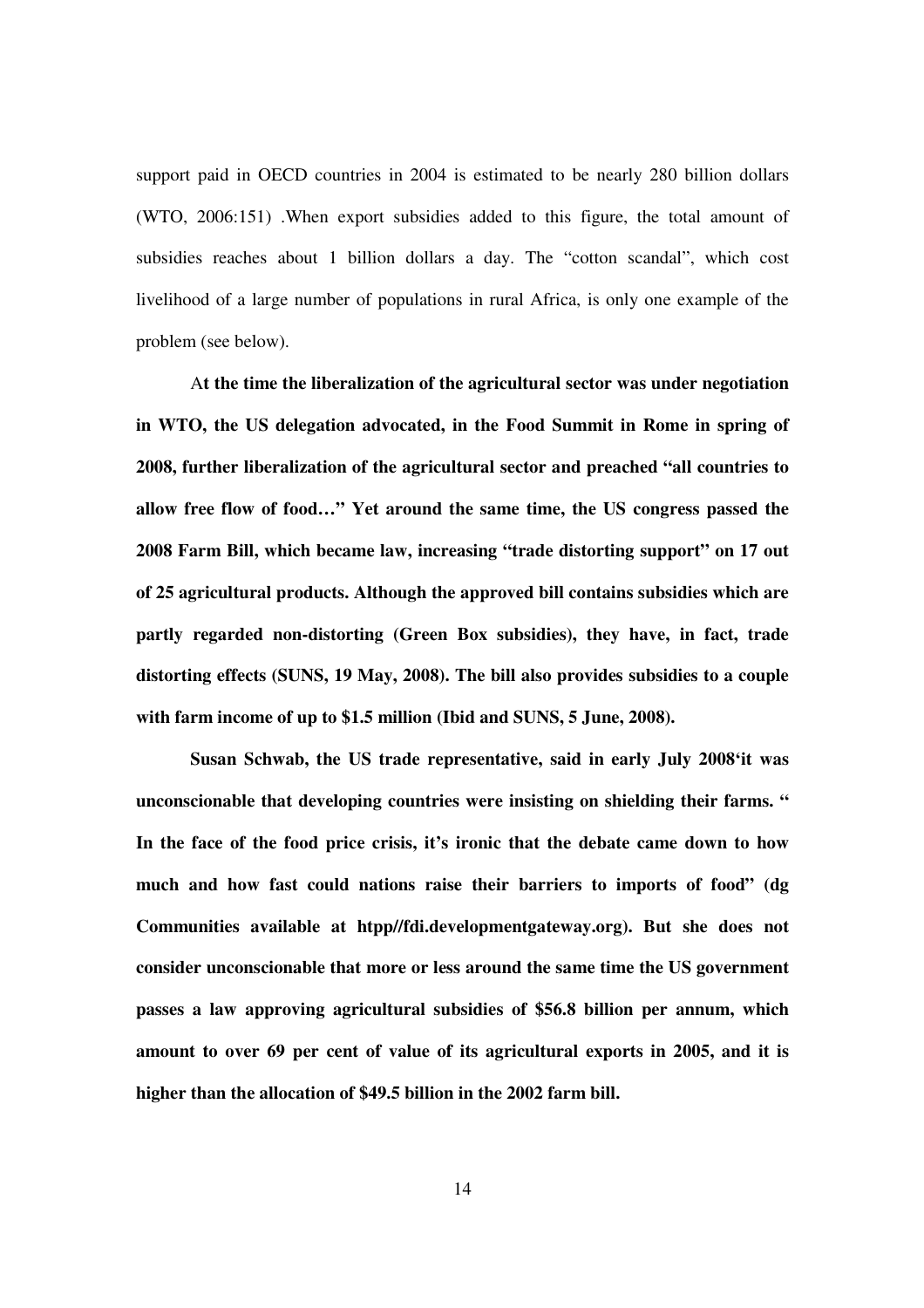**Developed countries, justify support of their agricultural sector for social (income support for farmers) and strategic (food security) reasons. It is not clear why social considerations are relevant to farmers with income per head of \$1.5 million, but not to farmers of low-income countries with income of \$1 a day (per capita income of 366).** 

Thirdly, even in the case of manufactured goods, products of interest to developing countries have been restricted either under exceptional arrangements until recently (e.g. textiles and clothing through certain arrangements in early 1960 and then through Multi-Fiber Arrangements, which came into effect in 1974) or through tariff escalations, safeguard measures and arbitrary anti-dumping practices (see zeroing below). While the average tariff on industrial goods in developed countries is low, tariffs on products of export interest to developing countries have been relatively high. This is because in the previous trade rounds, developed countries "have significantly reduced tariffs on the products of mutual interests among themselves", but continued to maintain higher tariffs on products of export interest to developing countries (Das 2005:34-36).

Fourthly, According to the Uruguay Round (UR) Agreements, developing countries were forbidden to protect, or subsidize, their infant industrial exports selectively. Further, the TRIMs forbid theme to impose local content requirement, and obliges them to treat local and foreign companies equally-even though they lack equal capabilities. By contrast, developed countries benefit from infant industry protection of their new technology for over 20 years through TRIPS.

The double standard on protection is evident in the speech by the US representative to the ECOSOC in 2007. He clearly defended the need for protection of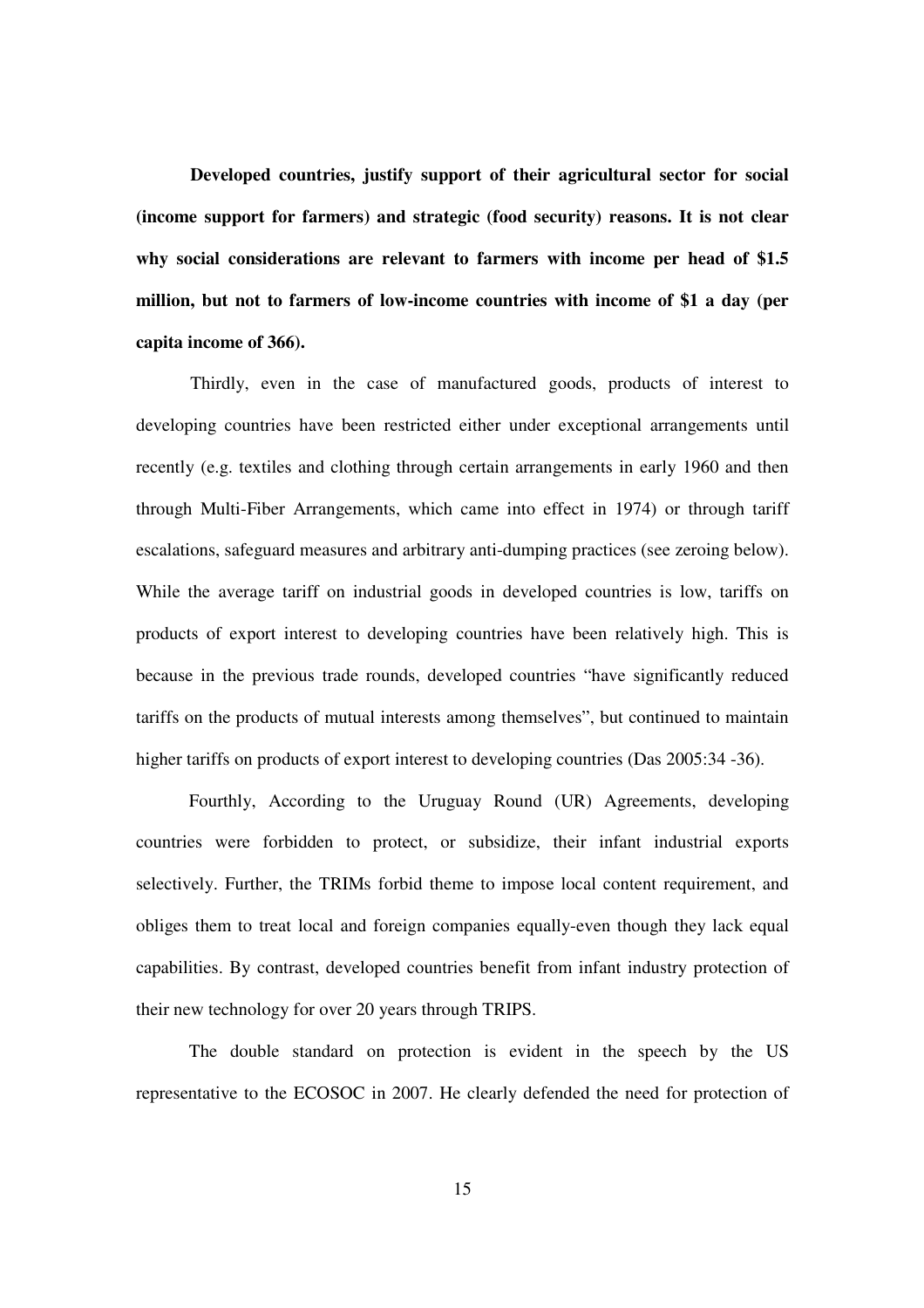technology: "…technological change is driven by *protection* [our italic] of IPRs [Intelectual Property Rights]. If we do not provide the incentives of IPRs, our technological progress will slow or dry up" (*SUNS, 4* July 2007). It is not clear how change in the structure of exports of developing countries from primary commodities to manufactured goods does not need incentive through protection, but technological change does.

 The Agreements on, the TRIPs, TRIMs, GATS and ASCM (the Agreement on Subsidy and Countervailing Measures) severely limit the policy space of developing countries (Shafaeddin (2005.b). Summarizing, the impact of the first three agreements, Wade concludes that: "With a touch of hyperbole the agreements [TRIPs,TRIMS and GATS] could be called a slow-motion Great Train Robbery" Wade (2005) (Ibid: 89).

Even Mr. Lamy, the Director General of GATT and former trade representative of EU, admitted, in his speech to ECOSOC on July the second, 2007, that: "….today a number of the current substantive rules of the WTO do *perpetuate*[our italics ] some bias against developing countries.

## *iii. Implementation issues*

Developed countries did not fully implement even those rules to which they had agreed with through GATT/WTO. Examples of their double standards in what they have preached, and agreed with, and what they have been practicing are numerous before and after the Uruguay Round. The GATT agreement had been already eroded before the UR by the lack of respect for "unconditional MFN principle" and the non-reciprocity clause, in negotiation and dealings with developing countries, "managed trade" and unilateral action for "graduation" of developing countries which had benefited from GSP, resort to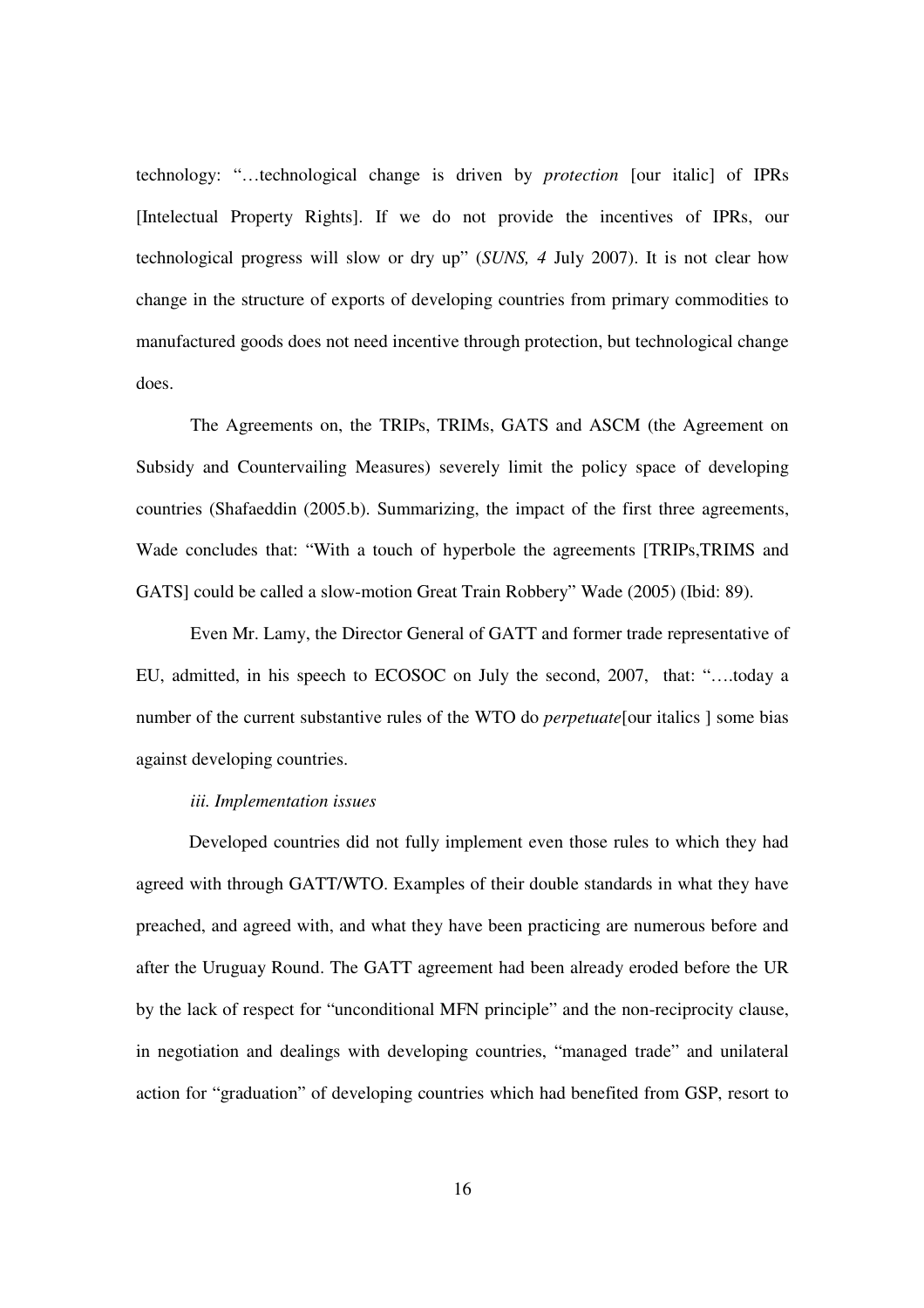restrictive business practices, etc. Managed trade took place in the past e.g. through application of selective and discriminatory non-tariff measures, safeguards such as countertrade, subsidies unjustified anti-dumping measures and countervailing duties, etc. These selective protective measures inhibited market access, in particular of new and fast-growing suppliers with competitive products. Not only textiles and clothing but also some other products, such as iron and steel and automobiles, were subject to managed trade (UNCTAD, 1985:68-78). Only "…about 20 per cent of world trade was governed by the fundamental GATT instrument of unconditional MFN tariffs" (Ibid:75)<sup>4</sup>.

Examples of the lack of implementation of the UR agreement by developed countries are not few. Partial implementation of the Agreement on Textiles and Clothing (ATC) is a clear and important example. These products accounted for about 60 per cent of exports of manufactured goods of developing countries in late 1990s (WTO, 1998, tables 44 and 45). In contrast to the agreed schedule in the UR, developed countries left the bulk (49 per cent) of the quotas to be removed at the end of phase-out period (2005) most of which included high value added products<sup>5</sup>.

Another example is the use, by developed countries, of targeted exports subsidies and industrial policy which is restricted by Uruguay Round Agreements (URAs).

<sup>-</sup><sup>4</sup> The breakdown of the fixed exchange rate also contributed to the erosion of the GATT system as fluctuations in the exchange rate would result in the price of trade goods which often far exceeds the tariff rates, particularly in developed countries; for example a 20 percent depreciation of the dollar exchange rate would lead, *cet par*, to 20 per cent increase in price of imported goods to the USA which far exceeds the US average tariff rate of e.g. 6 per cent. The volatility in the exchange rate has in fact contributed to the tendency towards the use of flexible measures and managed trade(see UNCTAD, Ibid: 76-78), and chapter VI.

<sup>&</sup>lt;sup>5</sup> For details and other instances of the lack of implementation of ATC by developed countries, see M. Shafaeddin (2005.c), chapter 8.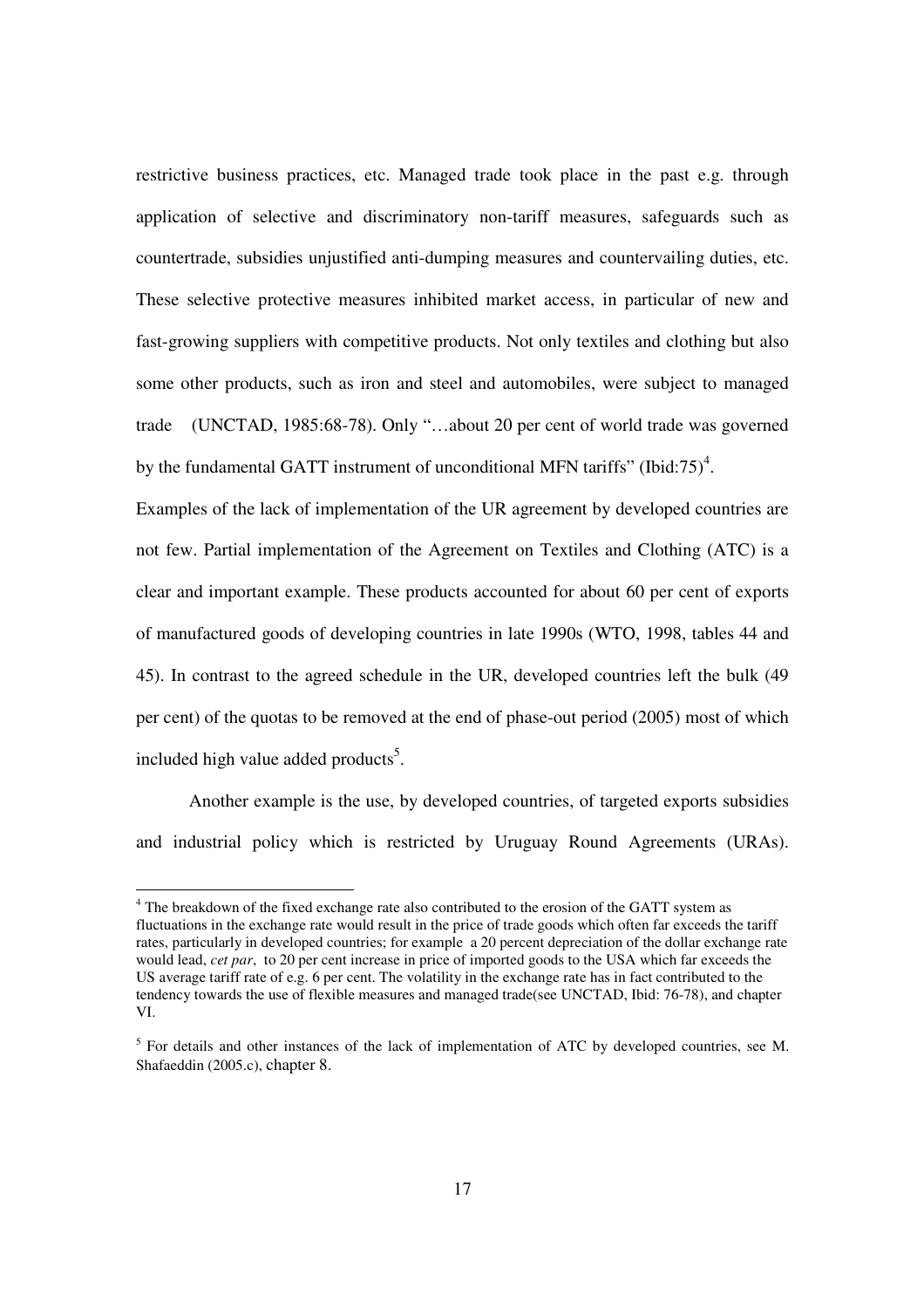Industrial policy and export promotion still prevails in various forms, including the use of tax holiday and subsidy, in most developed countries, including the United States, which is the most advanced industrial economy:

It can be argued that while the Washington Institutions stepped up their ideological crusade against government intervention in the Second and Third Worlds, domestically the US actually increased government assistance to business. The Small Business Administration financed 26,000 companies in 1992; in 1997, the number of companies receiving subsidised finance from this federal office alone had grown to 58000. While the Washington Institutions have managed the de-industrialisation of the Second and Third Worlds during the 1990's – under the theory that "all economic activities are alike" – within the US there is a plethora of government support programs specifically targeting manufacturing. Manufacturing industries with investments below 40 million dollars are eligible to receive loans at about 50 per cent of prime rate, subsidised by the federal government. At the last count, in July 1999, there were 821 different income tax credit schemes promoting investments in the real economy operating in the 50 states of the  $US^6$ .

 The dispute between the USA and EU on Government subsidization of exports of industrial goods by US companies, for which the Dispute Settlement Mechanism of WTO gave verdict against the USA Government, is yet another well known example (Reinert, 2000).It is estimated that in the fiscal year 1999, the USA provided \$3.5 billion worth of tax reduction to between 30000 to 7000 USA companies on about \$250 billion worth of exports. The companies benefited included such large ones as, GE, Boeing, IBM, Microsoft, etc. (*Financial Times*, 25 January 2007:7). Despite the verdict against the USA, wide spread subsidization of USA companies have continued. For example, \$5b.in the form of aid and \$10b guaranteed loans were provided to airline companies after 9/11,

 6 Reinert, (2000):18–19)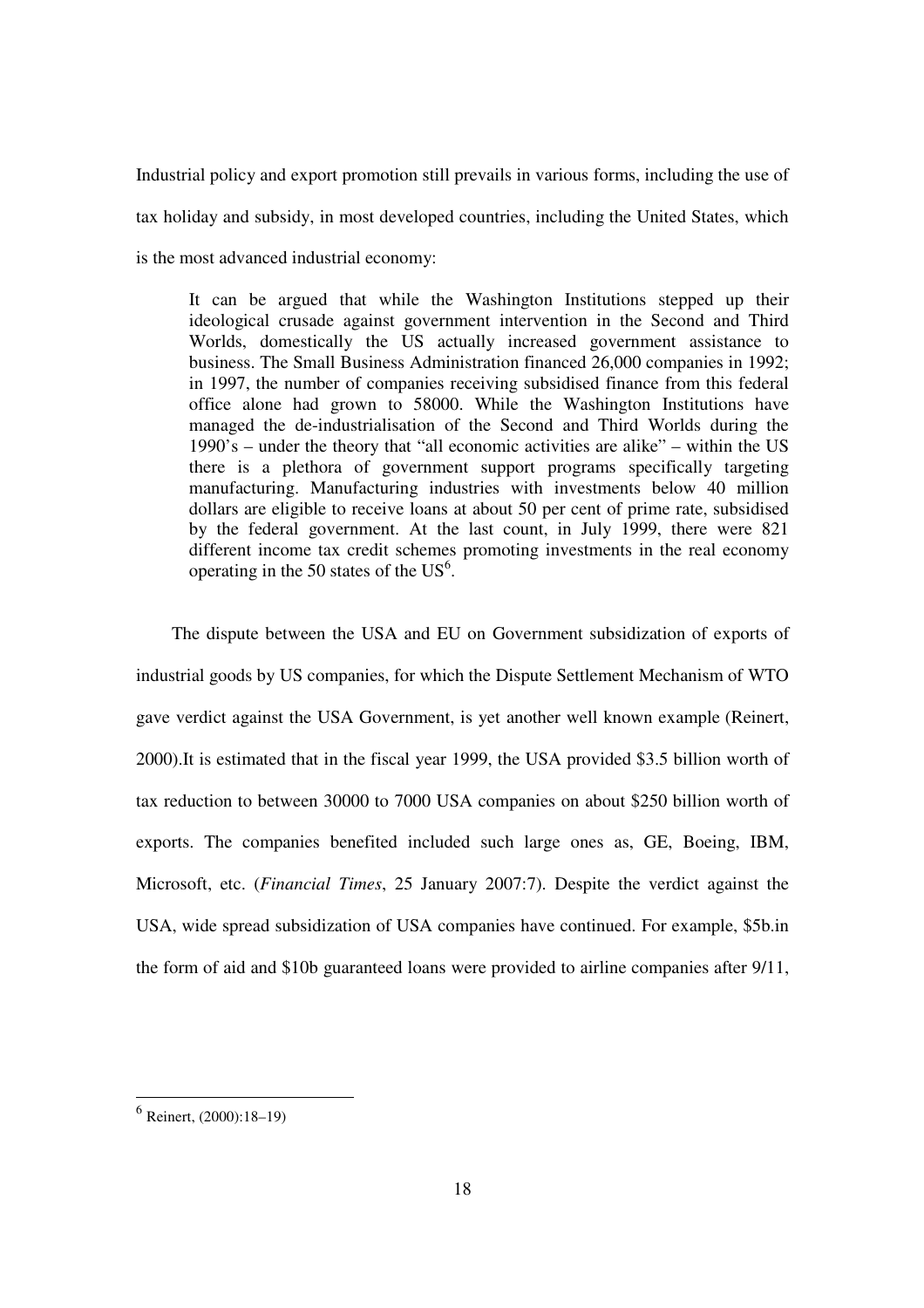or tax breaks worth of \$3.4 billion, and \$2.5 billion over 5 years, were provided to the oil companies and mining companies, respectively<sup>7</sup>.

 Developed countries fulfillment of obligation under the URAs to improve market access was also inappropriate. For example in converting non-tariff barriers to tariffs, many developed countries took on tariffs levels higher than their non-tariff equivalent; in the case of tariff reduction they chose commodities with low tariffs for large percentage tariff reduction and those with high tariffs for small percentage reduction; the use of variable tariffs and non-**ad-valuren** tariffs became less transparent; the tariff rate quotas were implemented in a way that they made little contribution to market access for products of developing countries (Shafaeddin,2005.c:189-90).

 In the case of agricultural products, according to the UR Agreement, the overall trade-distorting support of the US, which was supposed not to increase beyond 1992 level, was in fact increased from \$16.3 b in 2002, to nearly \$19 in 2005 (SUNS, 5 October 2007).

## *The lack of compliance*

The lack of respect and/or compliance with the verdicts of Dispute Settlement Body (DSB) of the WTO is another example of the implementation of WTO rules by some developed countries, particularly the USA. The failure to respect the approved rules and verdict of the DSB not only undermines the integrity of the system, but also discredit it reducing the security and predictably of the world trading system. We will refer here only to two examples, the so called "cotton scandal" and Zeroing in antidumping operations.

The Testimony of Ralph Nader Before the Committee on Budget , US House of Testimony of Ralph Nader Before the Committee on Budget , US House of Representatives, June 1999 and Boillier S. and Weissman (2007).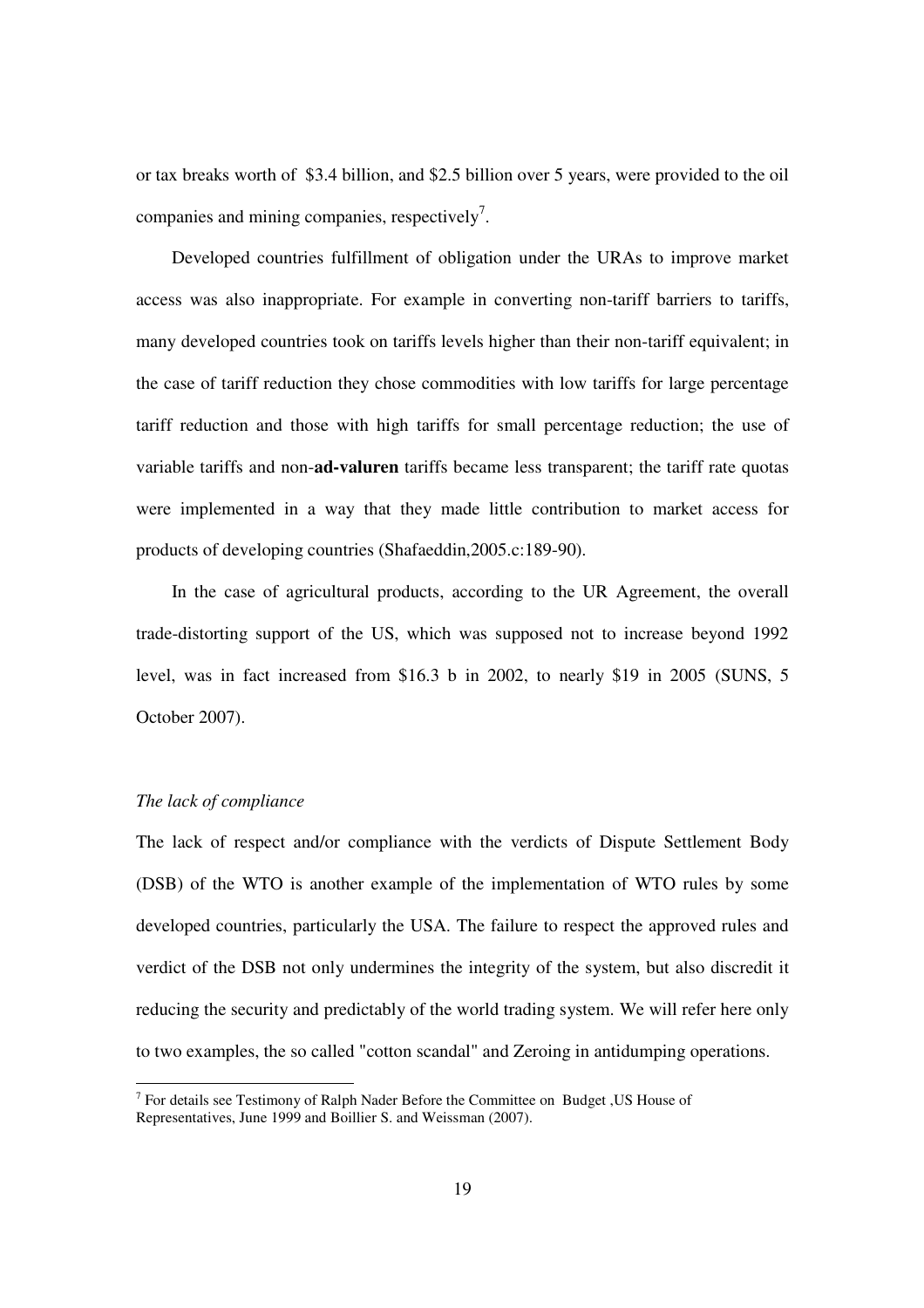## *Cotton Scandal*

-

According to the Peace Clause of the UR Agreement (Part II, article 13.B (ii), the cotton subsidies should not exceed that of 1992 marketing year. But in practice the USA has continued ignoring the peace clause. In 2001/2 alone the amount of subsidies paid by the Government was \$3.9, double that of 1992 (Shafaeddin, 2005.c:190), or 130 per cent of the value of cotton production of the country! A quarter of the subsidy was received by one per cent of the richest US farmers (Ibid: 191). The corresponding amount of subsidy was over 3 times higher than total exports of cotton from least developed countries $8$  such subsidies were at significant loss of low cost, but poor countries. For example the resulting loss for 10 million African producers amounted to \$301m in 2001/2. The loss for Mali, e.g., was equivalent of 1.7 per cent of the GDP and 9 per cent of exports of the country during the same period (op.cit).

 The WTO Dispute Settlement Mechanism has ruled against the USA, in its verdict on the USA's cotton subsidies but there has so far been little change in the USA's practices. **On 20th June 2008, the DSB upheld the ruling of the Applet Body issued in 2004 in relation to a dispute brought by Brazil, initiated in 2003, on the use of subsidies on cotton and against which the USA had appealed. The DSB requested the US Government to bring its practices into conformity with its obligations under the Agreements on Agriculture and Subsidies and Countervailing Measures. Again the US representative was in disagreement with the verdicts of the DSB. More importantly, more or less at the same time, in defiance to the ruling by DSB, the US** 

 $8 \text{ In } 2007$  the total cotton exports of developing counties amounted to about \$4.5 billion (UNCTAD, Statistical Handbook, 2008).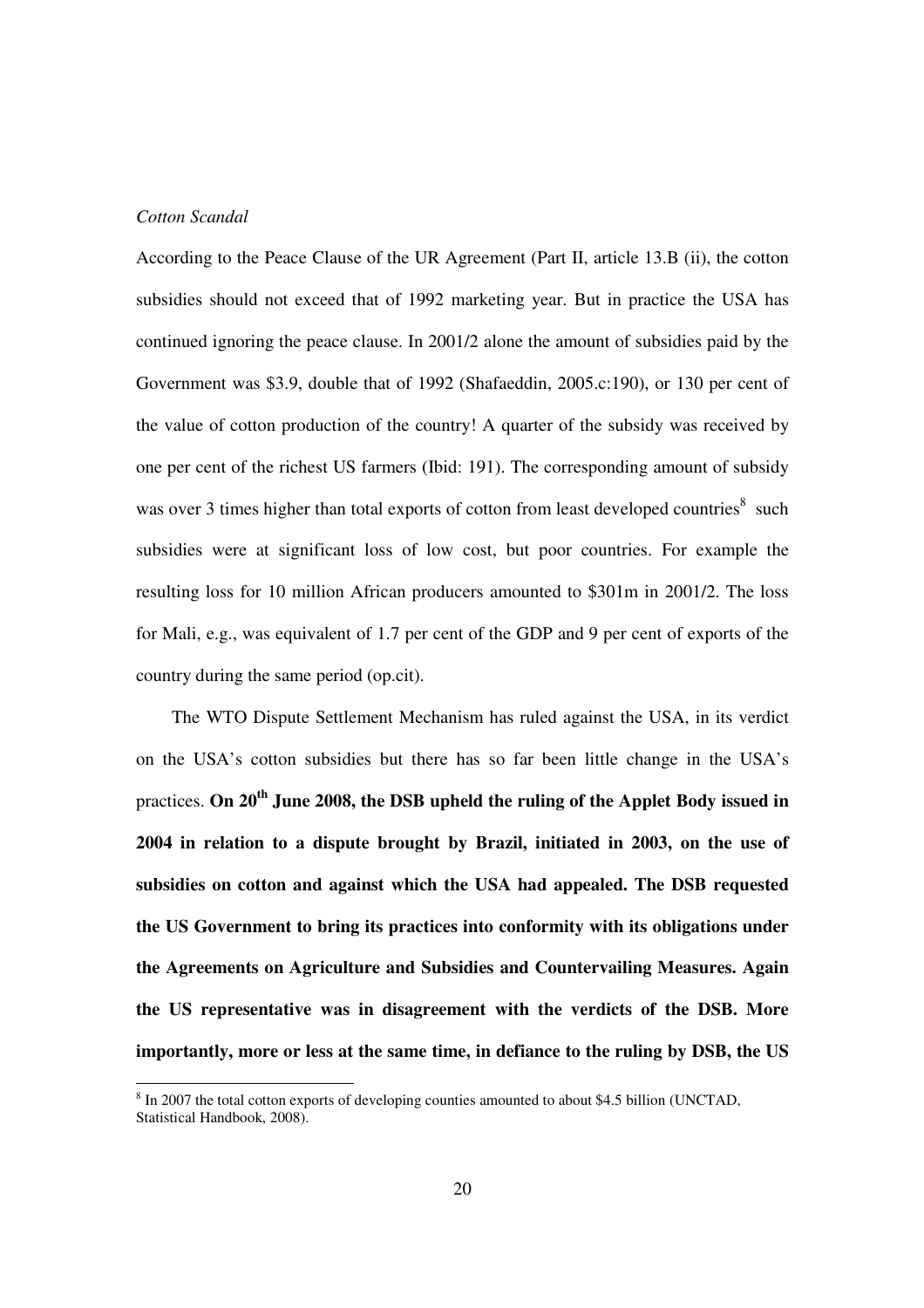## **Congress passed "the 2008 farm bill", with little changes in subsidies in its "cotton incentive programme" contained in its 2002 farm bill. (***SUNS,* **23 June 2008).**

 While we have referred to the case of USA, heavy subsidization of cotton exports is widespread by various developed countries.<sup>9</sup>.

## *Zeroing practices in anti-dumping*

Developing countries are supposed to compete in international market. But when they develop their industrial base competitively, they are faced with arbitrary implementation of article VI of the 1947 GATT on duping. According to article VI, the existence of dumping *per se* does not permit an importing country to impose countervailing duties. It should be determined that it causes, or threatens material injury to domestic industries .Yet sometimes governments of developed countries impose countervailing measure arbitrarily<sup>10</sup>. Furthermore, the methodology applied for the calculation of the dumping margin continues to be flawed by "zeroing" in the case of the USA despite various verdicts of the DSB.

 To explain, the dumping margin is the difference between the export price (fob) and normal value<sup>11</sup> of a product. If the export price of a product to a destination is less than its normal value, dumping exists. Zeroing overestimates the dumping margins or even fabricates them. The department of Commerce of the USA calculates weighted-

<sup>&</sup>lt;sup>9</sup> See Ibid: 190-94 for details.

 $10$  Under certain conditions, it can be imposed ex-anti before the determination of the injury or threat of injury (article VI.c of GATT 1947)

 $11$  The normal value is "the comparable price, in the ordinary course of trade, for the like product when destined for consumption in the exporting country", or the highest comparable price for the like product for export to a third country, or the cost of production in the exporting country plus a reasonable selling cost and profit (para 1 of Article VI of GATT 1947).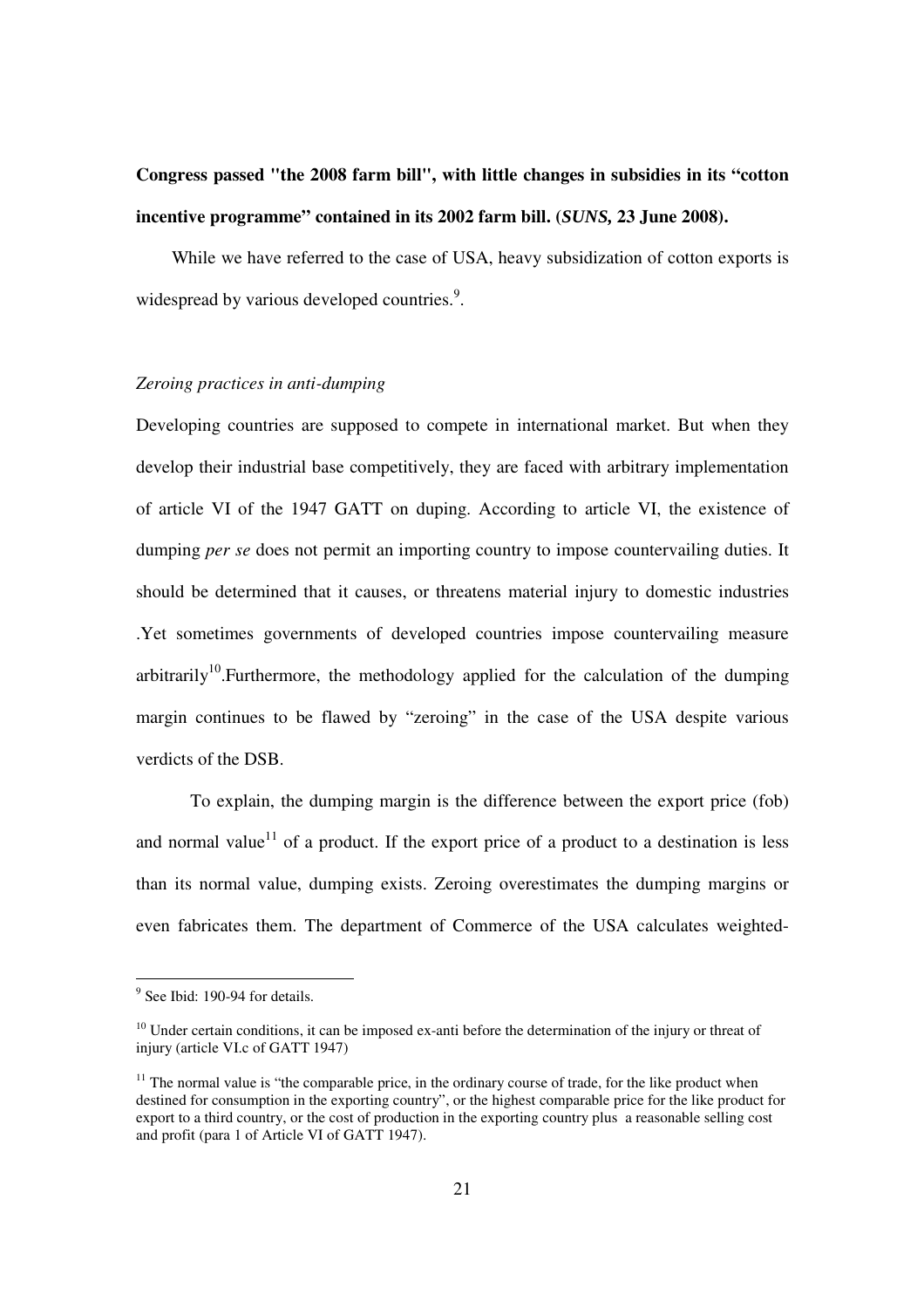average of net prices (after allowing for transport and other business margins) of various **transaction on** .each imported product with the normal value of a product. In calculating the weighted average however, the negative dumping margins are set equal to zero i.e. in cases the selling price of an imported product is higher than its normal value; it is not taken into account. Thus the negative dumping margins are excluded from the calculation of the dumping margin.

 It is estimated that in 17 determinations, out of a sample of 18, "….the dumping margin was inflated by zeroing. In 5 cases, the overall dumping margin would have been negative. On average, the dumping margins in the 17 cases would have been 86.4 per cent lower, if zeroing had not been employed" (Ikenson, 2004:2). Hence, Zerioing is a sort of selective protection tool which shields domestic producers from competitive imports.

 EU accepted to refrain from zeroing as of 1998 after the first case was brought against it to the DSB. By contrast, in the case of USA, although so far 12 disputes have been brought against it, the Government has refused to implement any of the rulings. It has continued zeroing regarded illegal by DSB. The US Government often has challenged the verdicts with the pretext of existence of flaws in the argument of the Appellate Body. The latest example is the verdict of the DSB on 20 May 2008 on ruling of the Appellate body of 30the April 2008 regarding a case brought to the DSB by Mexico on exports of stainless steel. More importantly, not only it has opposed banning zeroing, but "…influential congressmen and senators have made it clear that there would not be Doha deal, if it did not have changes in the WTO rules to allow for 'zeroing"(*SUNS,*15 May 2008).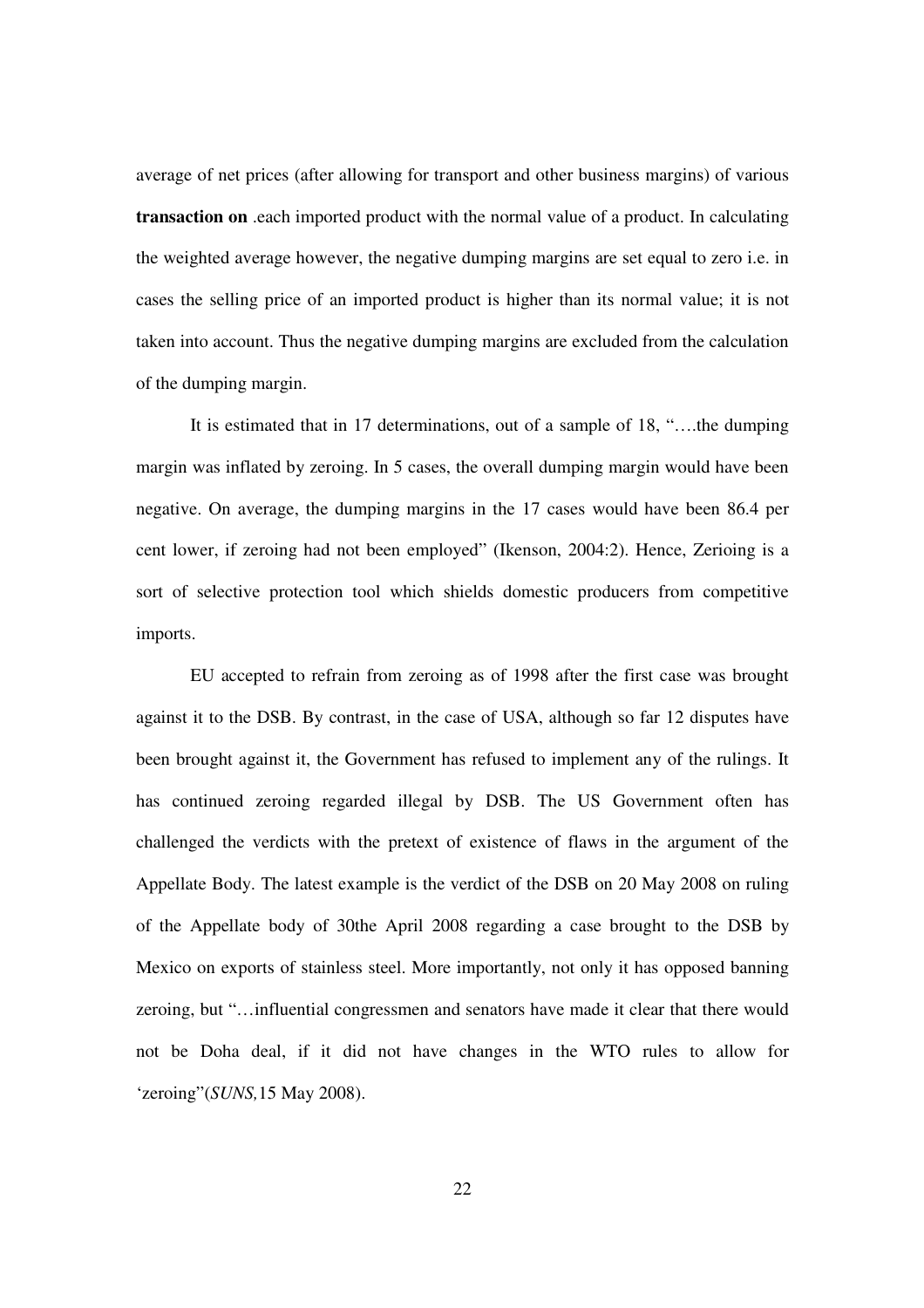Generally speaking, there is a lot of difference between what developing countries preach developing countries to do and what they actually do themselves. According to an ex-USA official: "…[president ] Regan himself, despite his devotion to open market in general and free trade in particular, granted more income relief to US industry than any of his predecessors in more than a century" (Bergsten,  $2001:8$ )<sup>12</sup>.

In nutshell, while developed countries preach developing countries to liberalize, they have tried to avoid it themselves in many cases. The Nobel Prize winner, Professor Stiglitz, once said: "I found myself in uncomfortable position of an American saying "do as we say, not as we do". The case of NAMA is also a clear reflection of such a double standard in the position of developed countries during the course of the negotiation in the Doha Round.

## **IV. NAMA negotiations**

The development orientation of the Doha Round is undeniable if one bases his judgment on the stated objectives of the Round as contained in the Doha Ministerial Declaration and its related Work Programme. Yet there are clear inconsistencies between the agreed Doha Text and the subsequent proposals made by developed countries during the process of negotiations on NAMA the contents of which are to the detriment of industrialization of developing countries. Such inconsistencies give the impression that in fact there has never been genuine intention for having a development oriented Round. According to an editorial in *International Herald Tribune*, the Doha Round was 'sold as the "development round'. But in practice, it was turned into "market access" round by developed

-

 $12$  based on remarks by Treasury Secretary James A. Baker before a conference sponsored by the Institute fro International Economics (14 September 1987).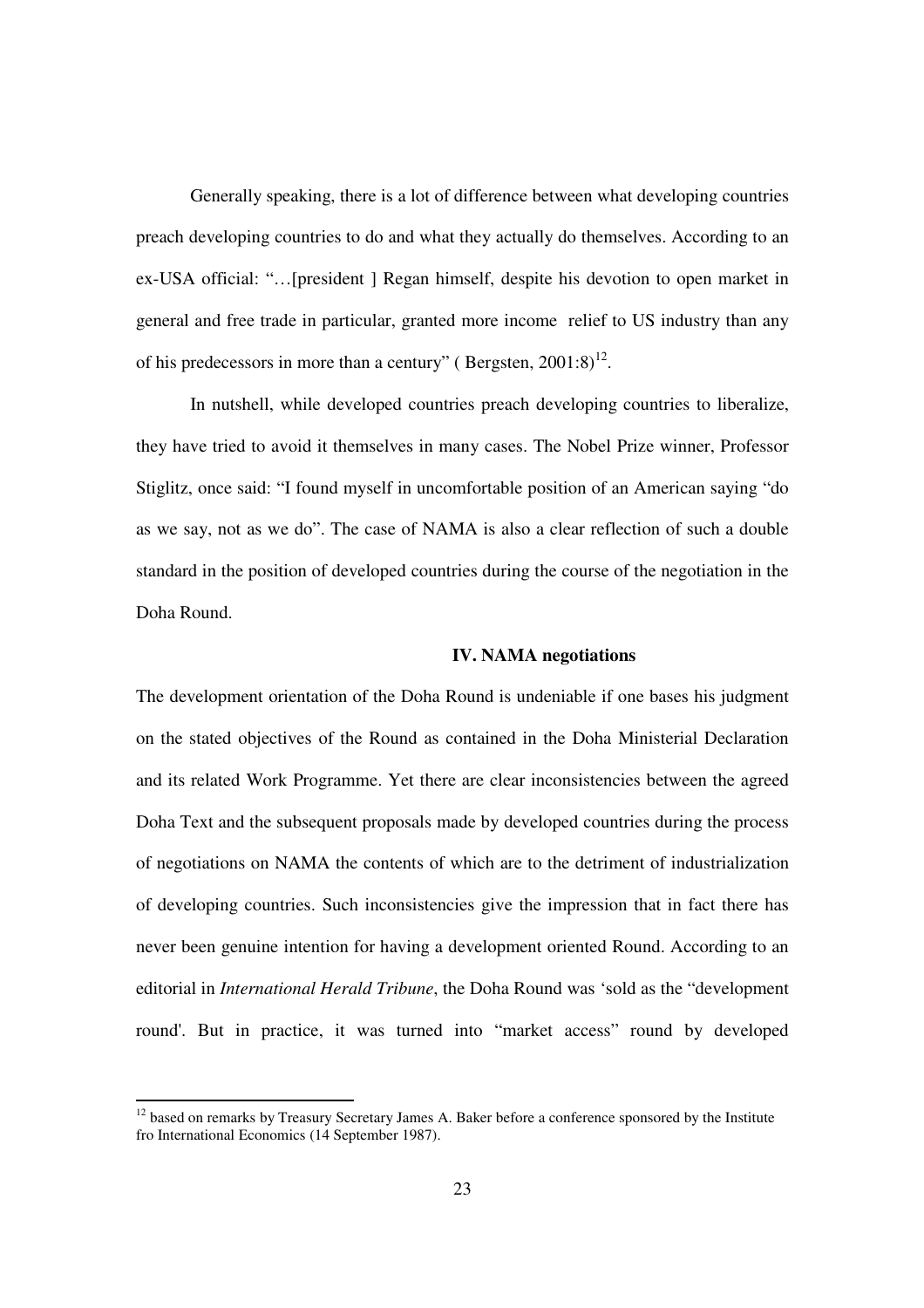countries<sup>13</sup>. This statement is confirmed by Charlene Barshefsky, previous US trade representative who was involved in the Doha meeting. According to her the wealthy nations have not "genuinely pursued a development round<sup>14</sup>". They have been pushing developing countries to cut tariffs on their industrial and agricultural goods, and services substantially and reduce restrictions on activities of multinationals in exchange mainly for a slight cut in their tariffs on industrial goods and in their domestic supports for agriculture. The comparison of the stated objectives of the Round with the position of developing countries during the subsequent negotiation until the collapse of the talk in July 2008 is a proof of Barshefsky 's statement and an indication of the loss of policy space of developing countries if the proposals of developed countries are agreed upon.

## *Stated objectives of the Doha Round*

-

 The emphasize put on the development orientation of the Doha Round in general is evident in a number of passages of the Doha Ministerial Declaration. For example, according to paragraph 2 of the Declaration, "We seek to place their needs [developing countries needs] and interests at the *heart* [our italics] of the Work Programme adopted in this declaration". Similarly, article 6 of the same declaration emphasizes that: "We strongly reaffirm our commitment to objective of sustainable development, as stated in the preamble to the Marrakesh Agreement". These passages reinforce earlier GATT/WTO rules and decisions in which the special need of individual developing countries and industries are recognized (e.g. Article XXVIIIbis of GATT 1994, and para8

<sup>&</sup>lt;sup>13</sup> "Trade talks that were meant to help the poorest", *International Herald Tribune*, 22.10.2007: p.6.

<sup>14</sup> See "Charlene Barshefsky on Doha", *International Herald Tribune*, Managing Globalization "Business Blog", 31, January 2007.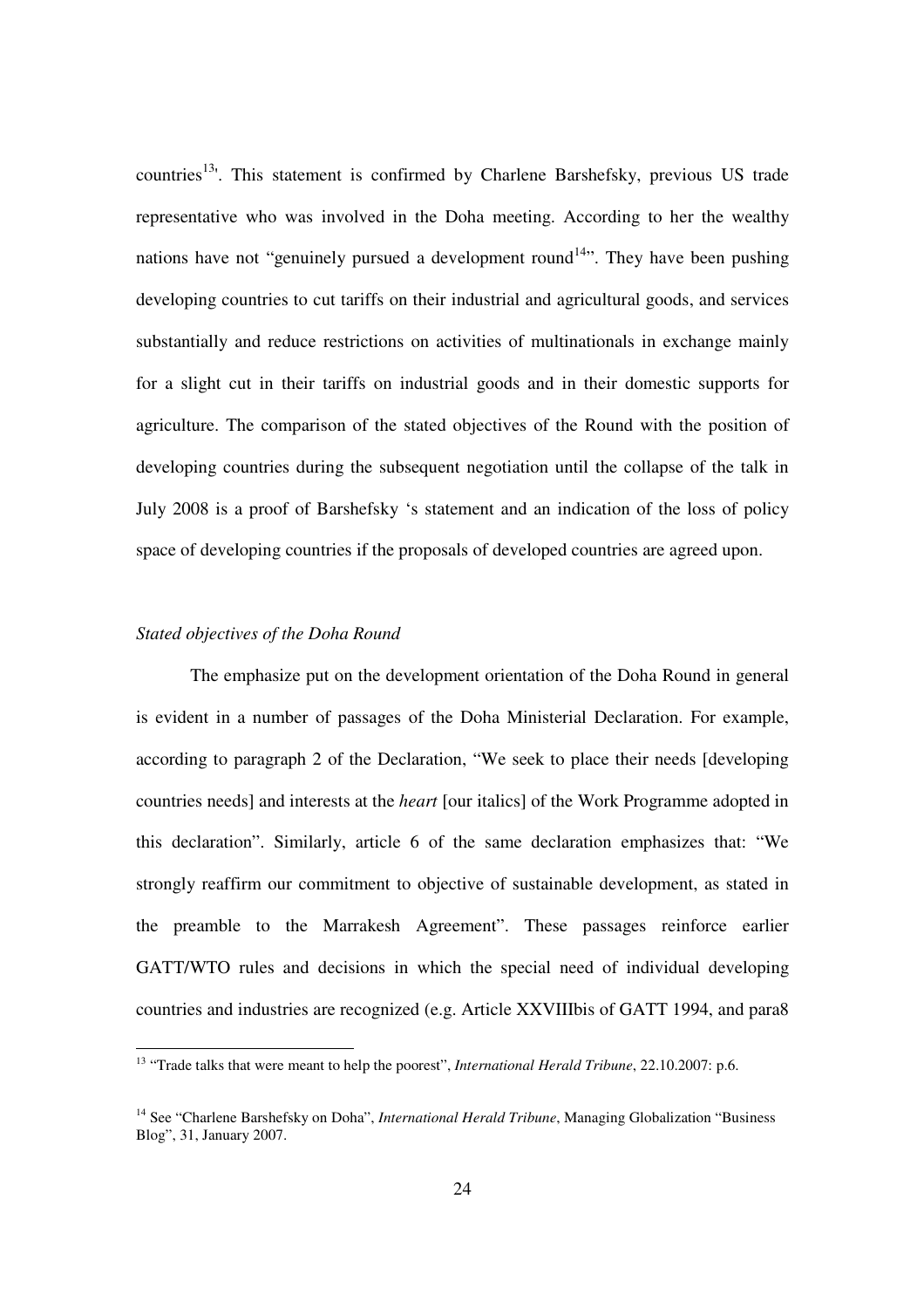of Article XXXVI, part IV, GATT 1994). On the particular issue of NAMA paragraphs 16 and 50 of the Doha Declaration clearly refers to a number of principals to be followed during the curse of negotiation in order to attain a favourable outcome for developing countries. Accordingly, the negotiations shall take full account of "the special needs and interests of developing and least developed country participants…" including:

- Less than full reciprocity in tariff reduction commitments in favour of developing countries;
- Special and differential treatment for developing and least developed countries as stated in part IV of the GATT 1994, etc.;
- Reduction or elimination of tariff peaks, high tariffs and tariff escalation, as well as non-tariff barriers, in particular on products of export interest to developing countries.

Para 3.b of Article XXVIIIbis (GATT 94) also clearly refers to "the needs of developing countries for more *flexible* [our italics] use of tariffs protection..." Further, the July 2004 package again emphasizes the principles of "less than full reciprocity" and "flexibility" in favour of developing countries (e.g. paragraphs, 3,4 and 8 of Annex B to the text of the July 2004 Package)<sup>15</sup>. Flexibility would allow a percentage of tariff lines deviate from the full extent of the formula cuts or be exempted from them. In addition, Para 94 of the Hong Kong Ministerial Declaration refers to proportionality, or balance between ambition levels between NAMA and Agricultural market access. The latter also implies that the principals applied to NAMA should be consistence with those applied to Agriculture.

-

 $15$  See Khor, M. and Yen, G.C. (2005) for details.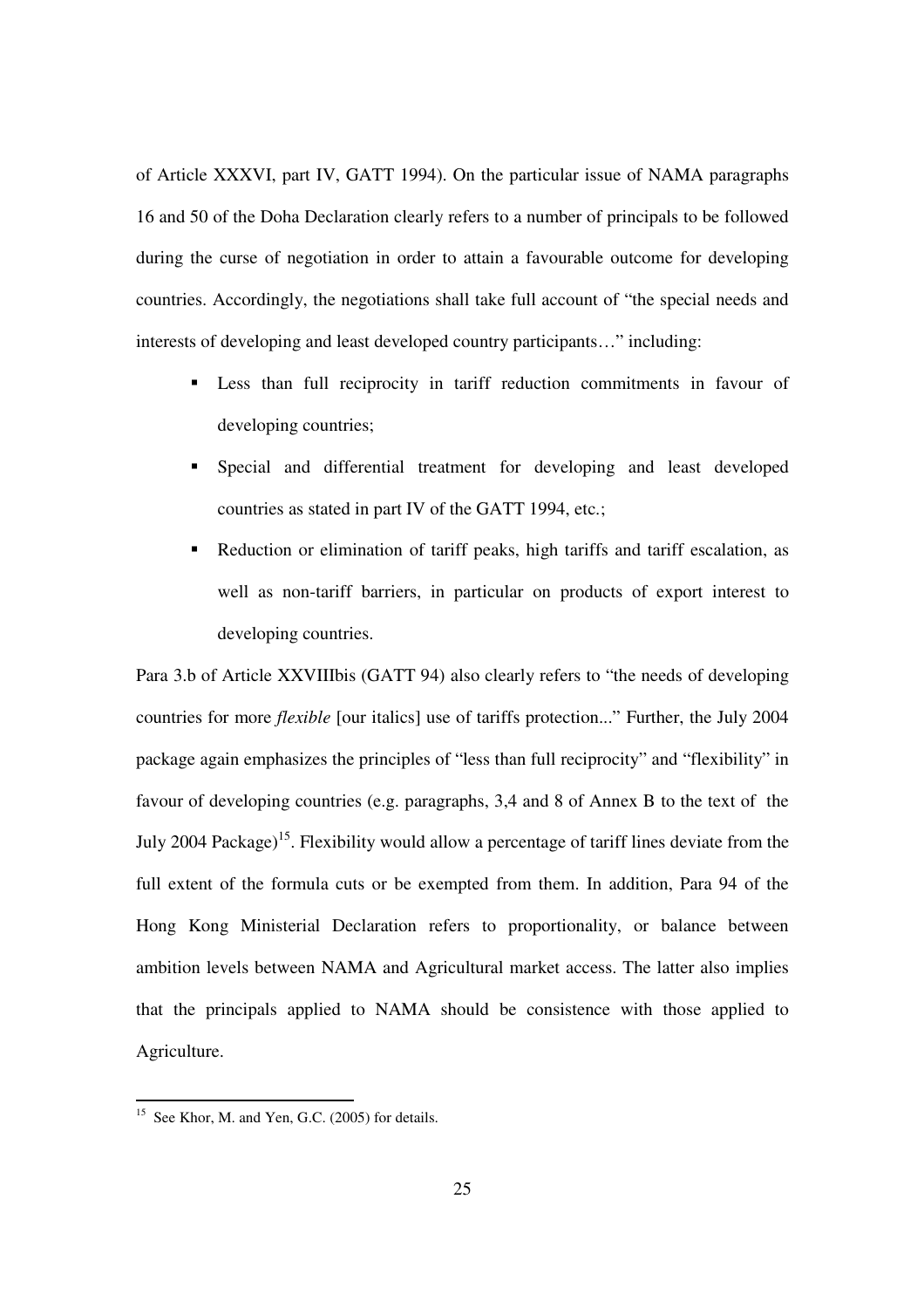## *The position of developed countries during the course of negotiation*

In practice, however, the proposals made by developed countries during the negotiation on NAMA are neither conducive to industrialization and development nor consistent with those principles.

In fact, right after the conclusion of the Doha Declaration, developed countries deviated from the objectives of the Doha Round by making proposals which were not in the interests of developing countries as contained in the Annex B of the July 2004 decision. This Annex contained elements of less than full reciprocity and Special and differential treatments in favour of developed countries. It was pushed through by the chairman of the negotiating group to be sent to the General Council despite the opposition by developing countries. The contents of Annex B was, in effect, legally nullified by the paragraph 1 of the Annex which regarded them as issues for further negotiations rather than agreed decisions (Das, Ibid:29-30). Nevertheless, developed countries have continued, more or less, on the basis of their original proposals contained in the remaining articles of Annex B (Articles 2-17), until the collapse of the talks in July 2008. Between July 2004 and July 2008 a number of new "chairman texts" have been issued but the content of none of them has been development<sup>16</sup>. Developed countries have been pushing for across-the-board liberalization of trade in manufactured goods by applying the (non-linear) Swiss Formula for cutting and bounding individual tariff lines at low level, by limiting flexibility and requesting "anti-concentration" in tariff cuts and by asking for compulsory "sectoral initiatives". They have often ignored the views

-

<sup>&</sup>lt;sup>16</sup> Since then the Chairman presented new texts in July 2007, 8 and 28 February 2008, 18 May and July 2008. Further, Mr Lamy, the Director-General of WTO, presented his own text on 25 July 2008 before the talks collapsed once again.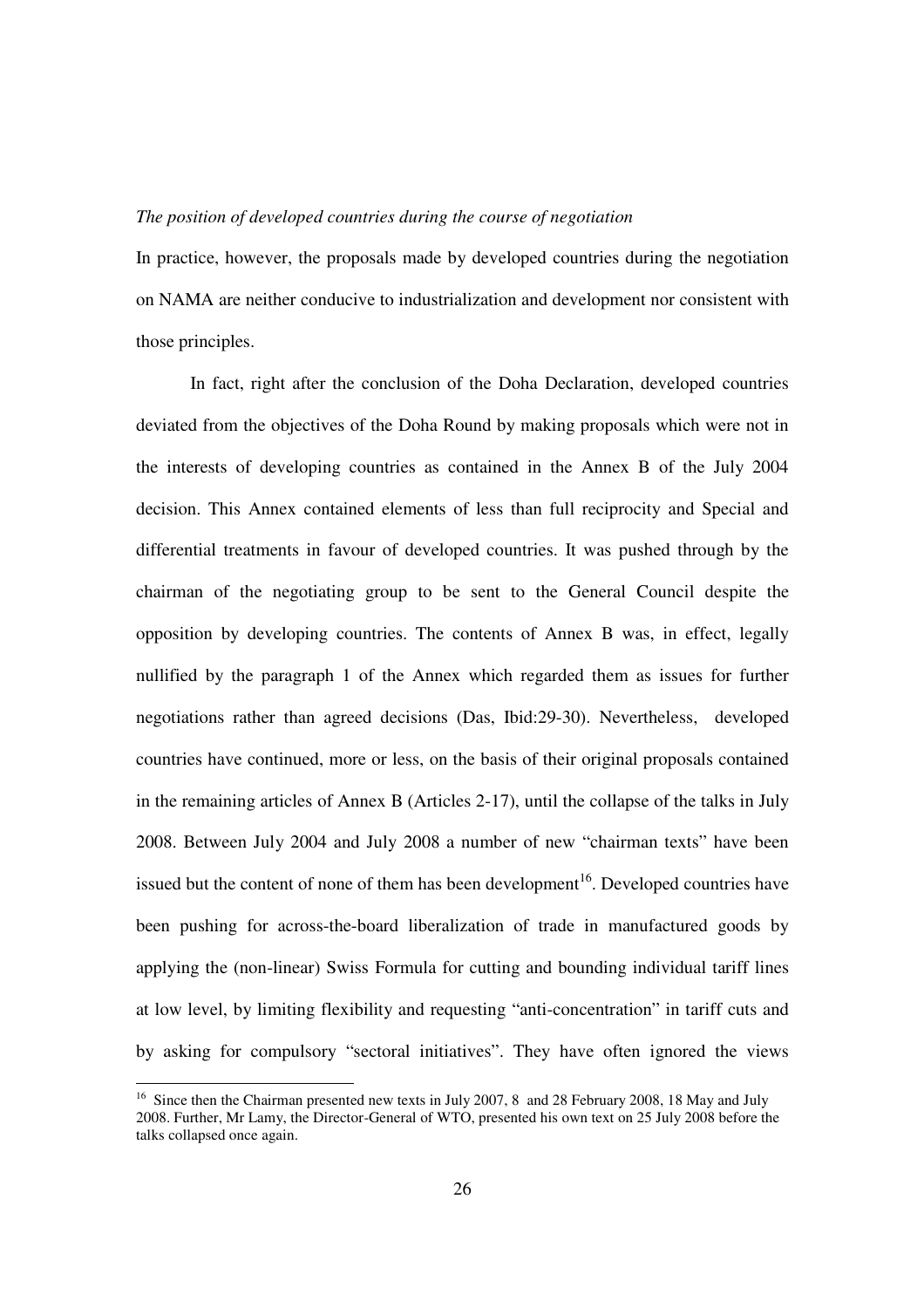expressed by delegations of developing countries, to the extent that certain clauses were inserted in the draft negotiating texts presented by the chairman of the NAMA without much prior discussion. Further, the use of time pressure, threats, bulling and blame games have been among tactics used by developed countries.

 The choice of the Swiss Formula, vis-à-vis a linear formula, and its coefficients, and flexibilities in tariff cuts have been subject of hard negotiation.

## *The implications of the Swiss Formula*

The Swiss formula proposed in July 2004 text and used for negotiation for tariff cuts, despite reluctance of developing countries, is a non-linear formula as follows:

 $T=(a, t)/(a+t)$  and  $R=t/(a+t)$ 

where "T" and "t" and "a" are the new and initial tariff rates and constant coefficient, respectively, and R is the rate of tariff reduction.

 This magic and complicated Swiss formula has a few main characteristics which are inimical to industrialization of developing countries:

- . the coefficient (e.g. 15), determines the *maximum* tariff rate possible under the formula irrespective of the country's present tariff rates and level of industrialization,
- the lower the coefficient, the higher will be the rate of reduction in tariff,
- for a given coefficient, the higher the initial tariff rate, the higher the rate of reduction in tariff,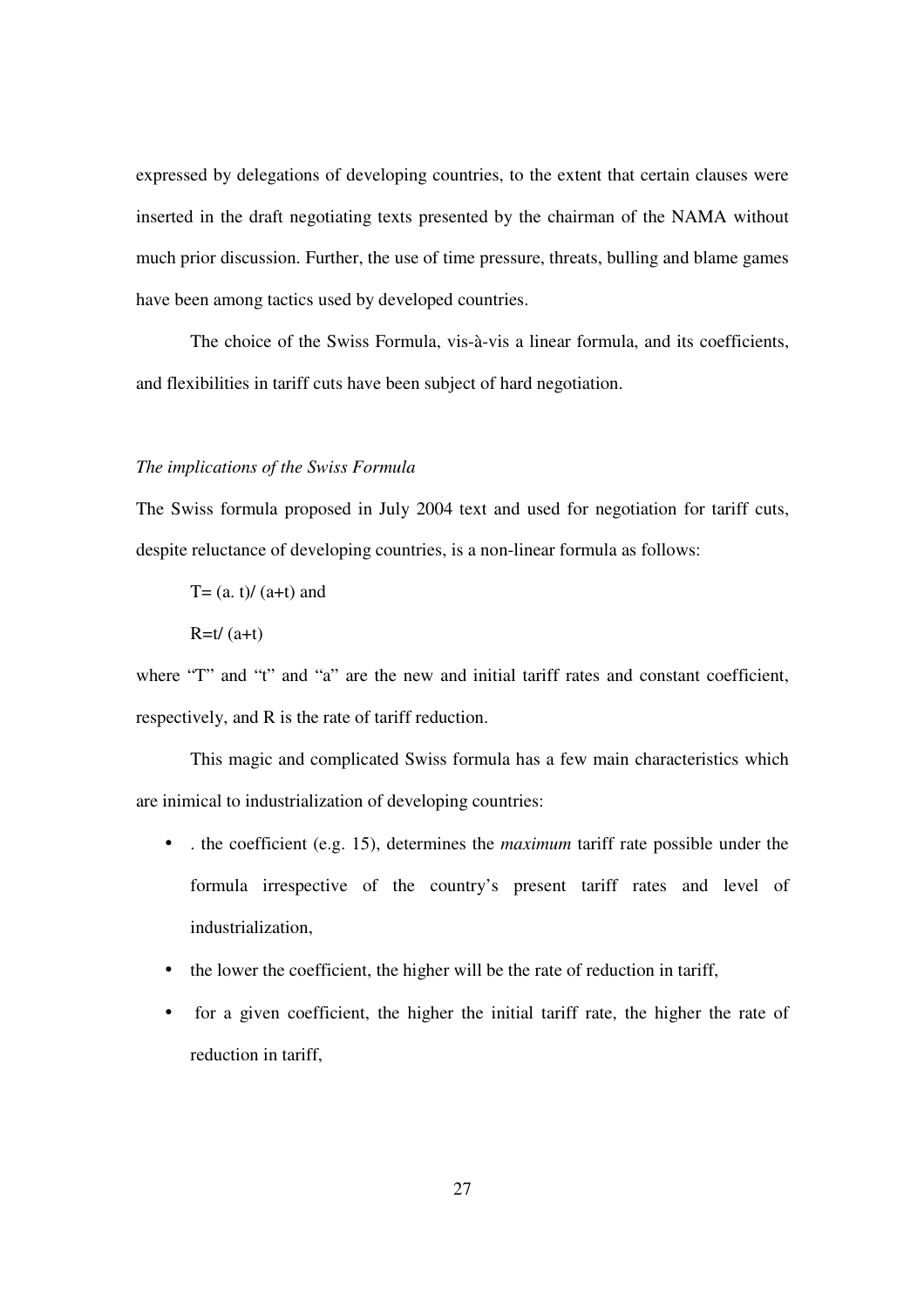- for high tariff rates the rate of reduction in tariffs is higher than when a simple linear formula is applied (in which case the same percentage reduction is applied to all tariff lines).
- in a certain range of low tariff rates, the formula will lead to lower rates of percentage reduction than those generated by a tariff-independent linear reduction $17$ .

 According to the initial proposals made by developing countries, all countries were supposed to apply the same (Swiss) formula to cut average tariffs rates drastically and reduce their dispersion by binding 95 per cent of their all individual tariff<sup>18</sup> lines at the same rate at the low levels. For example, the USA proposed that developing countries cut tariffs to 8 per cent by 2010 and reducing them to zero by 2015. Certain sectors were proposed to be subject to zero tariffs immediately upon the conclusion of the Doha Round. The EU proposed non-linear cuts in tariffs according to the Swiss formula and a low and uniform coefficient of 10 chosen for both developed and developing countries. Their proposal following the Hong Kong Ministerial Meeting (2005) was to apply coefficients of 15 for developing and 10 for developed countries, receptively<sup>19</sup>. With coefficient of 10 for developed countries, a tariff rate of 5 per cent will be reduced to 3.33 per cent-a reduction of 33 percent, but only 1.67 percentage point. By contrast, a coefficient of 15 per cent for developing countries will reduce a tariff rate of 50 per cent

-

 $17$  For details see Shafaeddin (2006.a).

<sup>&</sup>lt;sup>18</sup> Five per cent of tariff line can be excepted provided the related imports do not exceed 5 per cent of the total value of member's imports (para 8, annex B of the WTO July 2004 Package).

<sup>&</sup>lt;sup>19</sup> It is also proposed that at least 95 per cent of their individual tariff lines be bound.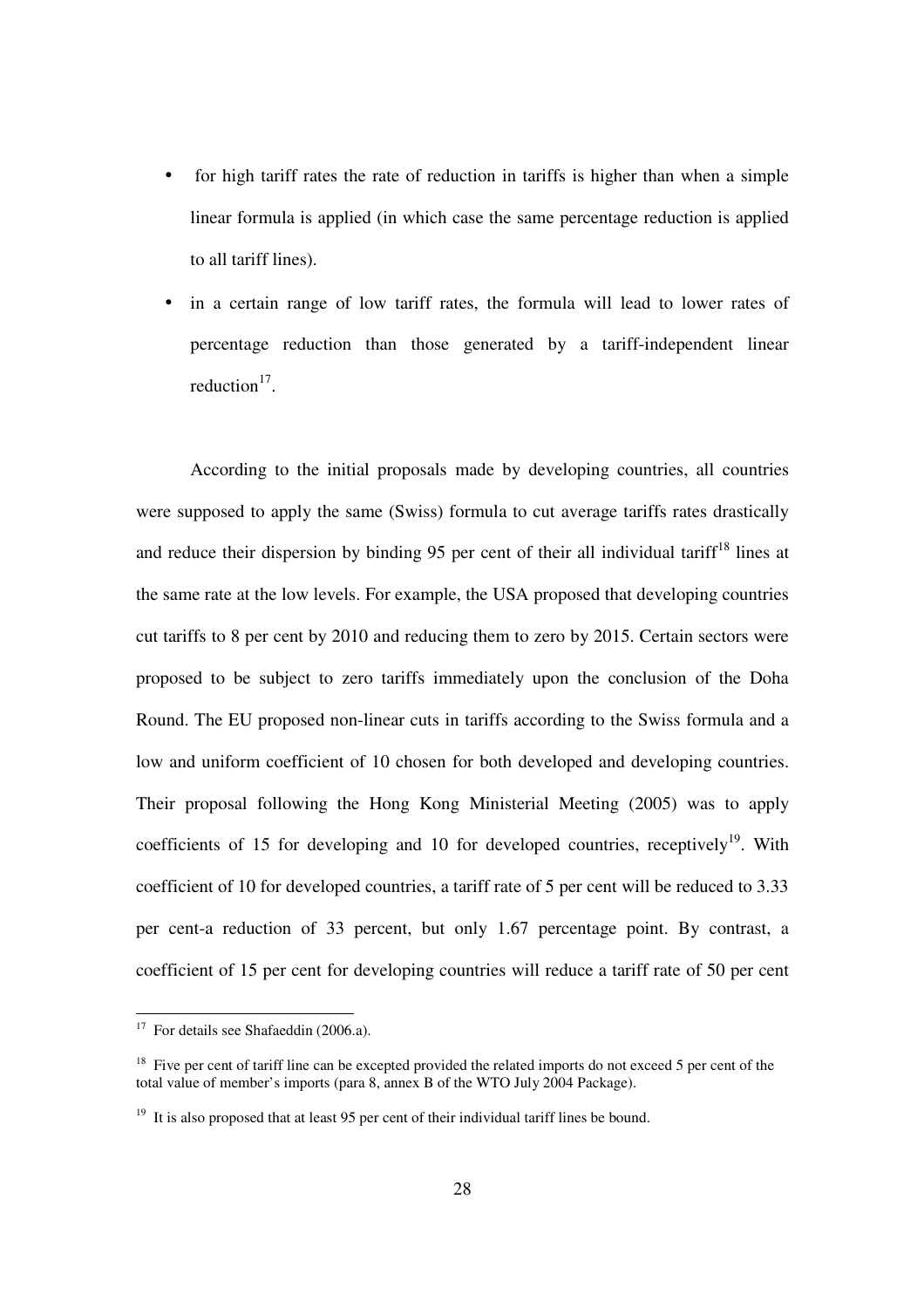to 11.5 per cent a reduction of 38.5 percentage point and76 per cent. It is clear that the choice of the formula as well as its coefficients would results in less than full reciprocity in tariff cuts in favour of developed, not developing countries.

Since July2004, new coefficients have been proposed, but still remain biased against developing countries. In the July 2007, the chairman proposed the coefficient of 8-9 for developed countries and 19-23 for developing countries. The tariff cuts were to be implemented in 5 years and 9 years by developed and developing countries, respectively.

## *Trade off between the coefficient and Flexibility in tariff cuts*

Further, allowing higher coefficients (lower tariff cuts) to developing countries required the trade-off with flexibilities in tariff reduction and binding. In other words, the number of tariff lines sheltered from formula cuts could be a positive function of percentage of formula cuts on those line; the higher the cut (the lower the coefficient), the higher the flexibility (the higher could be the number of tariffs lines exempted from full formula cuts). Accordingly, with coefficients of 19-23, 5% of tariff lines can be left unbound provided they do not represent more than 5% of imports of non-agricultural products of the country. Alternatively, 10% of tariff lines can be exempted from half formula cut provided they do not represent more than 10% of their non-agricultural imports. Countries which are prepared not to use any flexibility can apply higher coefficient of 22- 26 i.e. 3 points higher than otherwise required (19-23).

**The July 2007 text also provides some exceptional clauses and extra flexibilities for least developed, small and vulnerable economies and recently**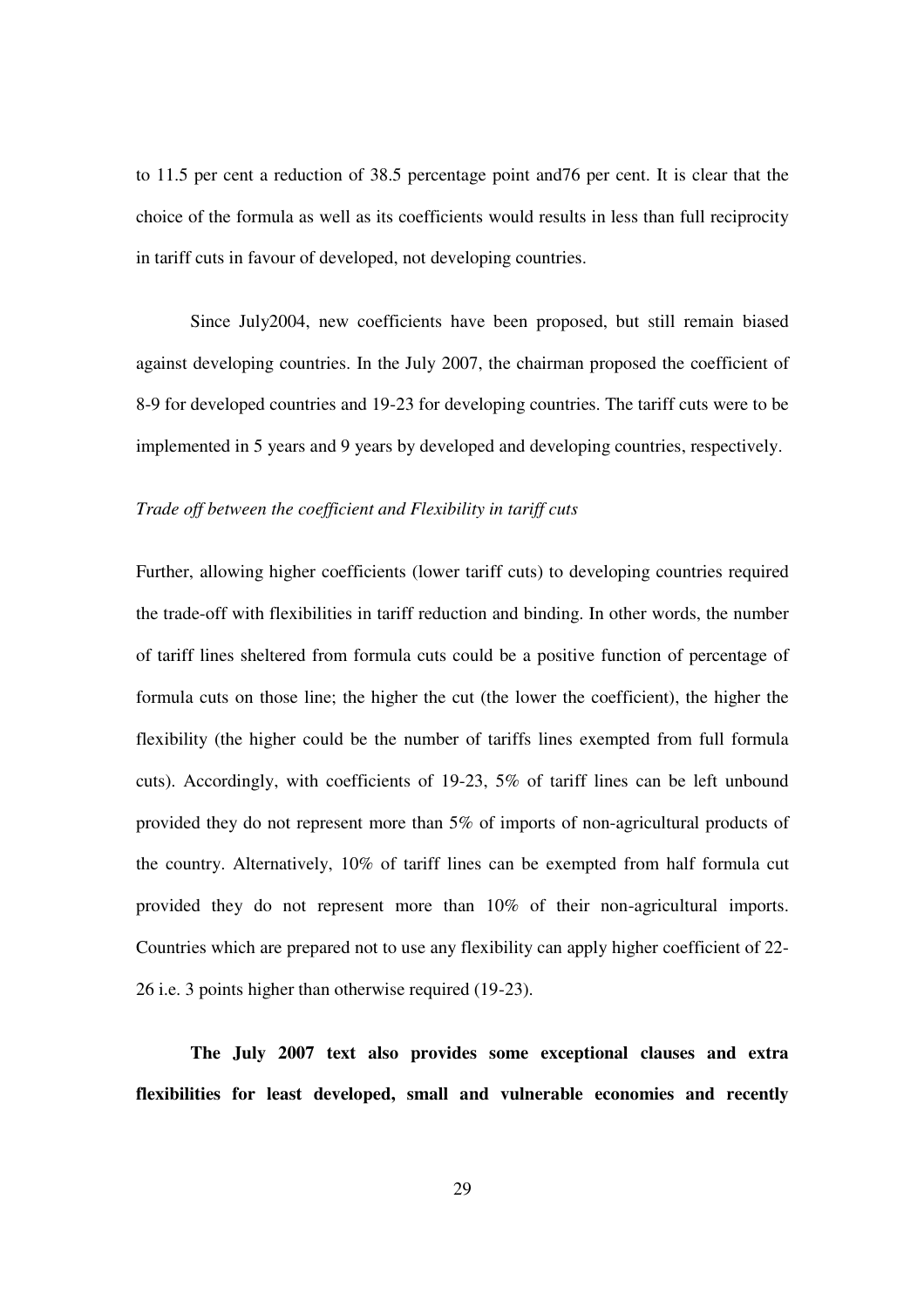**acceded countries in applying tariff cuts and binding. Nevertheless, they are not sufficient to satisfy the needs of these countries for industrialization or upgrading of their industrial base<sup>20</sup>. For example the simplification of the cumbersome rules of origins is not considered.** 

Developed countries criticized the July 2007 text on the ground that developing countries are requested to cur tariffs little!! Developing countries requested a minimum of 25 points difference in the coefficients applied to them and to developed countries as well as significant flexibilities in tariff cuts. Their views were ignored in the subsequent chairman's draft texts, including his July 2008 text and finally in Mr Lamy's draft of 25 July 2008 before the talks collapsed.

Mr. Lammy, the head of the WTO secretariat, also acted also as a chairman of TNC (Trade Negotiating Committee), in proposing a package consisting of coefficients of 8 for developed countries and an option of 20, 22 and 25 for developing countries. These coefficients were only the mid points of those proposed by the chair in his July 2008 text. The flexibilities in tariff cuts would vary depending on the coefficient used:

- for the coefficient 25, there would be no exemption to cutting tariff lines,
- for coefficient 20 it would contain two alternatives: exemption of 14 per cent, or 6.5% of tariff lines from full formula cuts, provided they would

-

 $20^{\circ}$  For details see South Centre (2007), particularly pp 30-34.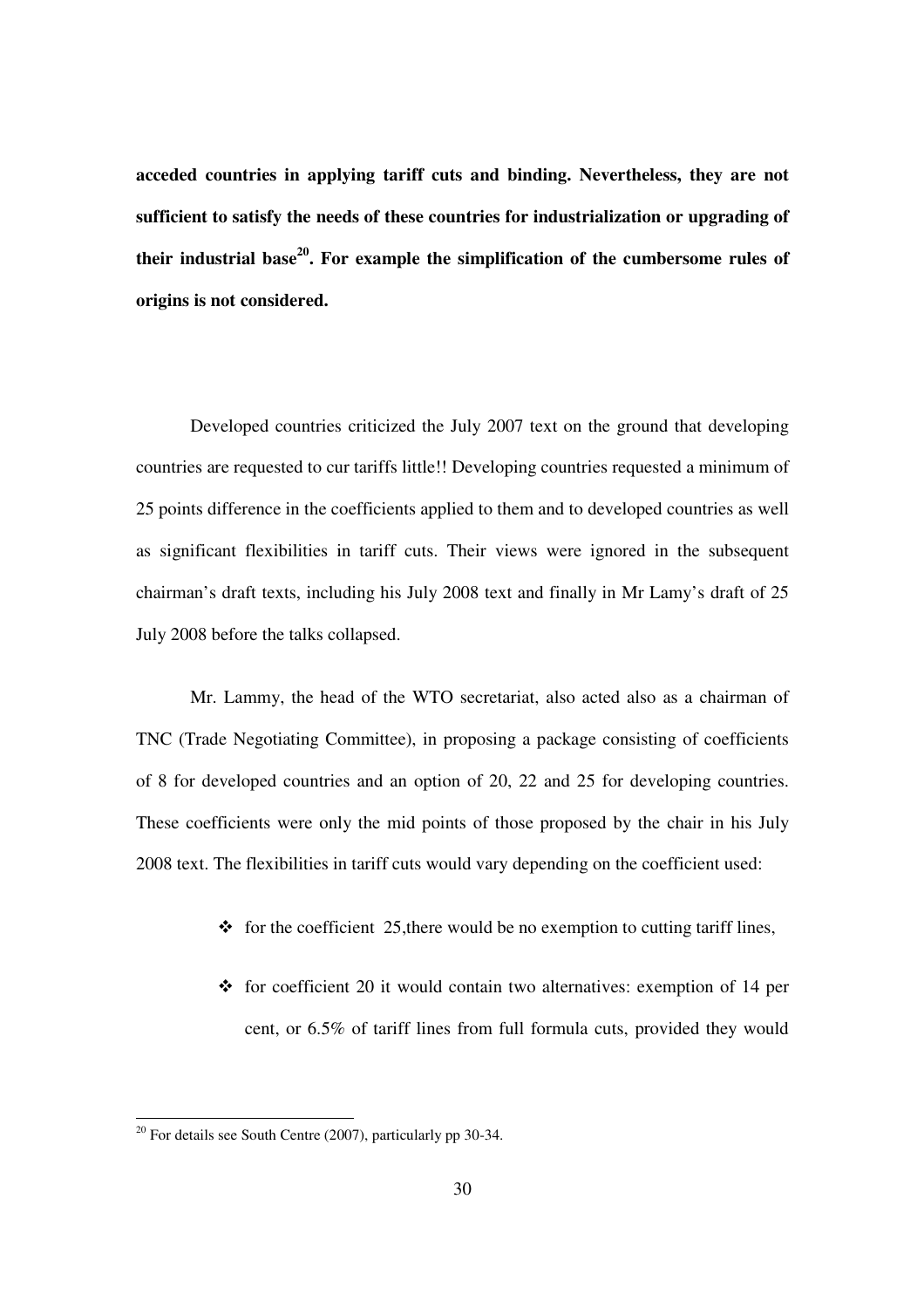not represent more than 16 per cent, or 7.5%of imports of manufactured goods respectively

- for coefficient 22, 10% of tariff lines would be exempted from tariff cuts provided they would not represent more than 5% of imports of manufactured good.

The difference between coefficients of 25 and 20 is not significant. Taking into account the average tariff rate of 30 per cent for developing countries, the new tariff would be 13.6% and 12%, respectively; they would lead to 54 % (or 16.4 percentage point) and 60% (or 18 percentage point) cut in tariffs of developing countries, respectively . By contrast, the coefficient of 8 would lead to a reduction in simple average tariffs of developed countries from about 3.7% to 2.5%) by about 31% (or only 1.2 percentage point)<sup>21</sup>. The comparison of these calculations reveals that the outcome is again absolutely the reverse of the less than full reciprocity for developing countries. It basically leads to leads to enhanced market access for developed countries.

It is interesting to note that in defiance of the agreed rules of GATT, the chair claimed that there had never been "agreed definition of reciprocity". The notion of reciprocity and less than full reciprocity in treating developing countries is, in fact, clear in the Decision of 28 November 1979 of GATT (see Appendix A).

 Further, Mr. Lamy's proposals also limited flexibilities further by linking flexibilities (and coefficients) to the so-called "anti-concentration" clause and "sectoral

-

<sup>&</sup>lt;sup>21</sup> Taking into account the average tariff rates of 3.9,3.2 and 2.3 for the EU, the USA and Japan, respectively, it corresponds to 33% (1.3 percentage points) for EU; 29% (1 percentage point) for the USA and 22% (1.6 percentage point) for Japan.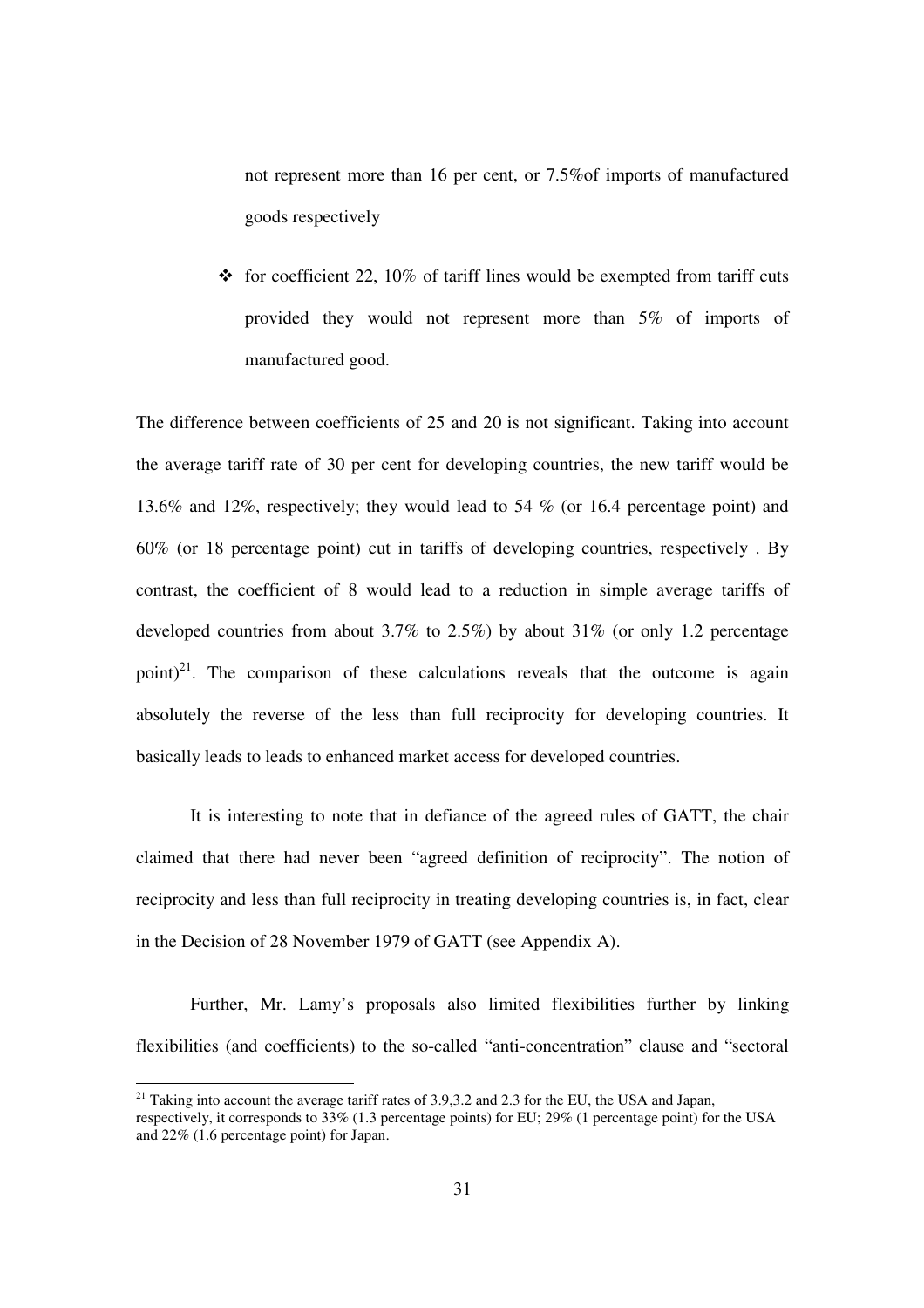initiative" which were initially introduced by the chairman in his July 2008 text. According to anti-concentration clause, developing countries must not exclude from any formula cuts a whole sector or a proportion of tariff lines in the sector beyond s certain level. For example, it is proposed that 20 % of tariff lines with at least 9% of total import value in any sector (or HS chapter) must be subject to full formula cuts. The implication of this clause is that various parts and components necessary for development of an industry can not be protected.

The sectoral initiative, was supposed to be non mandatory; it means contracting parties should voluntarily reduce tariffs in some sectors to zero or near zero. In practice, in the 18 may draft modalities introduced by the chair of NAMA, it was linked to flexibilities. In other words, to acquire extra flexibility (or a higher coefficient), a country ought to participate in sectoral initiative.

Hence, the Swiss formula with a low coefficient fits the interests of the developed countries, while it goes against the developing countries' interests. The latter would be subject to significantly greater reduction in their tariff rates in terms of percentage as well as percentage points Even with the latest coefficients and flexibilities proposed By Mr. Lamy, the policy space of developing countries will be limited, there will be less than full reciprocity and special and different treatment in favour of developed countries. It is true that the initial tariffs of developed countries are much lower than those of developing countries, but developing countries do need higher tariffs on industrial products as will be mentioned shortly.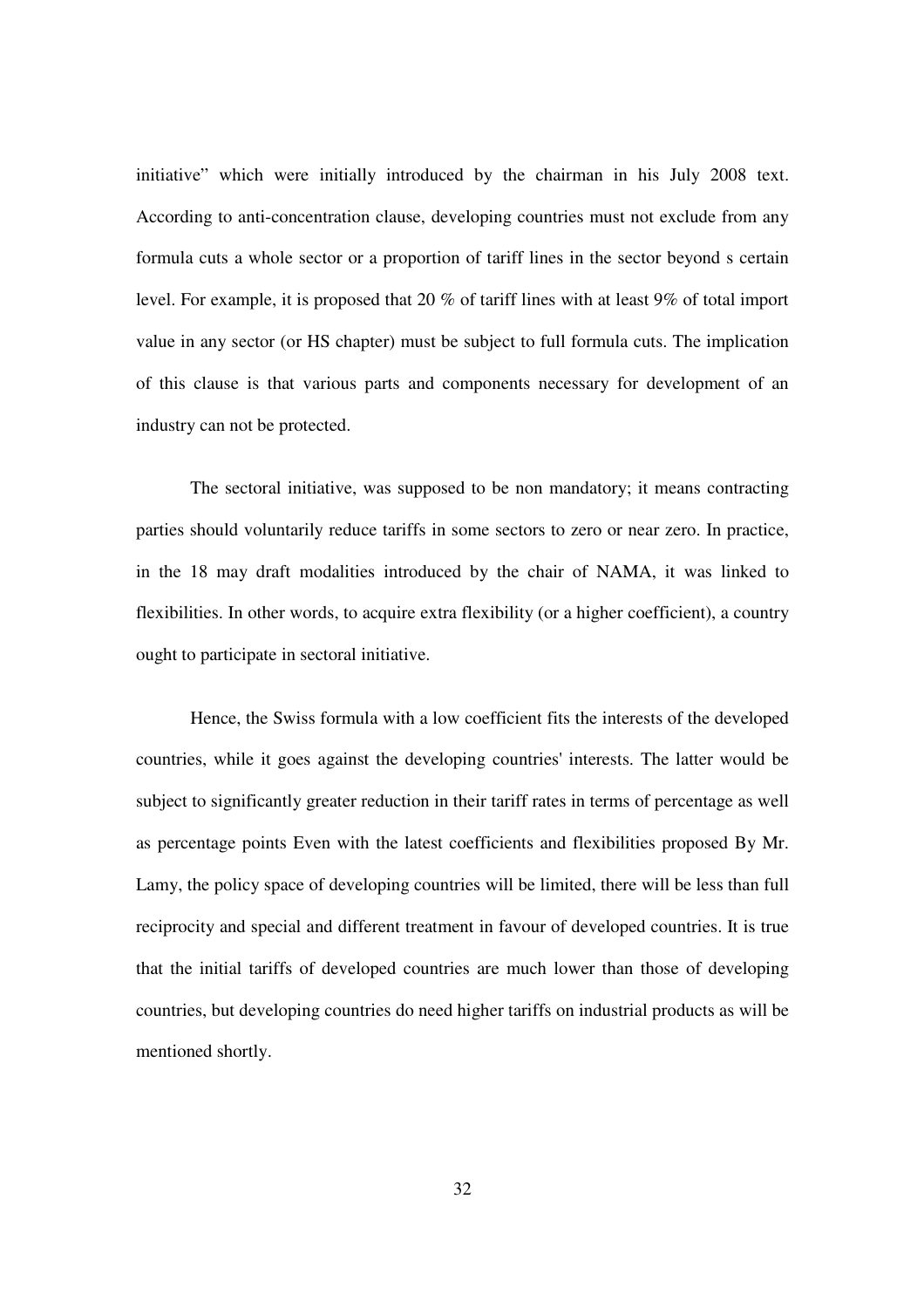**Arbitrary insertion in the draft modalities, by the chairman, threat, bulling and blaming have been other tactics used by developed counties. For example, the views expressed by the chairman in various draft modalities (e.g. July 2007 text and 8 February and 28 February 2008 texts) were attributed to the majority of members. Yet, developing countries did not confirm this statement and regarded some of issues included in his texts arbitrary as they had been hardly discussed in the formal meeting. Hence, they were regarded as "coffee shop" proposals.** 

 An example of threat and bullying is that made during the course of negotiation in July 2008 when anti-concentration and sectoral initiative was introduced and discussed. The US and EU representatives threatened that unless these issues were accepted by developing countries as drafted by the chairman, they would not agree to opening brackets in the text on other issues on which progress had already been made<sup>22</sup> Another example is their threat that without successful NAMA outcome, there would be no reduction in agricultural subsidies, no liberalization in services, no advance in trade facilitation, and no development round<sup>23</sup>.

**Finally, while developed countries did not show much flexibility during the negotiation, each time it was interrupted, they blamed a number of developing countries engaged in small-group discussions. Further, while developed countries insisted on limiting flexibilities in tariff cuts in negotiation on NAMA, they** 

-

 $22$  See "Divisive issues throw shadow over NAMA state of play" in the SUNS (South-North Development Monitor), 9 July 2008.

<sup>23</sup> Ibid, 30 May 2008.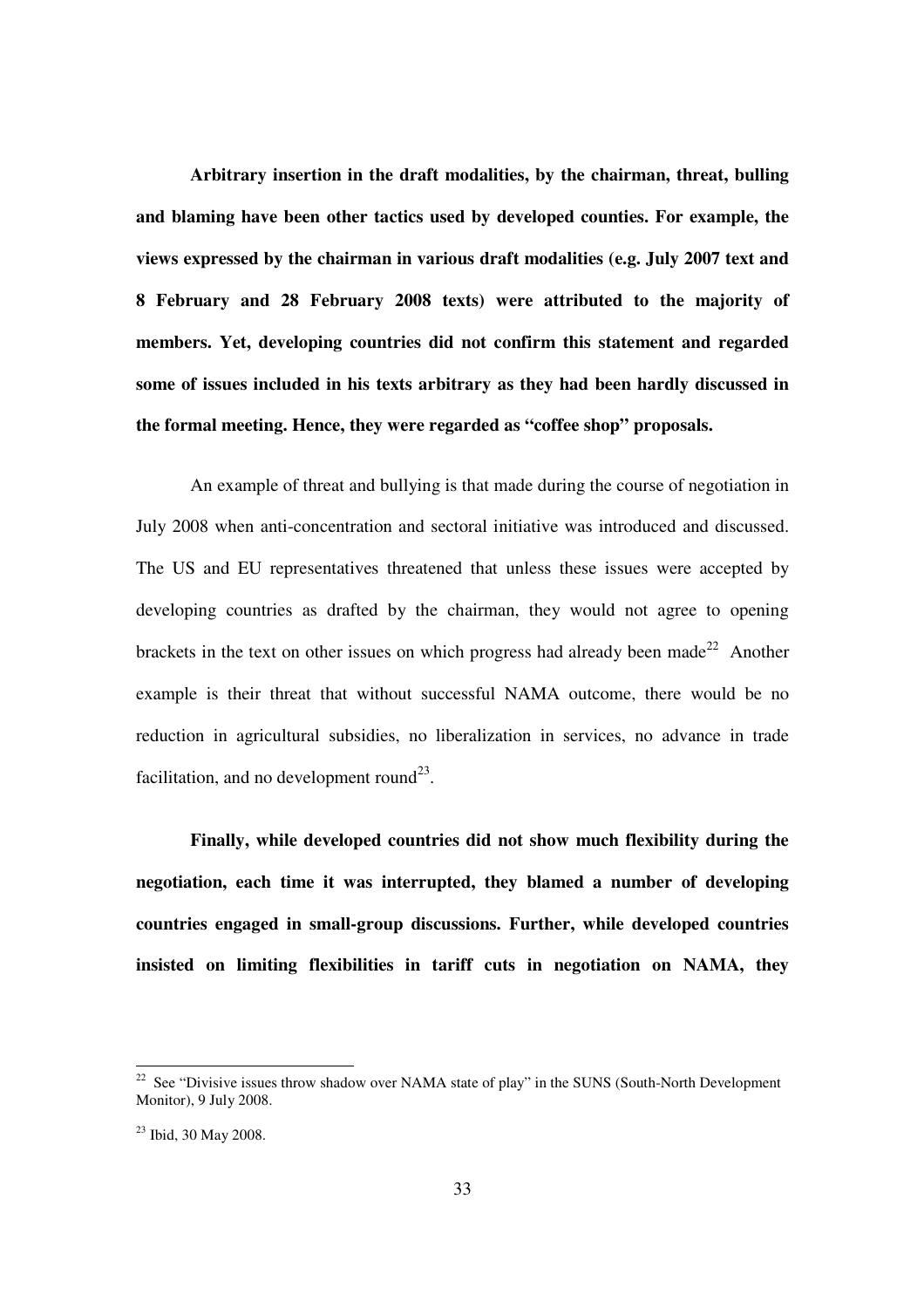## **requested far greater flexibilities in tariff reduction as well as restricting subsidies in the course of negotiation for liberalization of agriculture.**

## *Implications for industrialization*

The application of the proposed coefficients suggested by developed countries will have a significant detrimental long-term effect on industrialization of developing countries, with no negative effects on developed countries. Developed countries are already industrialized; they have the supply capacity to produce capital-intensive, skillintensive and technology-intensive goods. By giving up some-in fact in this case small trade barriers on imports in exchange for market access in developing countries, developed countries do not sacrifice their long-run industrial development. Of course, their upgrading of the industrial sector depends on the development of new technology. But they have firmly secured protection of their new technologies through the WTO's TRIPS Agreement as mentioned in the previous pages.

By contrast, the use of tariffs is almost the only remaining trade policy instrument for developing countries. Yet the industrial sector of most developing countries is, unlike that of developed countries, underdeveloped. Thus, they need to apply higher tariffs to some of their industries, particularly new ones. The low and bound tariffs rates being proposed will disarm them of an important policy tool for establishing new industries and upgrading the existing ones. Clearly, by obtaining further market access in developed countries, they will improve the prospects for expanding exports for their existing efficient industries, i.e. industries in which they have static comparative advantages. But binding tariffs at low levels deprives them of the tool of diversification and expansion of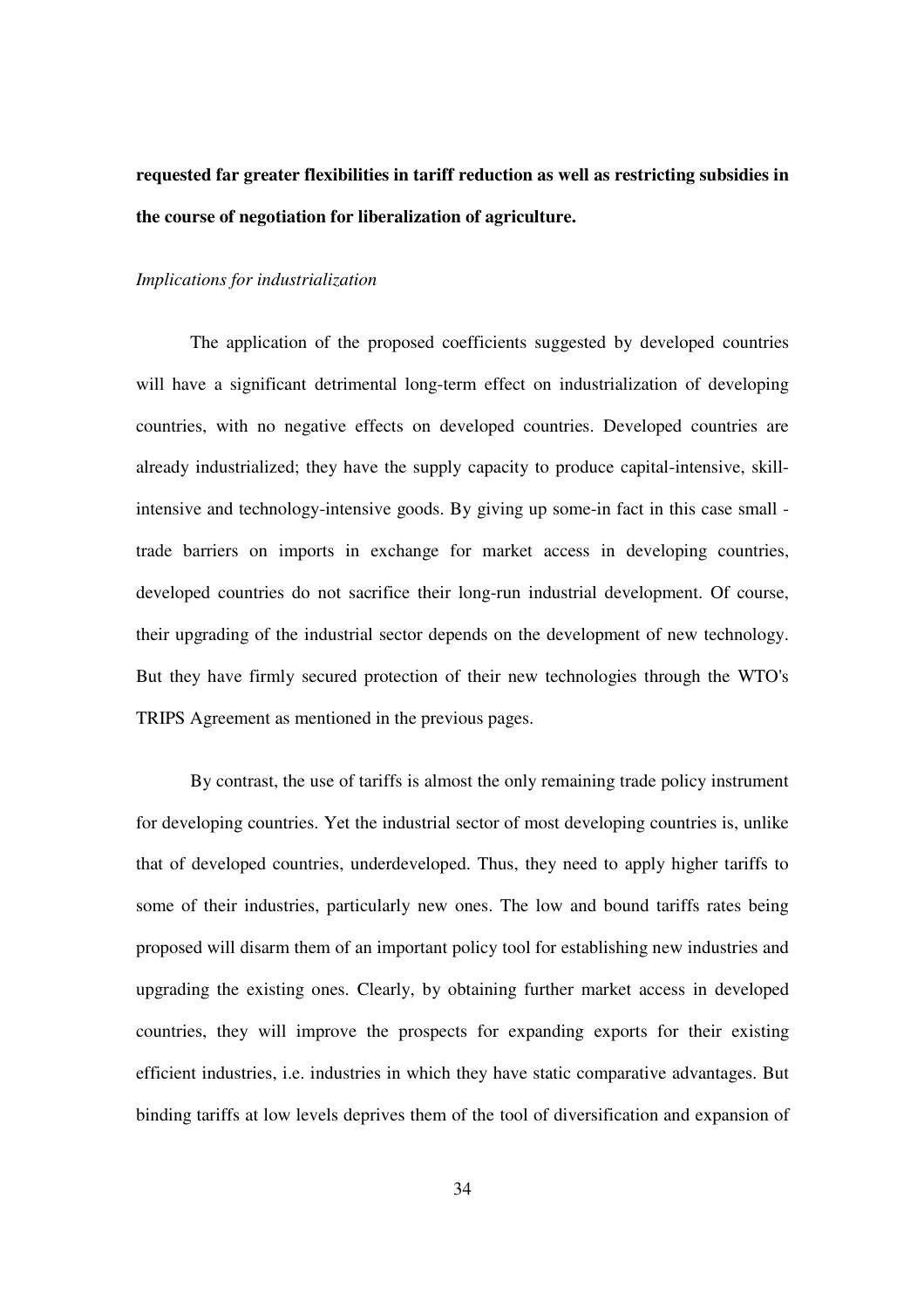supply capacity in new industries in which they may wish to develop dynamic comparative advantage. Therefore, even when market access is provided for such potential products, the prospects for their supply expansion will be absent due to the lack of policy space. In other words, for the sake of better access to markets for their current export products, they sacrifice the ability to establish new industries or diversify their production structure away from primary commodities or upgrade their manufacturing sector into new products. Such a trade-off will result in deepening of their static comparative advantage.

Professor Wade correctly argues that "International rules should be judged against how they assist or hinder production diversification" (Wade2006: 8), not specialization according to static comparative advantage. Otherwise, whatever efficiency is gained due to liberalization will be at the cost of growth and diversification in the long-run. He is also correct to say that WTO rules makes the "creative function" of the markets more difficult by hindering diversification and upgrading of the production structure in developing countries; but they encourage industrial upgrading in industrialized countries as they "permit industrial policy activism of the kind needed to nurture 'knowledgeintensive' industries and activities" which prevail in developed countries! (Wade 2006: 8- 9). The protection of technology intensive industries through TRIPs is a clear example of such encouragement as mentioned earlier.

 Before ending this section, note that applying the CGE models in their simulations, the neo-liberals conclude that developing countries are the major winner of the simulated Doha scenarios (e.g.Kimman and Lodefalk, 2007 and Bouet *et.al,* 2007). These models, however, are based on restrictive and unrealistic assumptions and static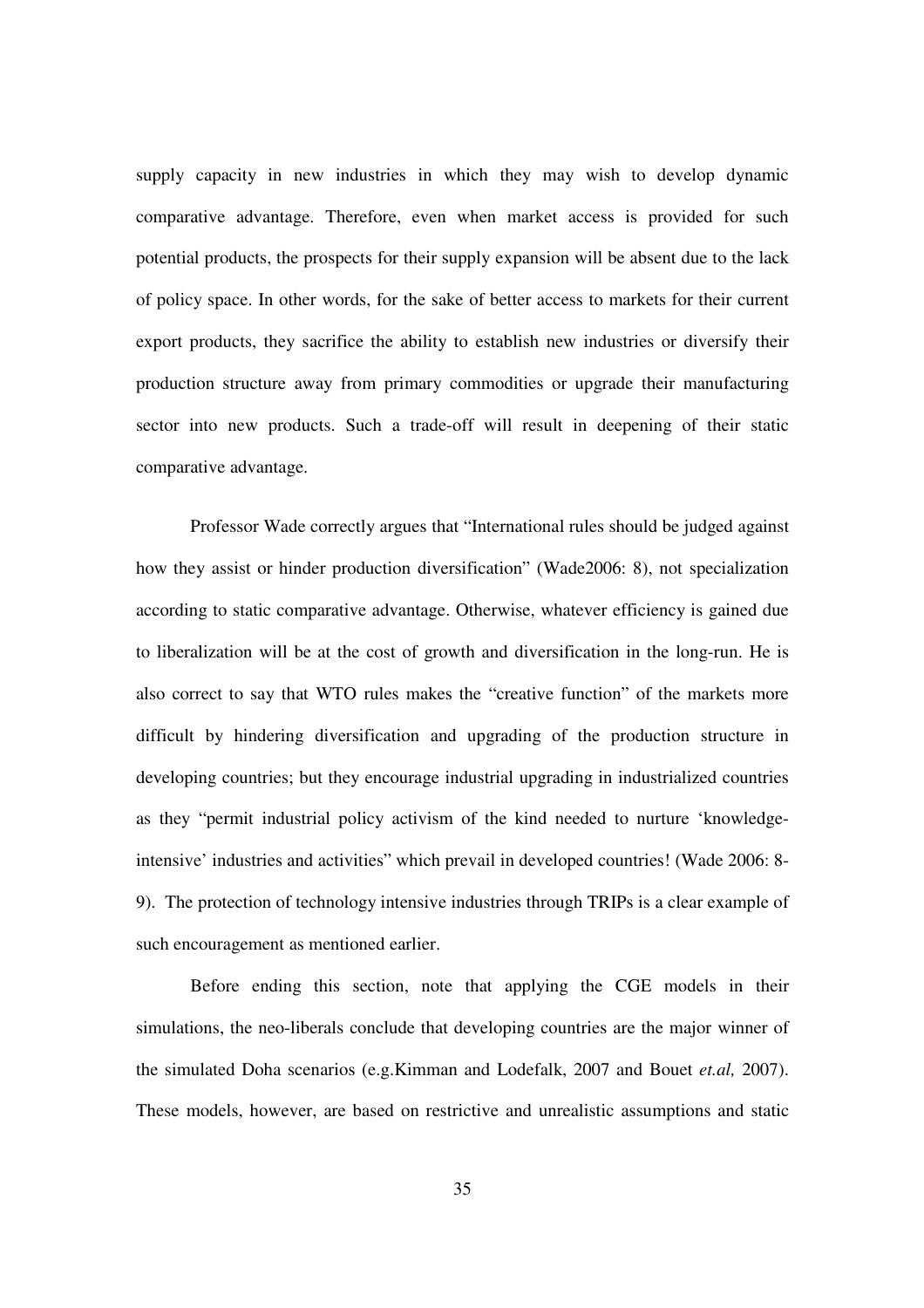comparative advantage theory disregarding the need for supply capacity building in accordance with the principle of dynamic comparative advantage.

## **V. Lessons from History**

The experience of successful industrializers and premature liberalization in colonies and in developing countries, in more recent years, provide us with lessons from history indicating that across-the-board and premature liberalization will lead to deindustrialization (Shafaeddin (2005.a and 2006.b). The experience of successful early and late industrializers indicates first of all that with the exception of Hong Kong, no country has managed to industrialize without going through the infant industry protection phase, although across-the-board import substitution and prolonged protection have also led to inefficiency and failure<sup>24</sup>.

Secondly, government intervention, both functional and selective, in the flow of trade and in the economy in general has played a crucial role in the process of industrialization. In all cases, including Great Britain, industrialization began on a selective basis, although to a different degree, and continued in the same manner until the industrial sector was consolidated.

 Thirdly, when their industries matured, they began to liberalize selectively and gradually. Therefore, trade liberalization is beneficial after an industry reaches a certain level of maturity provided it is done gradually and selectively. In contrast, premature

-

 $24$  The following paragraphs are based on Shafaeddin (2006.b).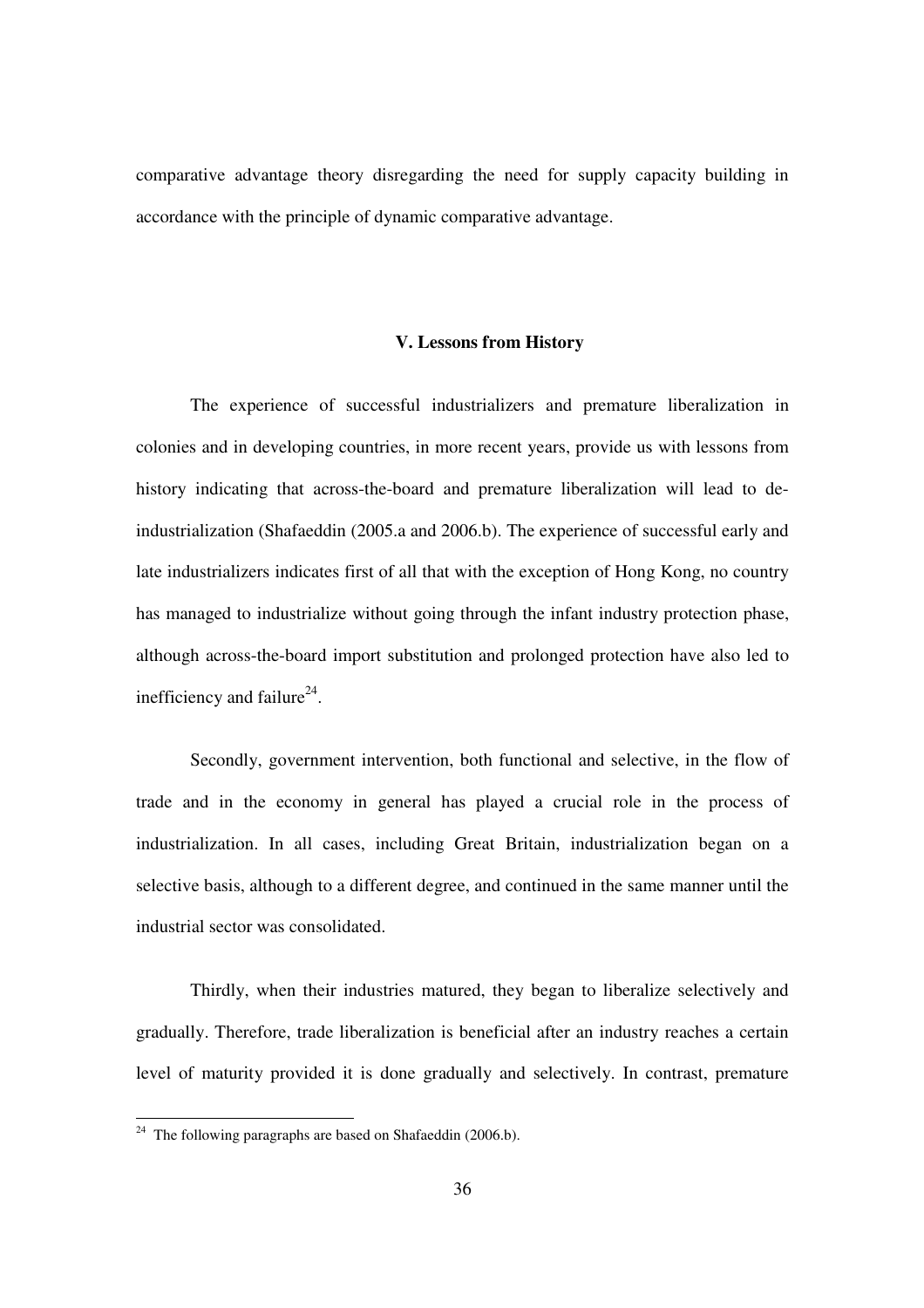trade liberalization, whether during the colonial era or in more recent decades, has had disappointing results. For example, when the USA tried to liberalize pre-maturely in 1847-61, the industrial sector suffered and the country had to revert to protectionism against imports from Great Britain.

 Fourthly, government intervention was not confined to trade; the state intervened through other means, directly and indirectly, in particular to promote investment and to develop the necessary institutions and infrastructure. Industrialization was also supported by attention to and growth in agricultural production. Hence, the issue is not the lack of intervention, but the nature and the efficiency of intervention.

 Fifthly, while different countries did not follow exactly the same path, all learned from the experience of others; the USA learned from Great Britain, Germany from the USA, Japan from Germany and the Republic of Korea from Japan, etc.

 Sixthly, all main early industrializers tried to open the markets in other countries when their industrial sector matured. In the 19th century, free trade policy was forced on the colonies and the 5 per cent rule (according to which 5 per cent was the maximum tariff rate allowed on any import item) was imposed on semi-colonies and independent countries through "unequal" bilateral treaties and/or through force (for example, in China, after the opium war of 1839-42).

 Further, the policy space of the colonies, in the 19th century, was further limited by England by outlawing high value-added manufacturing activities in the colonies and banning the export of competing items from colonies to England (Chang2005.b). Instead,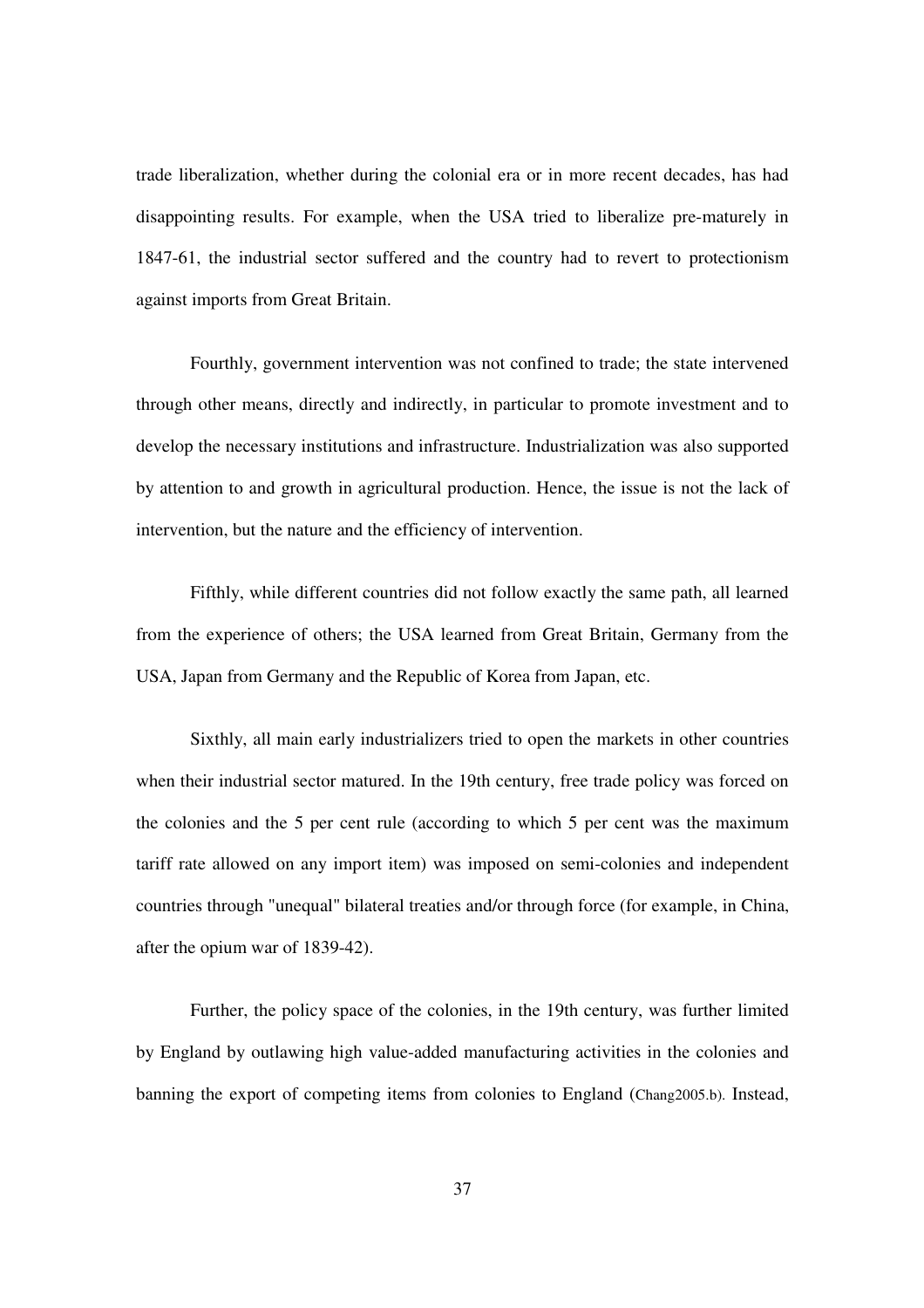production of primary products was instituted and promoted. The outcome of the imposition of pre-mature trade liberalization on the colonies was devastation and led to de-industrialization. For example over 90 per cent of textiles industries of India were destroyed as a result of liberalization by the colonial power.

## *Recent experience*

 During recent decades, developing countries have been pushed through multilateral organizations and bilateral trade agreements to open their markets. In addition, tariff peaks and escalation and arbitrary anti-dumping measures have been among the means of restricting imports of high-value added products from developing countries. The results of a study, by the author, of about 50 developing countries which have undertaken trade liberalization during the 1990s indicates that with the exception of East Asia, their trade liberalization has had three main features which are common with the proposals of developed countries in NAMA negotiations:

- Uniformity: i.e. a tendency toward uniform tariff rates for various industries in each country;
- Universality, i.e. application of the same recipe to all countries irrespective of their level of industrialization and development;
- Premature and rapid liberalization.

The results of this kind of liberalization have been disappointing for most of the countries other than those in East Asia. Firstly, only 20 countries, or 40% of the sample,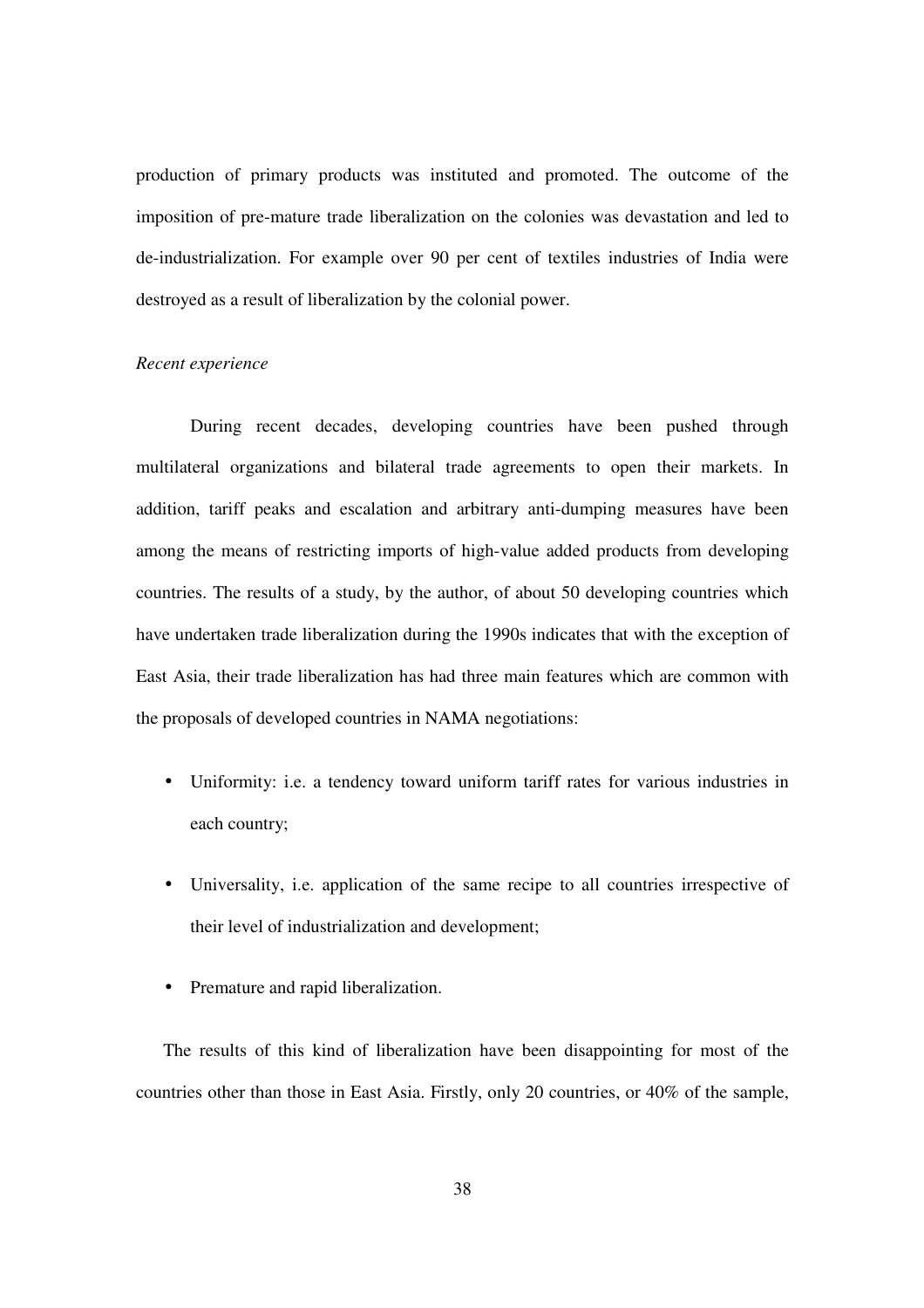have shown high (more than 10% a year) rate of growth of exports of manufactured goods. And of these, only in about 10 countries (mostly in East Asia) were high growth rates of exports accompanied with increasing or high growth rates of Manufacturing Value Added (MVA). MVA is a more important indicator of performance than export, as it measures the net output or income accruing to the country, whereas a rise in exports could also be accompanied by a corresponding or even higher rise in imports (including of inputs that are used in the production of exports).

Secondly, and more importantly, in fact, in half of the sample countries deindustrialization took place over 1980-2000. The premature fall in MVA/GDP ratio is taken as an indicator of de-industrialization. This ratio declined without recovering to the initial level. In many countries industrial employment also suffered severely.

Thirdly, when exports expanded, this growth was mainly in resource-based industry and some assembly operation without much upgrading, except for industries which were dynamic during the import-substitution era and were near the stage of maturity, or which continued to benefit from some sort of support from the government. The aerospace industry of Brazil is a good example of an industry which was near the stage of maturity and benefited from liberalization.

 Fourthly, even though the relative incentives changed in favour of exports, the manufacturing industry suffered from low investment despite a significant increase in foreign direct investment in some cases (for example, Brazil). Investment in manufacturing suffered because the balance of risk and return turned against the manufacturing sector (Shafaeddin, 2006.b).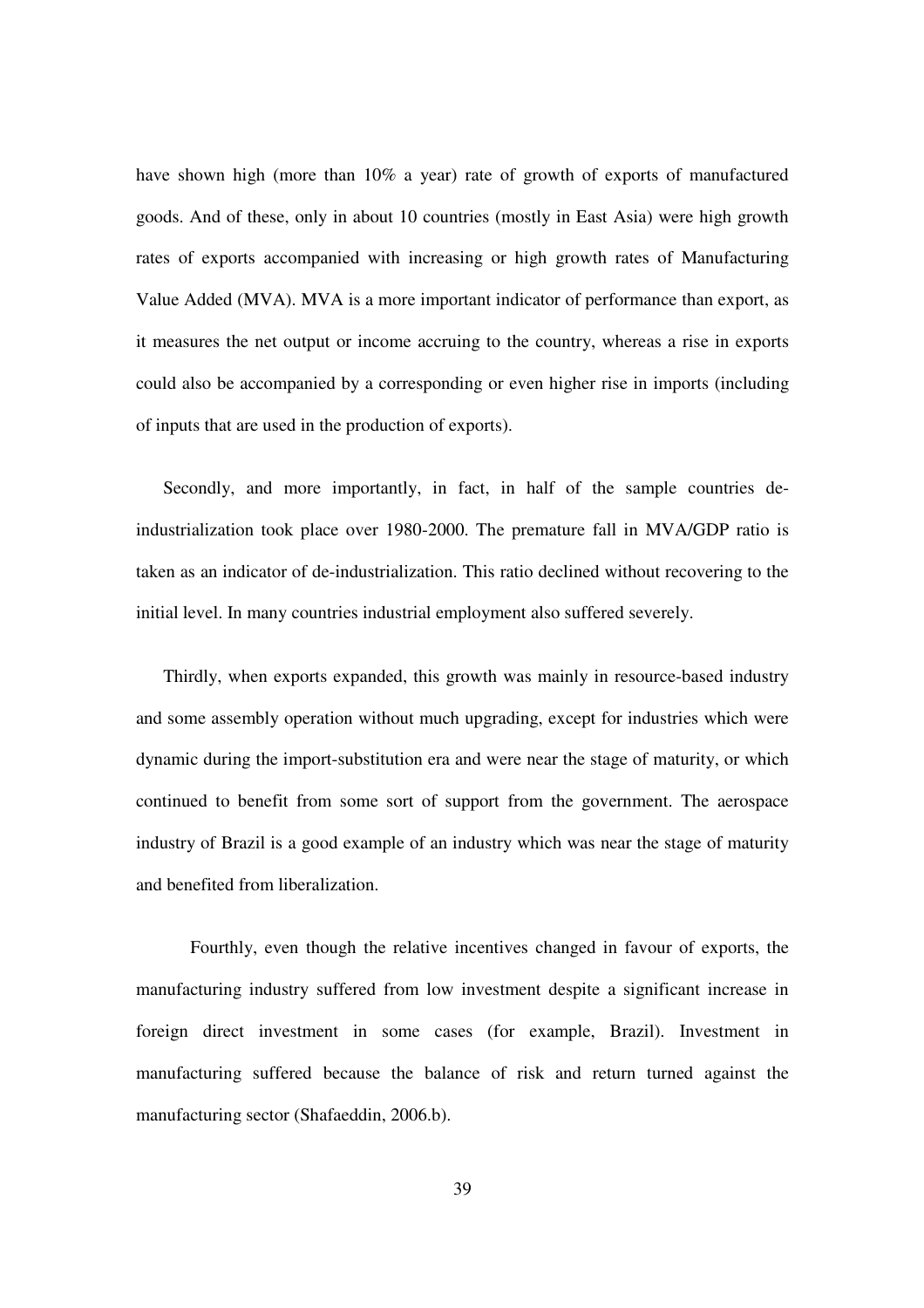The above survey results add to the conclusion that low and uniform bound tariff rates, particularly if it tends to zero in the next round, would imply the end of industrialization of many developing countries; and it would prevents the upgrading of the industrial structure of others.

 If so, developing countries have not lost anything by the collapse of the talks. Further, they will not lose anything if the resumption of the talks is to lead to the acceptance of the proposal made by developed countries on NAMA. These proposals, if agreed upon, would lock the structure of production and exports of the majority of developing countries into primary commodities, simple resource-based and labour intensive products and at most assembly operations. The developed countries proposals on services and agriculture are not much different as far as development of developing countries is concerned.

**One should not confuse ends with means. An agreement, should serve the purpose of development, it should not be concluded simply for the sake of having an agreement; development should not be sacrificed for reaching an agreement. The failure to reach a bad or damaging agreement will in fact be a success for development. However, developing countries should not accept being bullied to unequal bi-lateral free trade agreements either.** 

 In developing countries, different industries require different rates of protection and different lengths of time for their development. This is because there are differences in risks and scales of production involved in different industries which also need different length of time and experience for their technological upgrading. Another problem is that uniform tariff rates provide different effective rates of protection for various industries,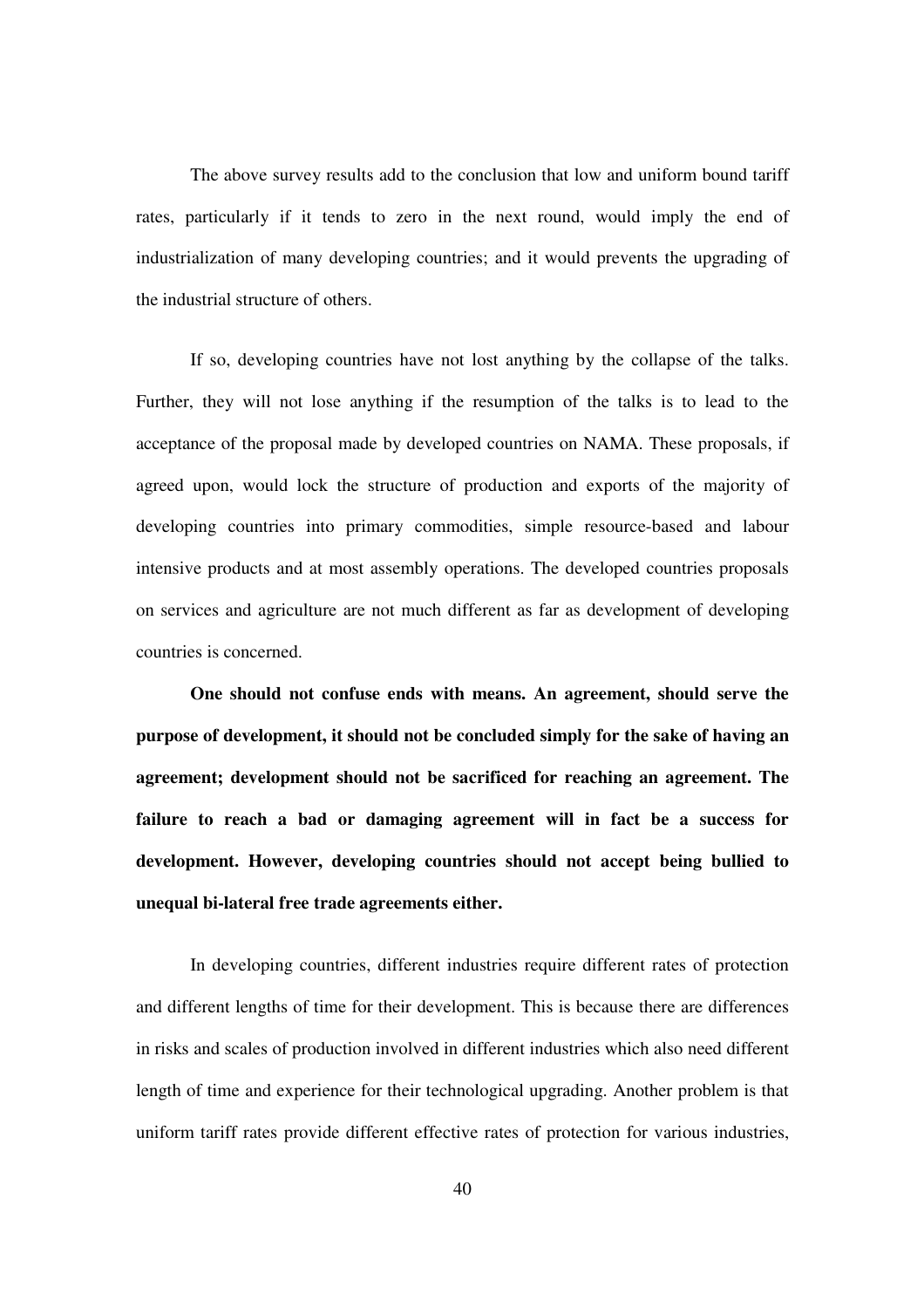depending on their import intensity. For given uniform rates for output and inputs, the higher the import intensity, the lower the effective rate of protection. As a result uniform rates involve biases against new industries as new industries usually have high import intensity. This explains why assembly operations do not easily lead to increases in value added.

## **VI. Concluding Remarks**

The Doha Round was supposed to be a Development Round, but in practice, it was turned into "market access" round by developed countries in their own favour. Developed countries were pushing developing countries to cut tariffs on their industrial and agricultural goods, and services substantially and reduce restrictions on activities of multinationals in exchange mainly for a slight cut in their tariffs on industrial goods and in their domestic supports for agriculture. Therefore, while developed countries would gain significant market access in developing countries particularly for manufactured goods, developing countries would lose their policy space to develop their industry in accordance with the principal of "dynamic comparative advantage". Of course, they would gain some market access for products for which they have static comparative advantage. But it would be at the cost of their diversification and development in the long-run. This is the gist of the problem which is also related to the philosophy behind GATT/WTO rules based on the Neo-classical static comparative cost advantage theory.

 As long as the philosophy behind GATT/WTO is not changed and the related contradiction are not dealt with "do not hold out hopes for the Doha Round" or fair treatment of developing countries in the future. What is needed first of all is that before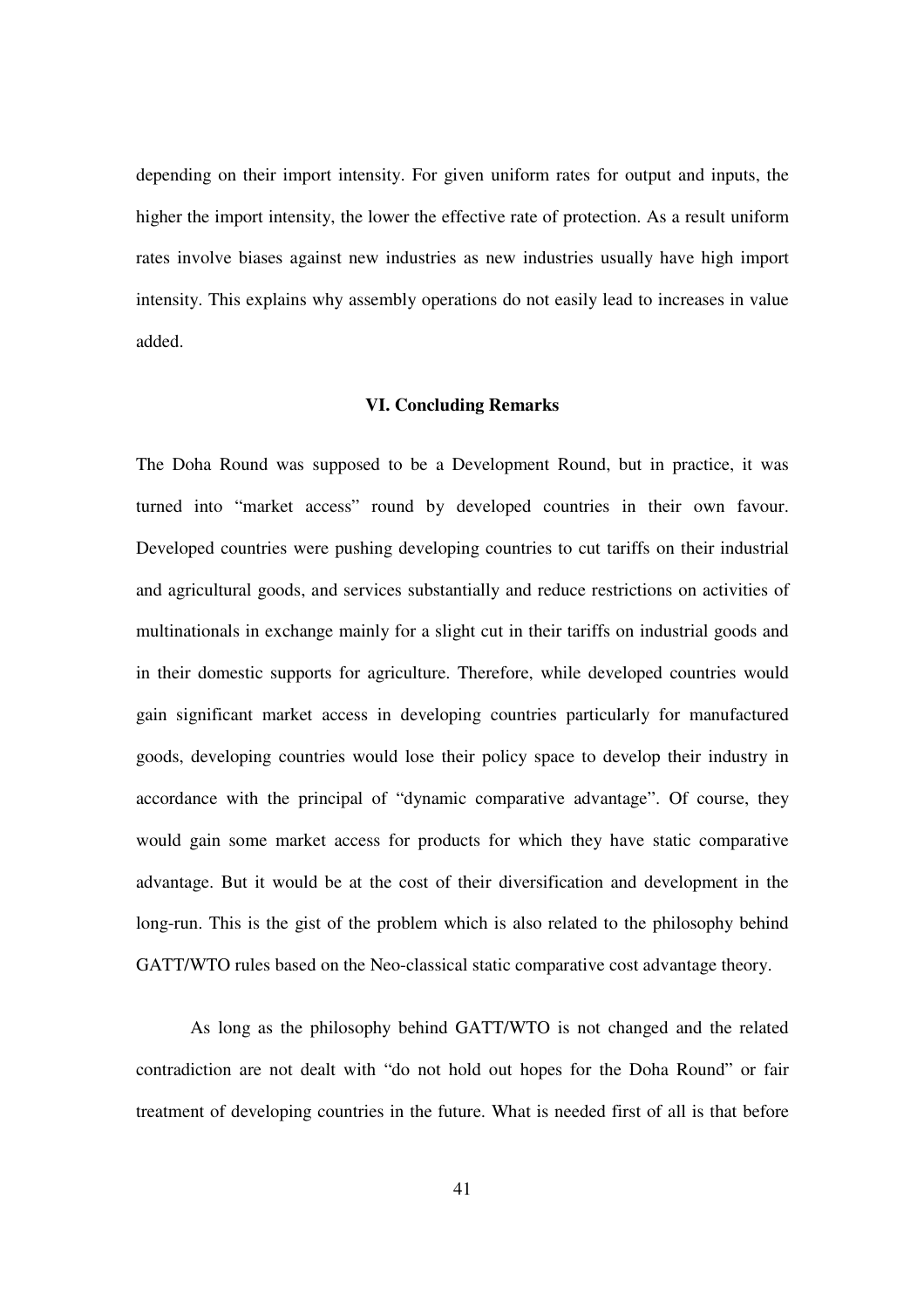conducting trade negotiation, developing countries should have a clear concept of their industrial development strategy and trade policy. This is a necessary condition. However, it should be emphasized that any intervention might not serve the purpose of diversification and upgrading. For this purpose the decision making capacity of the government should improve to enhance the efficiency of its policy making mechanism. While a country may learn from the experience of others, it can not copy them; each country has its own characteristics which may be different from others to some extent.

 The sufficient condition is that the rules of the World Trading System should be changed in a way that would allow a **dynamic** and **flexible** trade policy with dimensions of space and time according to which the trade rules would<sup>25</sup>:

- Accommodate countries with different levels of industrialization and development at each point in time, therefore allowing "Special and Differential Treatment" as a rule not as an exception;
- $\triangleright$  Therefore, the concept of "less than full reciprocity" should be taken more seriously as countries are at different levels of development and have different needs;
- $\triangleright$  Allow change of trade policy in each country as the country develops; hence a country should be allowed the necessary policy space for both selective infant industry protection and gradual and selective liberalization, when an industry reaches near maturity;

<sup>&</sup>lt;u>.</u> <sup>25</sup> For details see Shafaeddin (2005.b), and Wade (2006)10-13.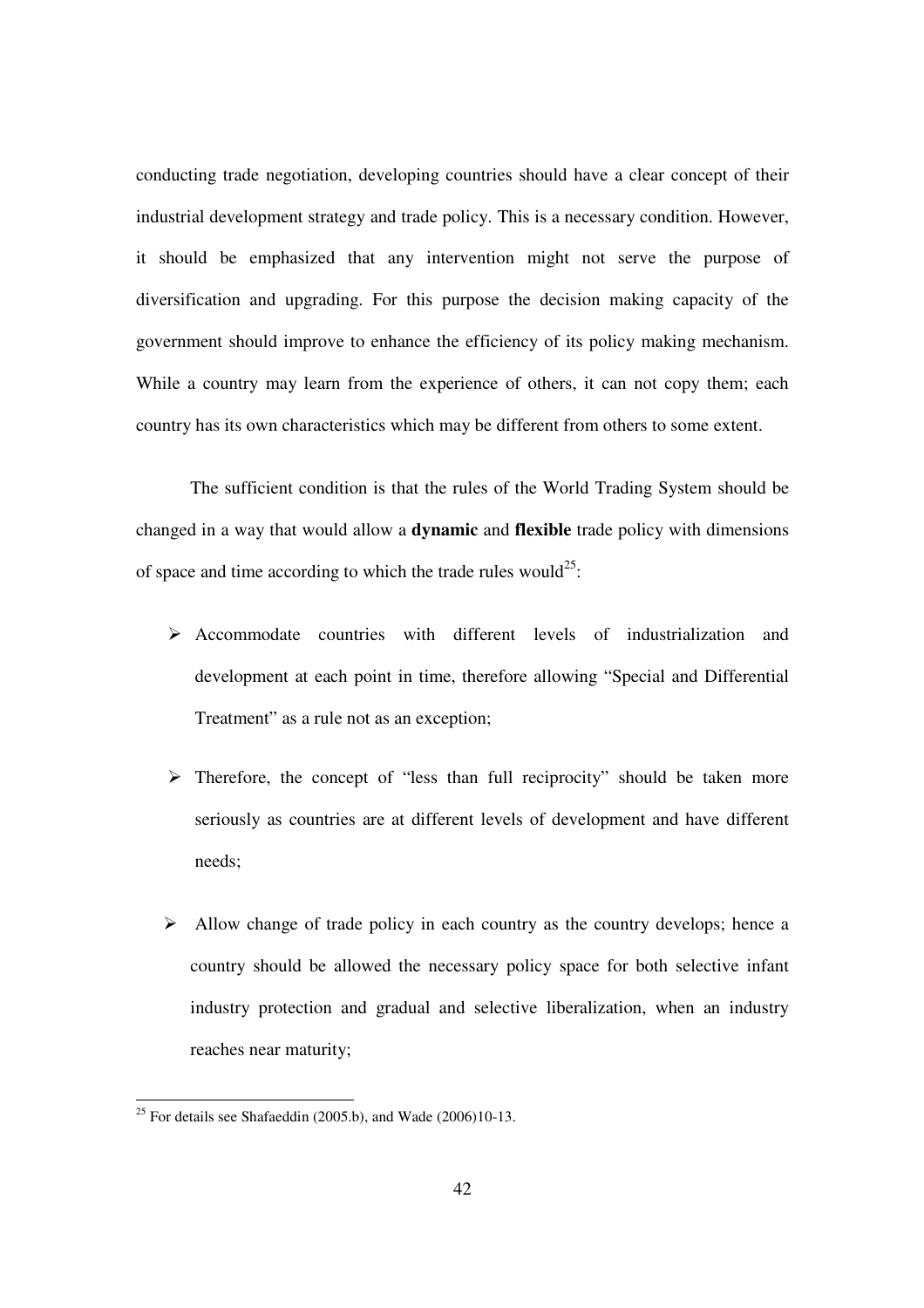- $\triangleright$  For liberalization of the tariff structure, flexibility would dictate that only average tariffs (which may be even higher than the current average rate) are bound with significant dispersion (Akuz 2005);
- $\triangleright$  Permit the use of export performance requirements by developing countries in TRIMS;
- $\triangleright$  Let easier transfer of technology to developing countries by changing TRIPS Agreement and revising Subsidy and Countervailing Measures Agreement and GATS to provide more policy space for developing countries.

 Of course, such a re-conceptualization of the trading system will not take place over night, but it eventually need to happen (Helleiner, 2005). The problem, according to C. Barshefsky, the former US trade representative, at the moment is that "the developing world is not hearing what we are saying and we're not hearing what developing world is saying. We are passing [each other] like ships in the night". Yet developing countries are often blamed for the lack of progress in the trade talks. There is no need to put first priority on concluding the negotiations simply to avoid blame for the "failure", if the results of the negotiations are a recipe for their countries' de-industrialization. But the failure of talks should not lead to the acceptance of unfavourable bilateral agreements, which are often more stringent than multilateral agreements.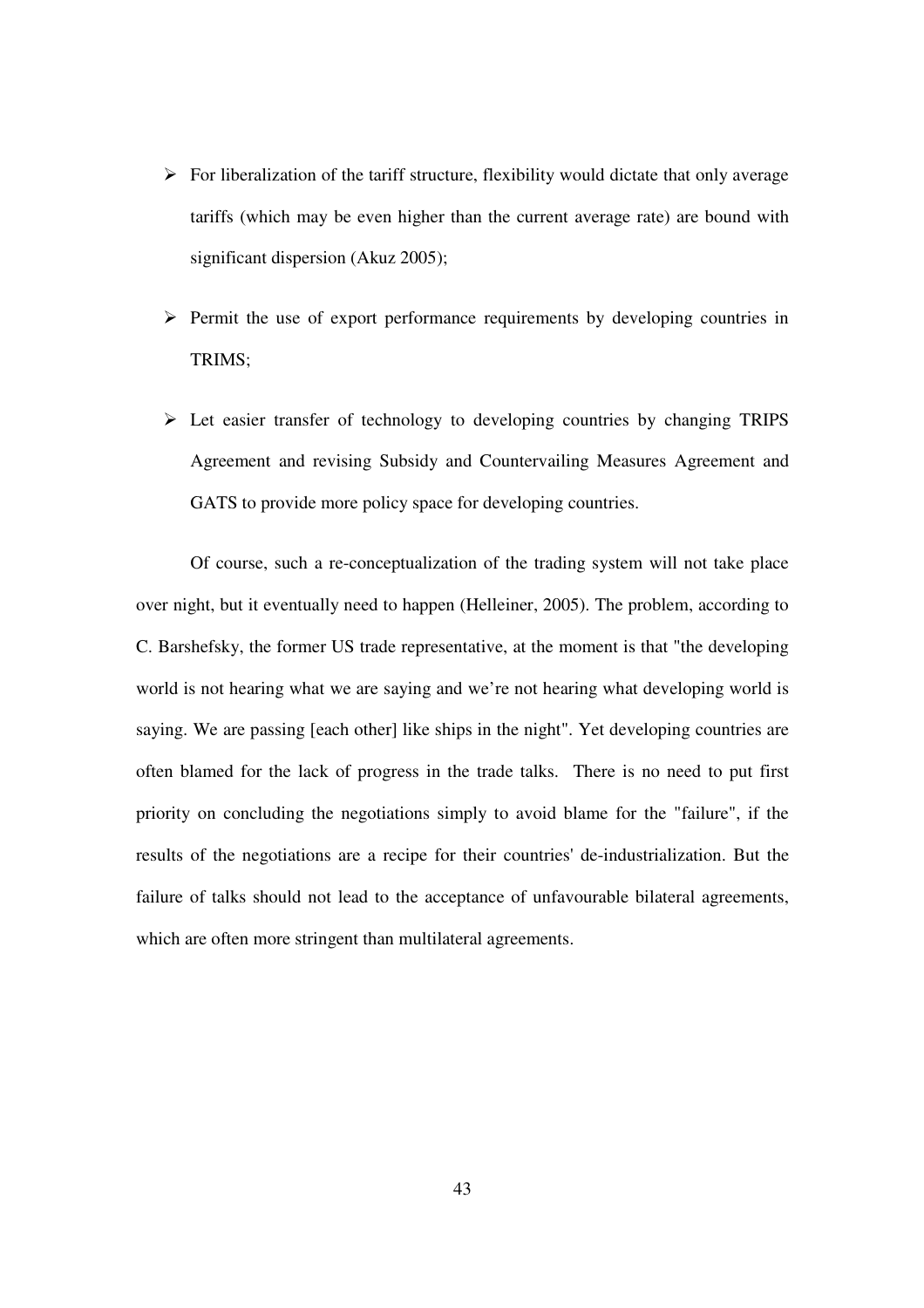## **Appendix A:**

## **The Decision of 28 November 1979 on Differential and More**

**Favorable Treatment, Reciprocity and Fuller Participation of developing Countries.**

**The developed countries do not expect reciprocity for commitments made by them in trade negotiations to reduce or remove tariffs and other barriers to trade of developing countries, i.e. the developed countries do not expect the developing countries, in the course of negotiations to make contributions which are inconsistent with their individual development, financial and trade needs. Developed contracting parties shall therefore not seek, neither shall less-developed contracting parties be required to make, concessions that are inconsistent with the latter's development, financial and trade needs"**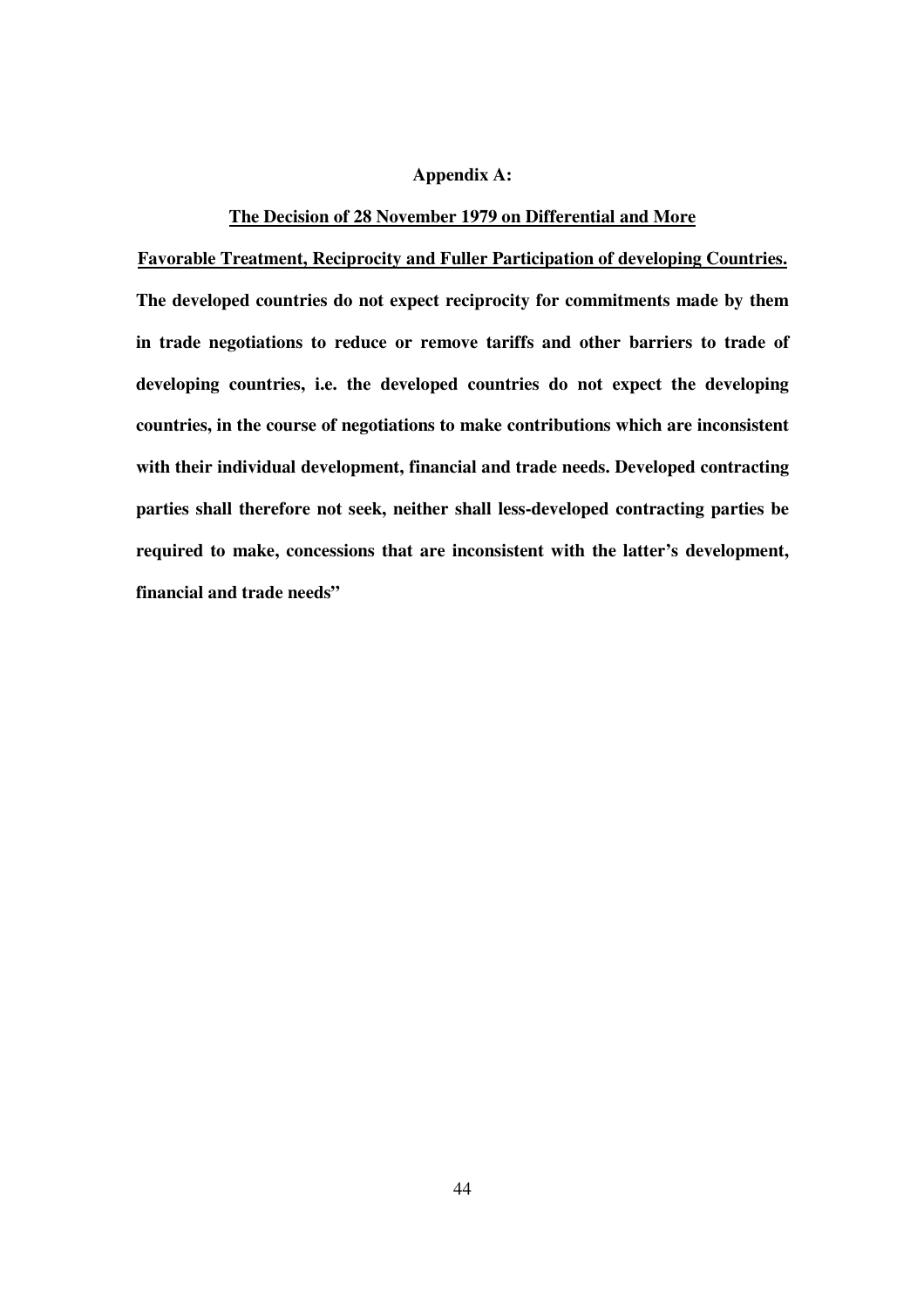## **References**

- Akyuz, Y. (2005), "The WTO negotiations and Industrial Tariffs: What is at Stake for Developing countries? (Third World Network, Geneva)
- Amsden, A. H. (1989), *Asia's Next Giant, South Korea and Late Industrialization* (New York, Oxford University Press).
- Gomery, R. E. and Baumol, W. J. (2000), *Global Trade and Conflicting National Interests* (Massachusetts, Massachusetts Institute of Technology).
- Bergsten, C. F. (2001), " Fifty Years of Trade Policy: the Policy Lessons", *Journal of World Trade Law*, 1- 13: p. 8 based on remarks by Treasury Secretary James A. Baker before a conference sponsored by the Institute fro International Economics (14 September 1987).
- Barshefsky C.(2007) "Chrles Barshefsky, on Doha", *International Herald Tribune*, Managing Globalization "Business Blog", 31, January 2007.
- Boillier S. and Weissman, R , "US gave huge industrial subsidies ,while now proposing WTO ban", *SUNS*, 16 July 2007.
- Bouet, A.,Mevel,S.and Orden,D.(2007), ""More or less Ambition in the Doha Round: Winners and Losers from Trade Liberalisation with a Development Perspective", *The World Economy*:1253-80.
- Chang, Ha-Joon (2005) *Why Developing Countries Need Tariffs; How WTO NAMA Negotiation could Deny Developing Countries' Right to Future*, South Centre, Geneva.
- Cline, R. W. (1983), *Trade Policy and Economic Welfare* (Oxford, Clarendon Press).
- Corden, W. M. (1974), *Trade Policy and Economic Welfare* (Oxford, Clarendon Press).
- Das, B.L. (2005), *The Current Negotiations in WTO, Options, Opportunities and Risks for Developing Countries* (Geneva, Zed Books and TWN):34 and 36.
- Haberler G. (1950), "Some Problems in the Pure Theory of International Trade", *The Economic Journal*, 60, 223–406.
- Helleiner, G. K.(2005) "Markets, Politics and globalization: Can the Global Economy be Civilized?",  $10^{th}$  Raul Prebisch Lecture, Geneva, UNCTAD.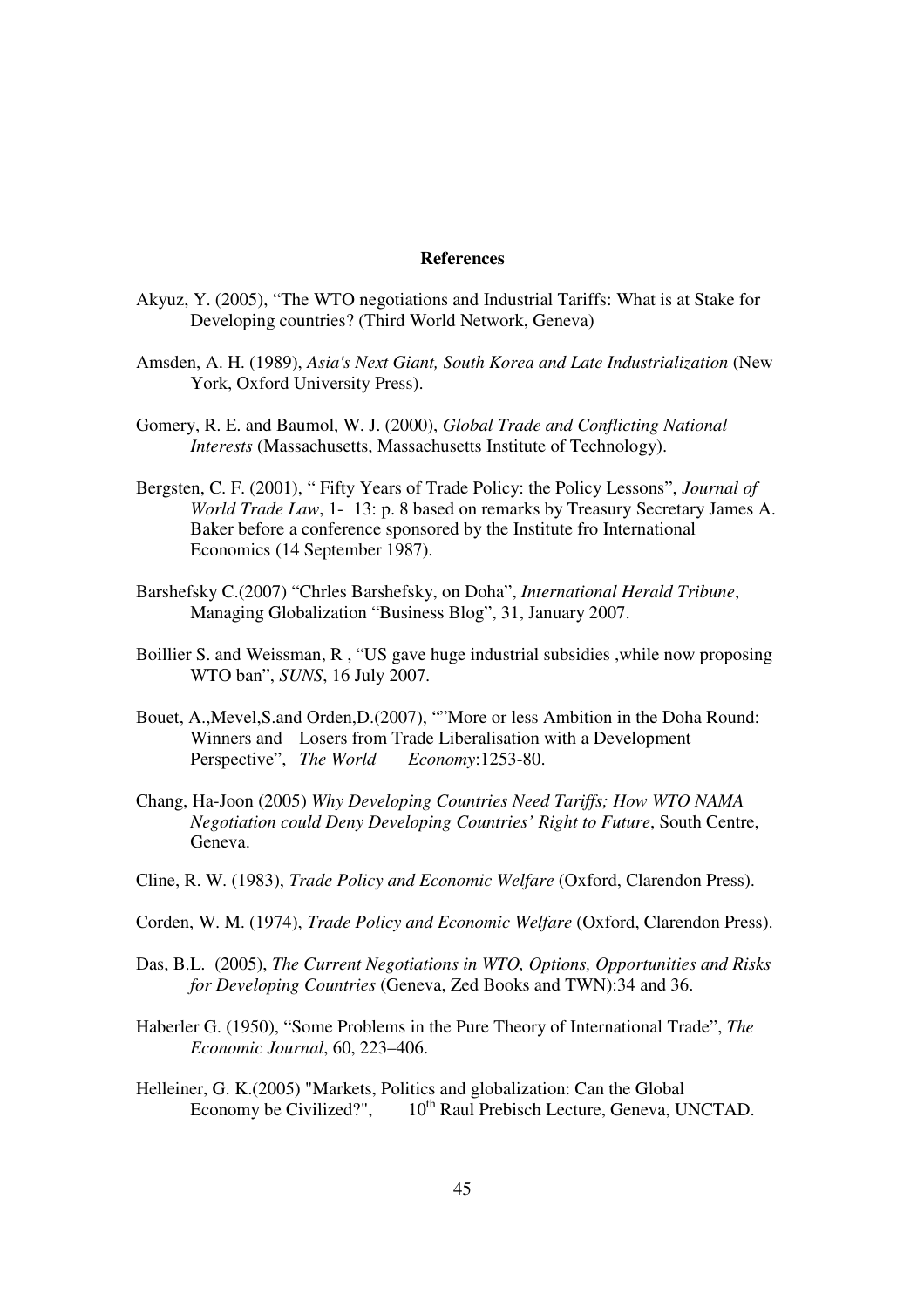Ikenson, D(2004), " Zeroing IN: Antidumping's Flawed Methodology under Fire", Centre

for Trade Policy Studies, Cato Institute, Trade Bulletin No. 11

- Kaldor,N.( 1972): 1240); it was concerned with the expansion of international trade as against "productive power"( economic development).
- Khor, M. and Yen, G.C. (2005), "The WTO Negotiation on Non-Agricultural Market Access: A Development Perspective" a paper presented to a Workshop on NAMA organized by TWN, Geneva,9 May 2005 **:**10-12 for details.
- Kinman, S. and Lodefalk, M.(2007), "What is at stake in the Doha Round?", *The World*

 *Economy*, 1305-25.

- List, F. (1856), *The National System of Political Economy*, translated by Matile, G. A. (Philadelphia, J. B. Lippincott & Co.).
- Mooney, P. R. (1999), "Concentration in Corporate Power on the Coming Binano Republic", Development Dialogue, 1–2.,73-114
- Reinert, F. S. (2000), *The Other Cannon: The Other Cannon and the History of Economic Policy*, Norsk Investor Forum and SVN (Oslo, University of Oslo, Centre for Development and Environment).
- Samuelson, P. A. (1938), "Welfare Economies and International Trade", *American Economic Review*, 261–66. Reprinted in Stiglitz, J. E. (1966), *The Collected Scientific Papers of Paul A. Samuelson* (Cambridge, M.A., MIT Press).
- Samuelson, P. A. (1939), "The gains from International Trade", *Canadian Journal of Economies and Political Science*, V, 195–205. Reprinted in Stiglitz, *op. cit*.
- Samuelson P.A. (2004), "Where Ricardo and Mill Rebut and Confirm Arguments of Mainstream Economists supporting Globalization", *Journal of Economic Perspective;* 18, 3, Summer:135-46.
- Shafaeddin (2005.a), *Is Industrial Policy Relevant in the 21st Century* (Kuwait, Arab Planning Institute reprinted by TWN): 9-14.
- Shafaeddin, M (2005.b). "Towards an Alternative Perspective on Trade and Industrial Policies", *Development and Change,* 36.6:1143-1162.
- Shafaeddin, M.(2005.c), *Trade Policy at the Crossroads; the Recent Experience of Developing Countries*, Palgrave, Macmillan.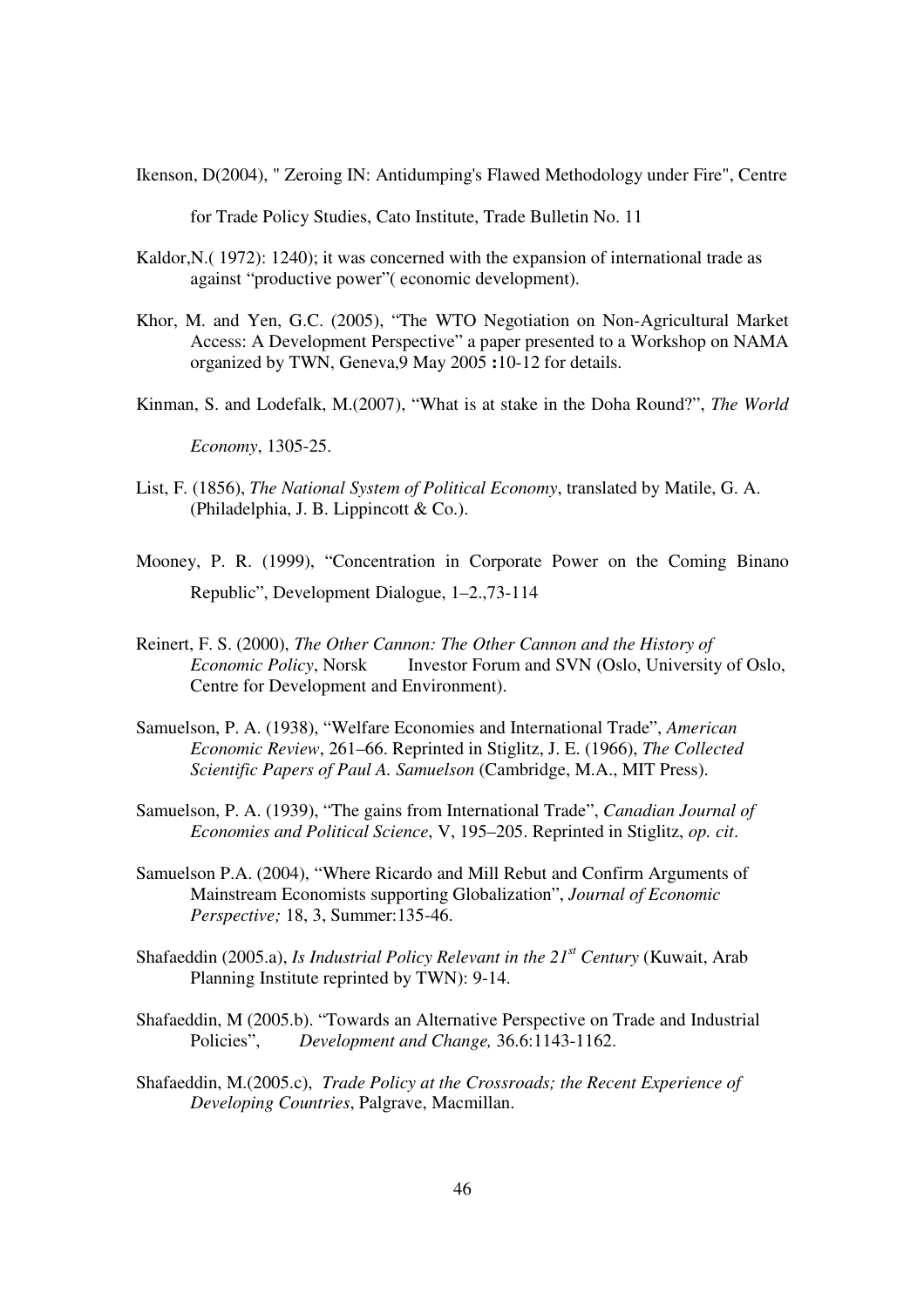Shafaeddin (2006.a), "Beware of NAMA's Slippery Slope to Industrialization", SUNS, 15 June available at http://www2.unine.ch/webdav/site/irene/shared/documents/SUNS15- Shafaeddin.pdf

- Shafaeddin (2006.b), "Does Trade Openness favour or Hinder Industrialization and development", a paper presented to the technical group meeting of Intergovernmental Group of 24 on International monetary affairs, Geneva, United nations, 16-17 march 2006, available at www.g24.org/msha0306.pdf
- Singer, H. W. (1989), "Lessons of Post-War Development Experience: 1945-1988", Discussion Paper, No. 260, Institute of development Studies, Sussex.
- South Centre (2007), *Comments to the Chairman's Draft NAMA Modalities*, Analytical

Note, SC/AN/TDP/MA/7 (Geneva, South Centre).

- *South -North Development Monitor* (SUNS), 16 August 2007.
- Subast, T. (2003) " What Does the Hechscher-Ohlin Model Contribute to International Trade Theory"? A Critical assessment", Review of radical political Economics,35,2,148-65

UNCTAD (1985), *Trade and development Report, 1984* (United Nations, New York).

UNCTAD (2007), *World Investment Report*, 2007 (United Nations, New York).

- Viner, J. (1953), *International Trade and Economic Development* (Oxford, Clarendon Press).
- Wade, R. (2005), "What Strategies Are Viable for Developing Countries Today? The World Trade Organization and Shrinking of Development Space" in Gallagher K.P(ed). (2005), *Putting Development First*, the importance of Policy Space in the WTO and IFIs, (London and New York, ZED Books): 80-101, particularly p.89.
- R. Wade (2006),"How to Change the WTO and Global Policy on Trade and Investment: Gaining Acceptance of "Open Economy Industrial Policy" by Hoisting Neoliberalism on its Own Petard"; Note for Princeton conference on "Normative and Empirical Evaluation of global Governance", Feb.16-18, Revised 4 March, p.8.
- Wade, (2007), "Does trade liberalization promote economic prosperity", in Haas,P. and Hirs, J. (2007), *Controversies in Globalization*, (Congressional Quarterly Press).